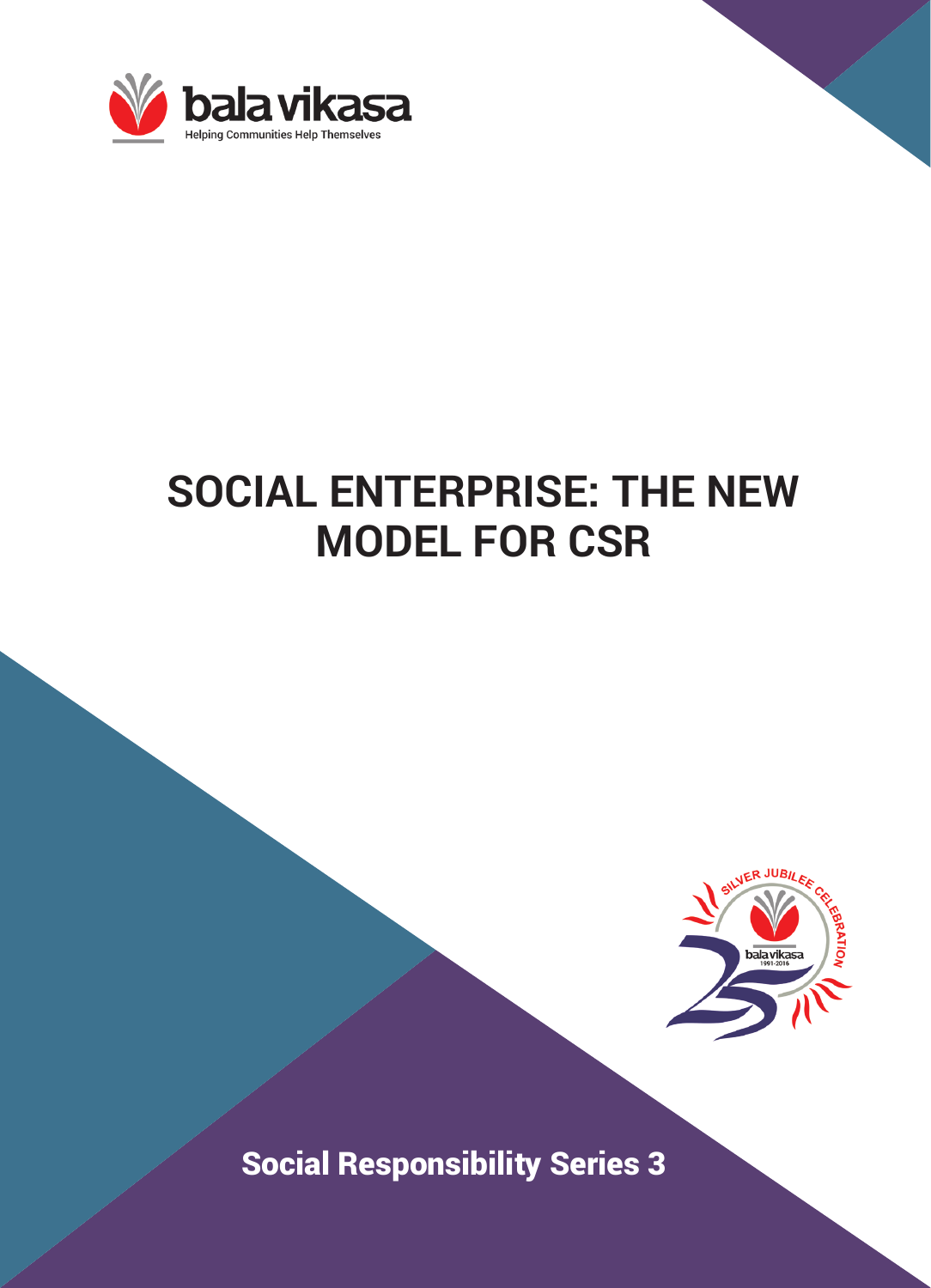

Bala Vikasa is grateful to *'Global Affairs Canada'* and to SOPAR for their financial contribution towards this publication.

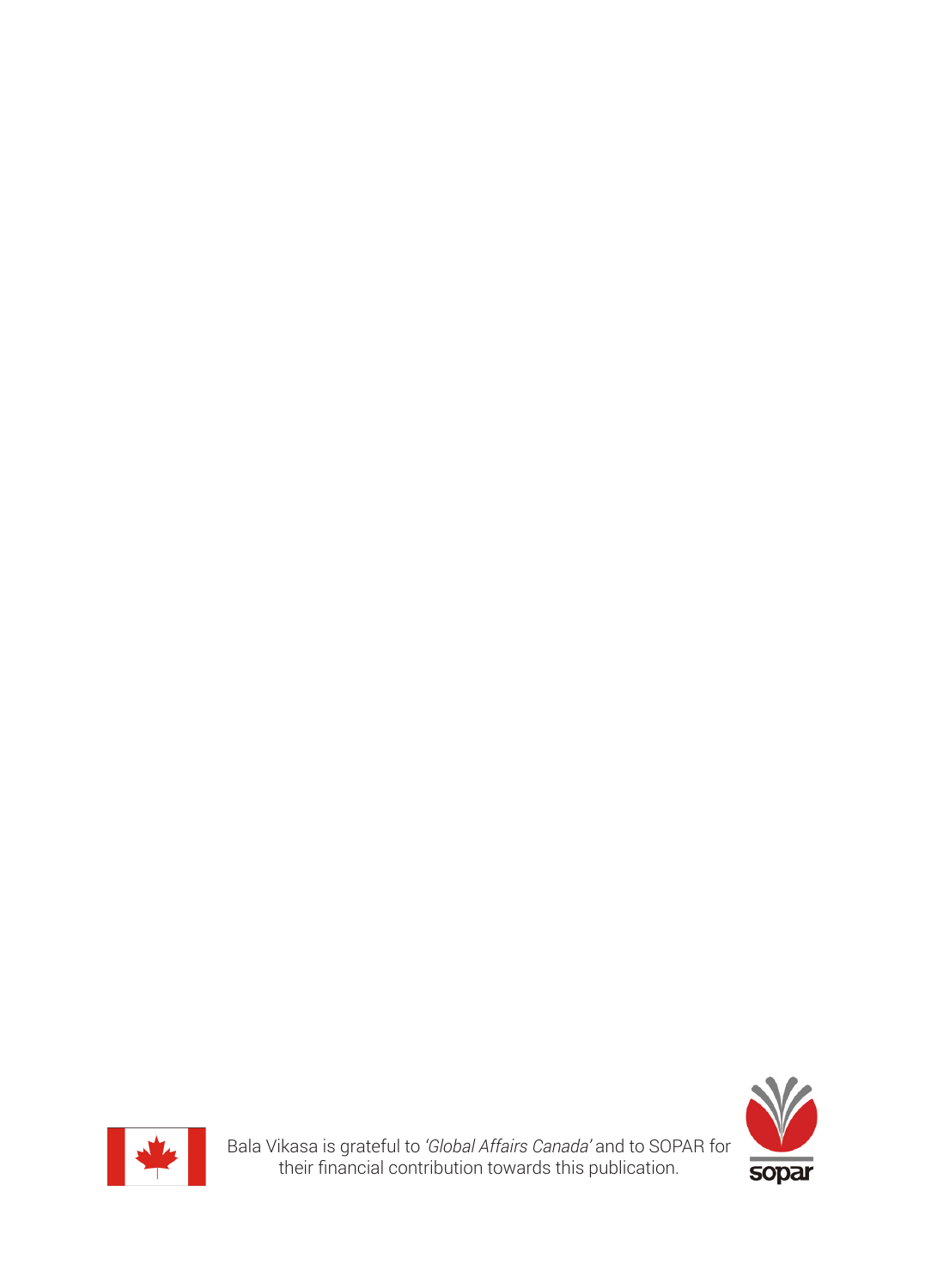# Table of Contents

| Preface                                                                                                                                       | $\mathbf{1}$   |
|-----------------------------------------------------------------------------------------------------------------------------------------------|----------------|
| <b>CHAPTER 1</b><br><b>CSR IN INDIA: NEWER DIMENSIONS</b>                                                                                     | 5              |
| 1.1 Regulatory Framework - CSR-The Companies Act, 2013                                                                                        | $\overline{7}$ |
| 1.2 The National Voluntary Guidelines on Social, Environmental and Economic Responsibilities of Business 9                                    |                |
| 1.3 Trends in Business / CSR Expenditure in India                                                                                             | 10             |
| 1.4 Conclusion                                                                                                                                | 11             |
| <b>CHAPTER 2</b> The Evolving CSR Approach                                                                                                    | 13             |
| 2.1 CSR Expenditure and Profitability                                                                                                         | 16             |
| 2.2 The Future of CSR in India                                                                                                                | 18             |
| 2.3 Projected Business Responsibility Patterns by 2020<br>2.4 Conclusion                                                                      | 19<br>20       |
|                                                                                                                                               |                |
| <b>CHAPTER 3</b> Social Enterprise in India $-$ An Overview                                                                                   | 21             |
| 3.1 What is Social Enterprise?                                                                                                                | 21             |
| 3.2 The Difference between Social Entrepreneurship and CSR                                                                                    | 22             |
| 3.3 The Social Business Model Framework                                                                                                       | 25             |
| 3.4 Observations on Social Enterprise Landscape in India<br>3.4.1 Summary of Intellecap's 2012 Report on Social Enterprise Landscape in India | 29<br>29       |
| 3.4.2 Summary of ADB's 2012 Report on Social Enterprise Landscape in India                                                                    | 32             |
| 3.5 Sectors of Operations and Profiles of Social Enterprises                                                                                  | 34             |
| 3.5.1 Health                                                                                                                                  | 34             |
| 3.5.2 Affordable Housing                                                                                                                      | 35             |
| 3.5.3 Agriculture<br>3.5.4 Education                                                                                                          | 36<br>36       |
| 3.5.5 Energy                                                                                                                                  | 37             |
| 3.5.6 Livelihoods Promotion                                                                                                                   | 38             |
| 3.5.7 Water & Sanitation                                                                                                                      | 39             |
| 3.6 Conclusion                                                                                                                                | 41             |
| <b>CHAPTER 4</b> Fusion Of Business Responsibility and Social Enterprises                                                                     | 43             |
| 4.1 The Growing Importance of Sustainability on the Global Business Agenda                                                                    | 43             |
| 4.2 Framework for the Corporate Contribution to Development                                                                                   | 44<br>44       |
| 4.2.1 Providing affordable products and services.<br>4.2.3 Invest in social entrepreneurs                                                     | 45             |
| 4.2.4 Strengthening women's economic capacity as entrepreneurs, employees and producers                                                       | 45             |
| 4.2.5 SME Social Responsibility                                                                                                               | 46             |
| 4.3 New Models - BSR Promoting Social Enterprises                                                                                             | 47             |
| 4.3.1 CSR-SE Alliances in India                                                                                                               | 47             |
| 4.3.2 NASSCOM Social Innovation Forum                                                                                                         | 49             |
| 4.3.3 DBS Bank<br>4.4 Recommendations for a Vibrant Social Enterprise Eco-system                                                              | 48<br>49       |
| 4.5 Corporate Benefits from Getting Involved with Social Enterprises                                                                          | 50             |
| 4.5.1 Consumers more likely to buy from a social cause                                                                                        | 50             |
| 4.5.2 Making the most out of your CSR spend                                                                                                   | 51             |
| 4.5.3 CSR: Global Perspective, Competitiveness, Social Entrepreneurship & Innovation                                                          | 51             |
| 4.6 Measuring Corporate Social Responsibility                                                                                                 | 52             |
| 4.7 Conclusion                                                                                                                                | 52             |
| <b>CHAPTER 5</b> Conclusions and Recommendations                                                                                              | 55             |
| <b>ANNEXURE 1</b> Case Study 1: Urban Housing Project                                                                                         | 61             |
| ANNEXURE 2 Case Study 2: Synthesizing Technologies for Medical Emergency Management                                                           | 63             |
| ANNEXURE 3 Case Study 3: Health Care Model -Naya Jeevan, Pakistan                                                                             | 65             |
| References                                                                                                                                    | 67             |
| Websites                                                                                                                                      | 69             |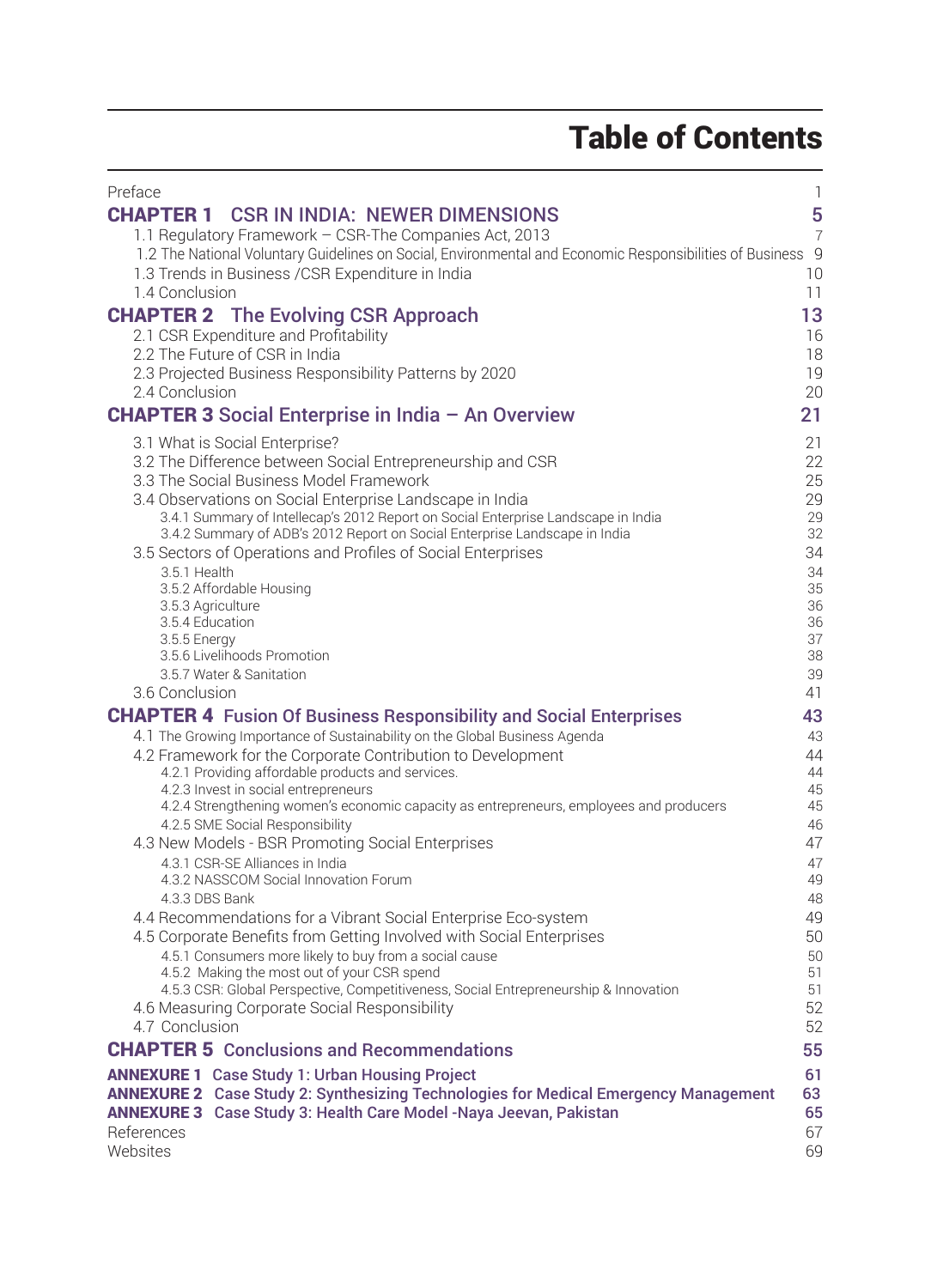# Acronyms

| <b>CSR</b>    | Corporate Social Responsibility                      |
|---------------|------------------------------------------------------|
| <b>SME</b>    | Small and Medium Enterprises                         |
| <b>SD</b>     | Sustainable Development                              |
| IIC           | Indian Investor Counsel                              |
| <b>HDI</b>    | Human Development Index                              |
| <b>NGO</b>    | Non-Governmental Organization                        |
| <b>BR</b>     | <b>Business Responsibility</b>                       |
| <b>UNDP</b>   | United Nations Development Program                   |
| PLS           | Private Limited Companies                            |
| <b>SEBI</b>   | Securities and Exchange Board of India               |
| <b>CRISIL</b> | Credit Rating Information Services of India Lim-ited |
| <b>USAID</b>  | United States of America International Aid           |
| $II$ C        | Impact Investor Counsel                              |
| IP            | Intellectual Property                                |
| <b>BSR</b>    | <b>Business Social Responsibility</b>                |
| <b>MDG</b>    | Millennium Development Goals                         |
| <b>SDG</b>    | Sustainable Development Goals                        |
| GDP           | <b>Gross Domestic Product</b>                        |
| <b>BOP</b>    | Bottom of the Pyramid                                |
| <b>NVGs</b>   | National Voluntary Guidelines                        |
| <b>SE</b>     | Social Enterprises                                   |
| <b>CSE</b>    | Corporate Social Entrepreneurship                    |
| <b>MSME</b>   | Micro-Small and Medium Enterprises                   |
| <b>IICA</b>   | Indian Institute of Corporate Affairs                |
| TBL           | Triple Bottom Line                                   |
| <b>GIIN</b>   | Global Impact investment Network                     |
| <b>SSBU</b>   | <b>Strategic Social Business Unit</b>                |
| <b>NGO</b>    | Non-Governmental Organization                        |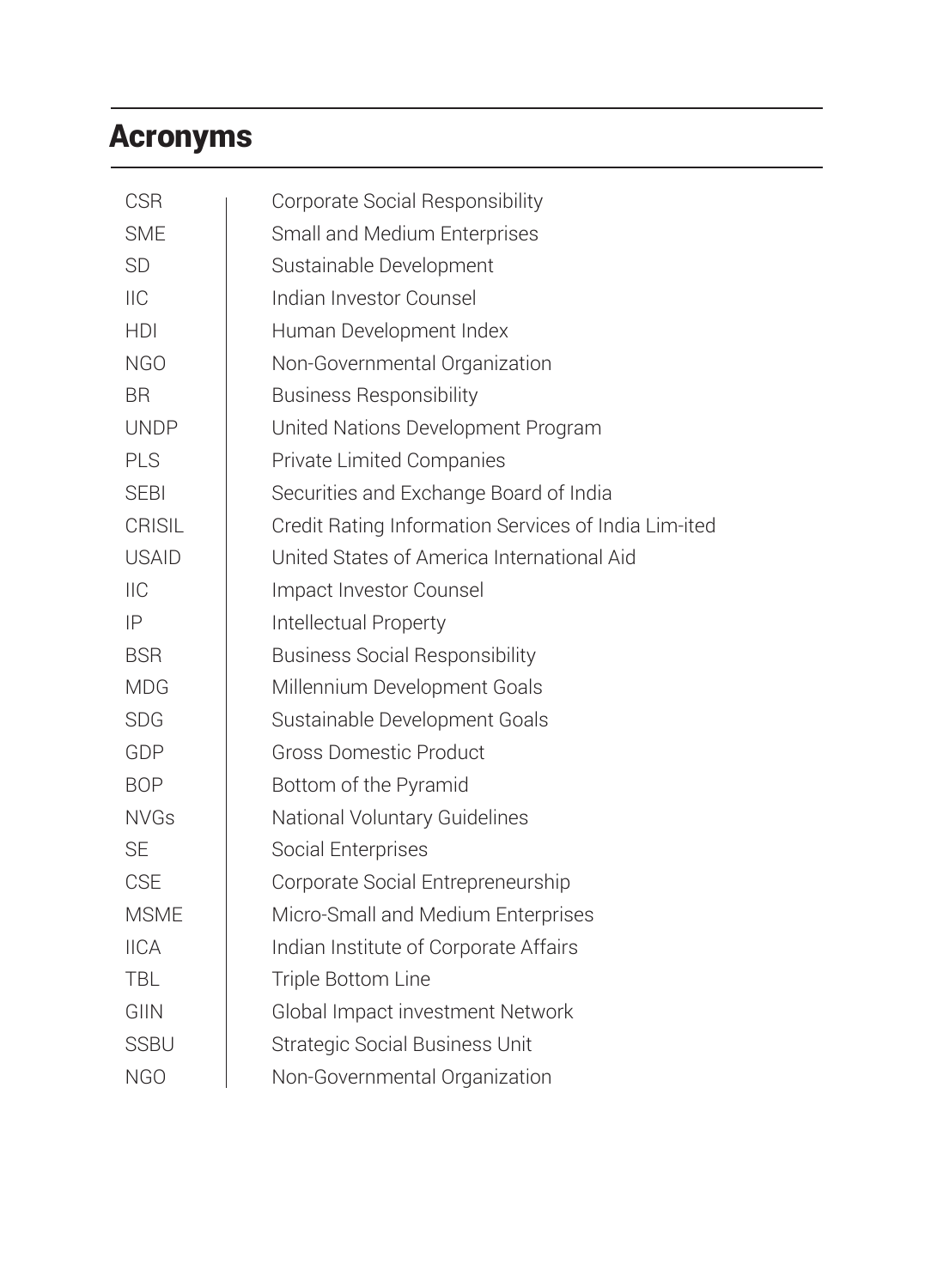# Preface

It is 2016, having concluded on the results of the ambitious Millennium Development Goals (MDGs), it is time for us to evolve a broader framework in addressing shortcomings and aligning with the Sustainable Development Goals (SDG's). However India has made marked progress towards reaching the MDGs (reduced poverty by half, achieved gender parity in primary education, reduced maternal mortality by three quarters) however; the achievement across the goals has varied. The findings in the United Nations report, 'India and the MDGs', published in February 2015, shows that states which have performed better on the MDGs have focused on the following "drivers" such as: (i) accelerated broad-based employment creating economic growth, (ii) channeled resources into human development, (iii) promoted good governance and effective delivery of public services, (iv) promoted gender equality and empowerment of women, and (v) extended basic infrastructure networks. Encouraging the weaker states to undertake and replicate the above mentioned drivers would allow them to emulate the better performers path of success.

Going forward, the international community of governments, civil society, nonprofits and private enterprises will be developing a framework for Sustainable Development Goals (SDGs), based on the successes and challenges of the previous years. The SDG proposals will ensure that momentum generated by the MDGs will carry through until 2030, to reach targets and end the diverse kinds of deprivations. "The SDGs would greatly face four sets of challenges for India, namely (i) completing the unfinished MDG agenda with a higher level of ambition of ending – not just reducing all deprivations; (ii) strengthening critical development drivers such as economic growth, industrialization, employment creation and reduction of inequality within and between countries, providing basic infrastructure including energy, and governance and institutions, without which many social and environmental objectives would not be easy to reach; (iii) strengthening the sustainability dimension to address new and emerging challenges such as deteriorating environment, unsustainable consumption and production patterns that are rapidly depleting natural resources, the need to effectively mitigate and adapt to climate change, and develop livable urban areas; and (iv) accessing the means of implementation including transfer of advanced sustainable technologies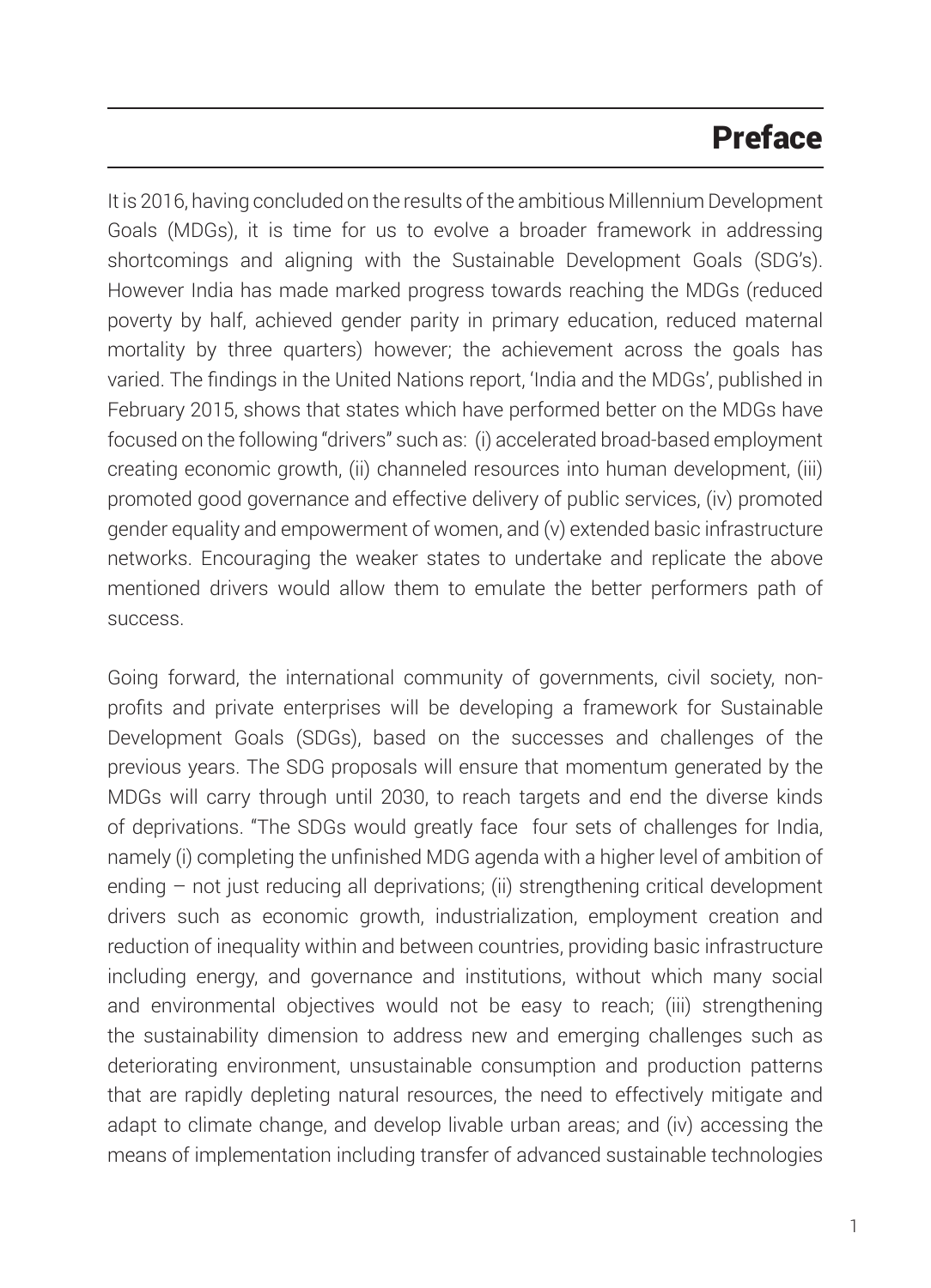from developed countries and harnessing India's frugal engineering capabilities for pursuing low carbon development pathways." This would stress on the need for having sustained economic growth, industrialization, employment creation and social and environmental improvements.

India still has a long way to go to achieve all the MDGs. Crucially, the focus needs to be on broad based economic growth i.e. that, which engages all segments of the population, generates employment and substantially enhances the incomes of the poor. Industrial growth, which does not achieve broad based inclusion, will not alleviate poverty. However, the goal of global sustainable development cannot be achieved without India's participation, because of the country's significance and weight in the world context. Therefore, India will be closely watched in the years to come, and it will be interesting to see how we strategically move forward, take action and provide a sustainable future for not just Indians but contribute to this movement globally.

In this context, it is important to note the role of business and the commercial sector in the development narrative. The ten principles of the UN Global Compact, signed by over 4300 companies in 120 countries, specifically outlines how business could contribute to the Millennium Declaration and Goals. It was an acknowledgement of how companies, both domestic and international, were a crucial piece of the puzzle, and demonstrated how they could 'embrace and enact' universal principles in the areas of human rights, labor standards and the environment within their spheres of influence. Over the last several years, there have been growing demands for firms to display more transparency and accountability for their economic, social and environmental impacts through all their operations. At the same time, companies are waking up to the fact that investing in a sound environment, managing the direct costs and risks of doing business, and harnessing new business opportunities are in fact extremely beneficial to their profit-making endeavors and long-term sustainability.

Globally, as the limitations of government interventions and traditional NGO mediations have become apparent, market-based solutions to poverty and sustainability have naturally taken the forefront. In the last decade, a new and potentially transformative solution to the numerous social, economic and environmental challenges faced by the world today has appeared and taken root in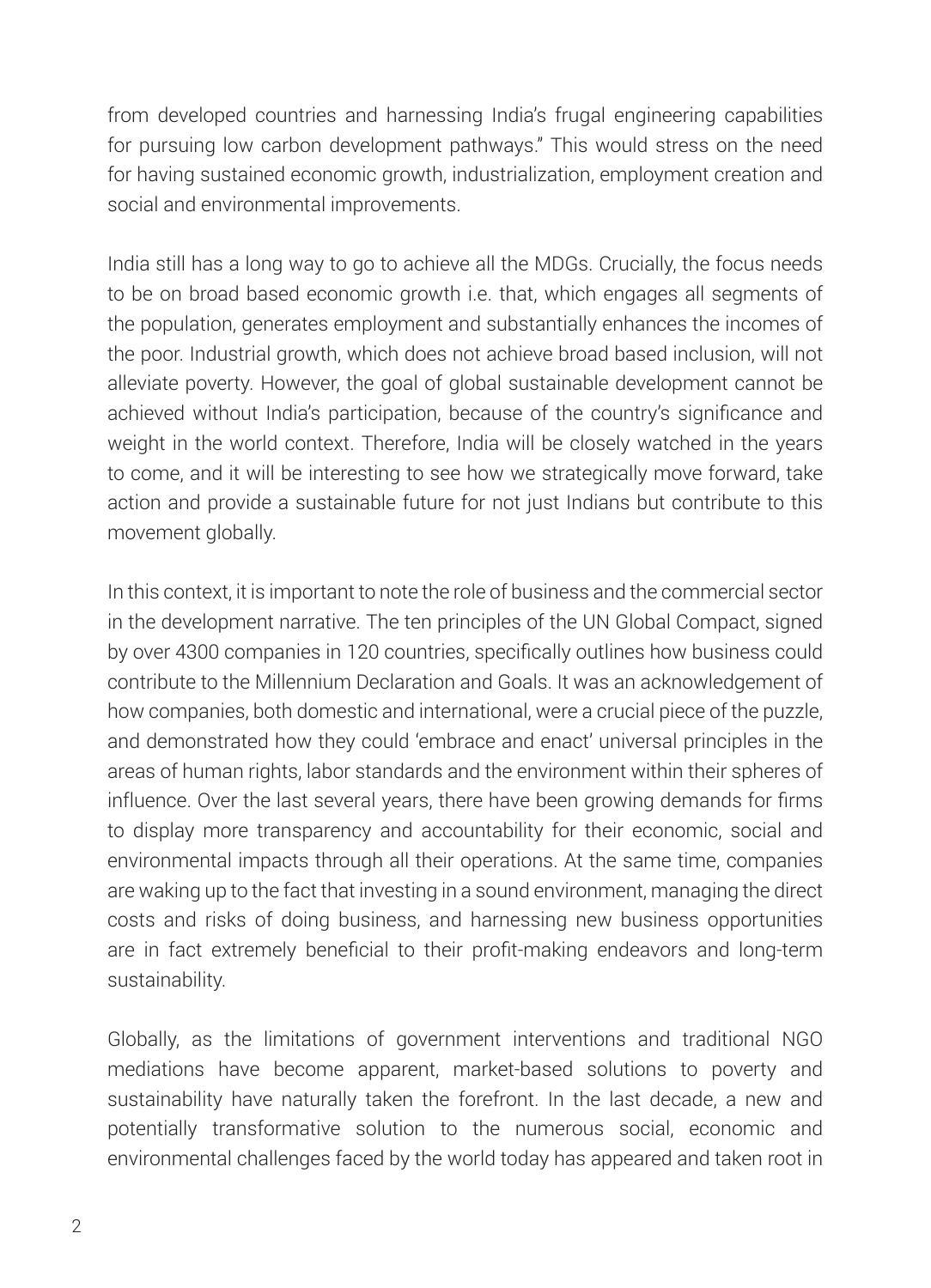developing economies. This new movement is embodied in organizations known as 'social enterprises', innovative social businesses which exist to tackle a social issue, fuel economic growth and improve people's lives while ideally generating enough profits to sustain themselves. Phrases such as 'cause capitalism', 'impact investing' and 'blended value' are entering mainstream development discourse.

Currently, India has one of the largest portfolios for such kinds of social enterprises in the world, and over the last decade, the ecosystem of supporting institutions has steadily been growing to accommodate a diversity of enterprises, which are addressing issues from solar energy to milk production. Increasingly, BoP (Bottom of Pyramid) populations are being perceived as consumers as well as producers. Rural areas are being explored for their huge market potential. The majority of these models, spread across sectors of education, agriculture, financial services, waste management, water, health, livelihoods, housing and energy are scalable and replicable.

The impact of such enterprises largely depend on its successful implementation, to those that need it the most, who are at the BoP. In line with the four sets of challenges outlined above through the Sustainable Development Goals, mainly the second and third – that of strengthening critical development drivers such as creating employment, and addressing emerging issues of environmental degradation –a compelling movement in social entrepreneurship are vital to improve the welfare of these communities. As 70% of the population lives in the hinterland, the rural environment has emerged as a lucrative option for the mainstream economy to invest in, as well as to identify emergent innovative solutions.

The demonstrated success of these ventures is evident from the strong sense of optimism amongst development finance institutions in the power of social enterprises to contribute to a better world order, and in the increasing amount of equity and debt sources available for them. Impact investors seek to support businesses with triple bottom line returns – that is monetary profits, social impact and environmental impact. Vikasa International Center has coined the term P-Cubed to capture this multidimensional agenda: People, Planet and Profit. We believe that if this forms the basis of investor criteria and business missions, not only is sustainability assured but also there is a real shot at positive change.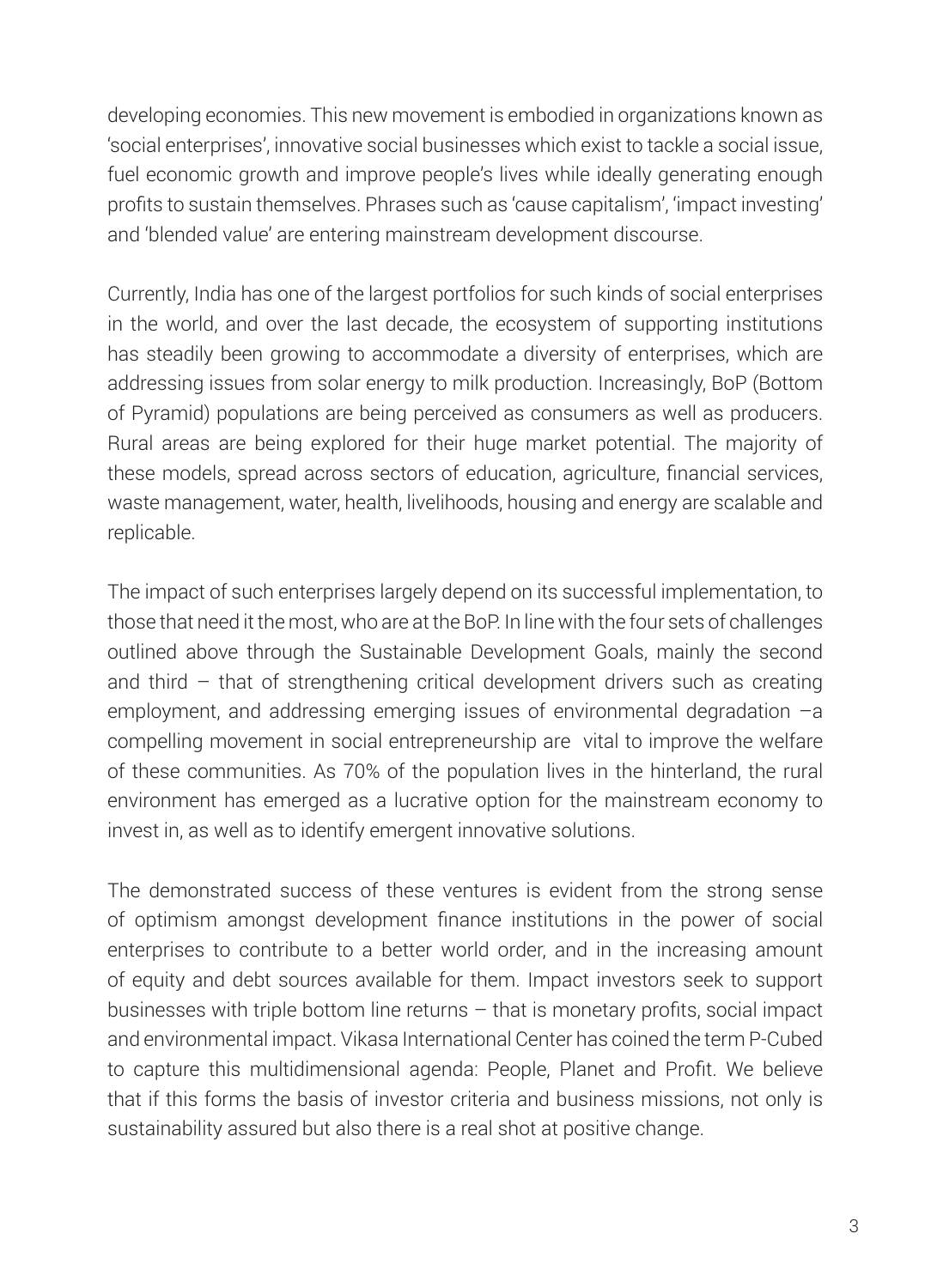In this above context, BalaVikasa International Center (BVIC) wishes to draw from its learning's, from both national and international experiences in promoting positive synergies between community and business, and how they can contribute to building social enterprises that create larger social impact through scalable and sustainable models. With the publication of this third book in the Social Responsibility Series, we present such social enterprise models as new alternatives for corporate social/ business responsibility in India. Previously, BVIC has published Social Responsibility Series 1 and 2, centered on the questions of business contribution to sustainable community driven development, and a discussion on the synergy between civil society and business.

The mandate of the P-Cubed Conference, held by BVIC earlier in 2015, and widely attended by participants from the corporate, non-profit and social enterprise sectors, was to introduce social enterprise as the new model for CSR. The conference offered a unique platform to various stakeholders in this process to present their perspectives and learning's. This publication hence is an extension of the discourse initiated at that event, and intends to promote the idea of supporting social enterprises through corporate social responsibility initiatives, by delving deeper into the structures, partnerships and ecosystem that will allow this collaboration to flourish in the future.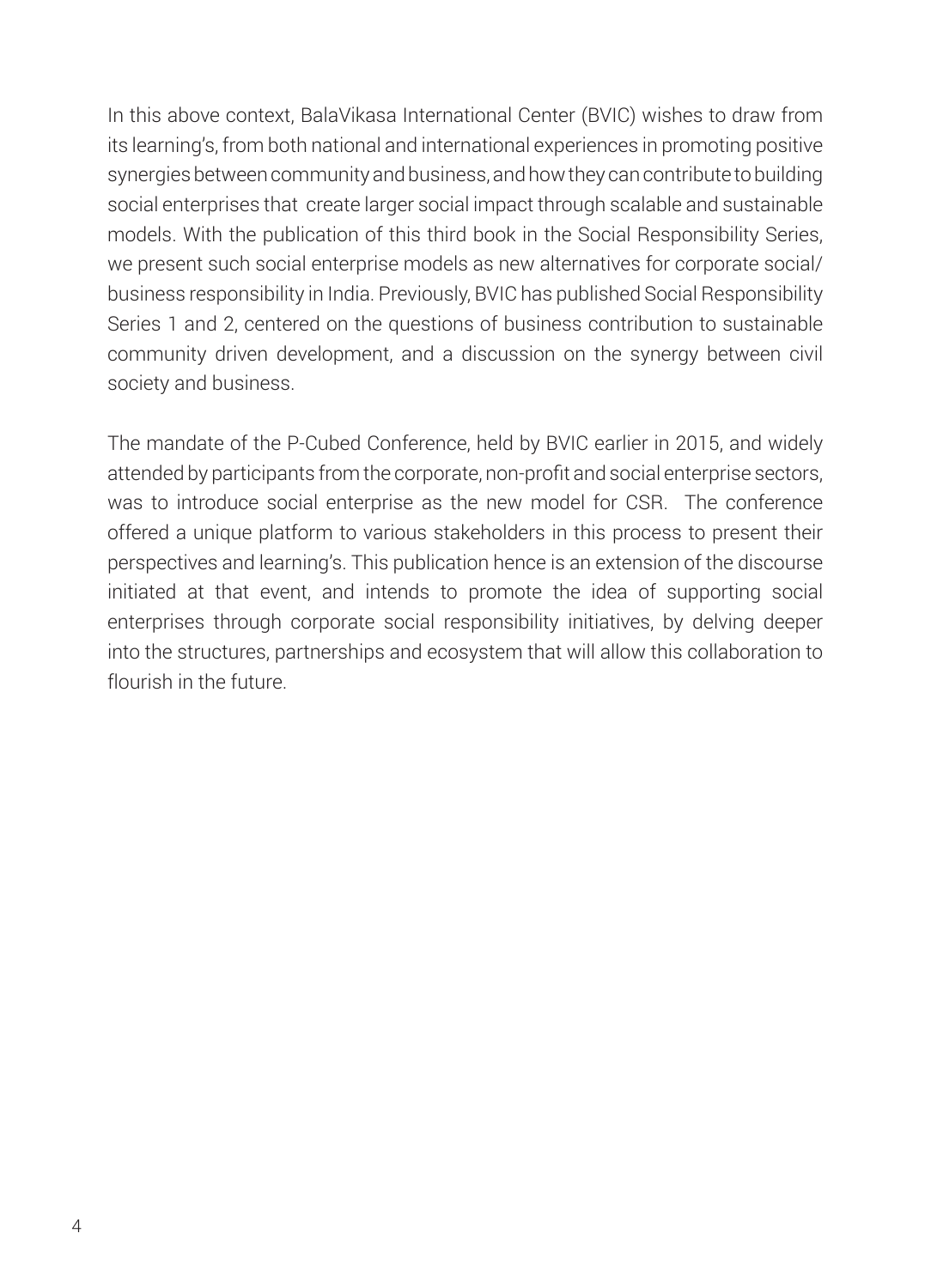# **CHAPTER**

1

# CSR IN INDIA: NEWER DIMENSIONS

*"If more companies follow the lead of the most creative organizations in their industry, they will make a huge impact on the world's worst problems." Bill Gates - 'Making Capitalism More Creative' TIME magazine, July 2008*

India is predicted to overtake China as the fastest growing emerging economy in the world in 2015-16 by clocking a growth rate of an estimated 7-8%. Bolstered by being the largest democracy, the country seems set on the path to achieving status as a global economic powerhouse. This does nothing to assuage the truth that 720 million Indians live on less than two dollars a day, or that close to 1.3 million children die each year from malnutrition. In the latest 2012 human development index (HDI) report, India languishes at 136, out of 187 countries. Economic progress without equitable and inclusive growth is unsustainable; it means the benefits of progress do not reach everyone, and the foundations of this kind of growth are rocky. Capitalism and its trickle-down economics have not delivered what it promised, and income inequality has doubled in the last two decades.

The interventions of non-profits and the government to combat these seemingly insurmountable problems are insufficient; what is required is a broad based, collaborative, creative and market-based approach. Business is regarded as the key factor in India's ascendancy on the global economy map. On the other hand, companies are also being viewed as a potential source of strategic social and environmental interventions both through their business operations, and through philanthropic or impact investing initiatives. Their contributions to development are under scrutiny, and regulators have passed two landmark policies – the National Voluntary Guidelines for Social, Environmental and Economic Responsibilities of Business and the CSR Act, 2013, which will define the increasingly important role business, shall play in India's progress as an equitable nation.

We are in possession of a 'demographic dividend' (approximately half of the 1.2 billion population is under the age of 25), which could potentially give India the biggest labor force and the largest consumer market in the world. There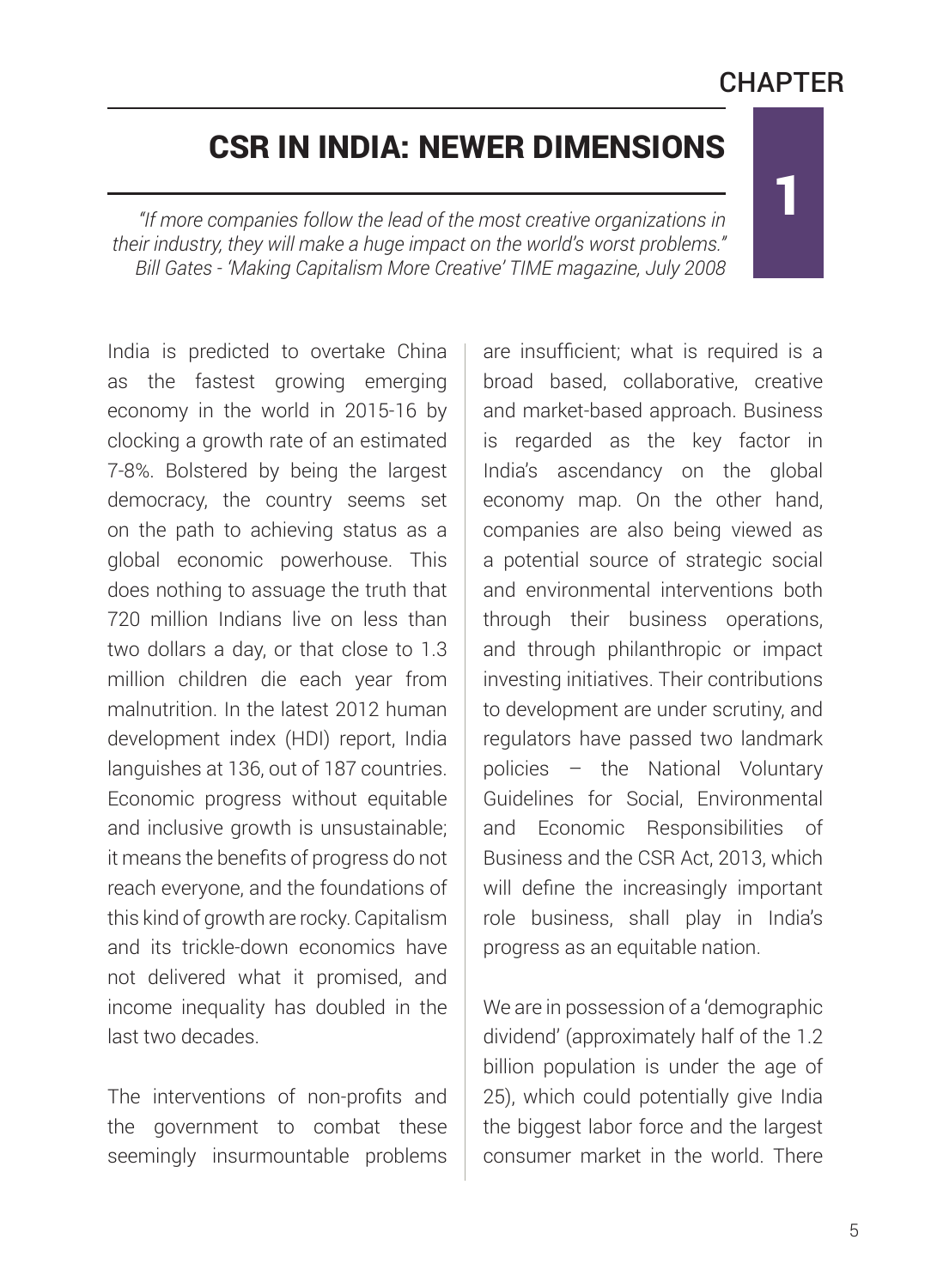is a dire need to create human and physical capital in order to reap the rewards of such a possession, through investment in health, education, skill development and infrastructure. All this will increase the educational, nutritional and skill levels of youth, thereby improving their productivity and hence their employability. As traditional government provisions of these goods and services have failed due to numerous reasons, private enterprise is being seen as an alternative source. Through their core business operations and value chains, firms are able to capitalize on adopting innovative technologies, financing mechanisms, products, processes and skills to create employment and to develop essential goods and services.

Well-established and large firms are now beginning to acknowledge that tackling poverty is not outside the ambit of their operations, mission and ultimate goal of increasing profits. Perceptive and intuitive business leaders are realizing that contributing to a more prosperous and equitable operating environment is not just important for managing risk and building brand value, but can also present innumerable opportunities for business expansion and proliferation. Hence, they are working towards building partnerships with public and civil society bodies, in order to explore these opportunities.

In this context, social enterprises can play a vital and distinctive role, with a business as unusual approach – using mission driven foundations and marketproven business practices to tackle social and environmental problems. Indian social enterprises are already being used globally as success stories of scalable and replicable models using solar energy, providing rural health care, affordable potable water, economy housing, and so on. While there are numerous success stories and India is ahead of other countries globally, it should be noted that the level of impact investment is still in its fledgling state. Furthermore, social enterprises notoriously face a limited access to capital. At the same time, the Companies Act, 2013 has formally mandated a certain percentage of corporate profits to be channeled into social programs. This could be a huge boost for social development, by giving them access to more than a billion dollars in precious capital, which is needed especially at the seed and early stages.

The government also needs to play its part and facilitate both foreign and domestic investors to invest in social enterprises through enabling a better regulatory framework, smoother taxation policies, creation of multiple investment bodies, using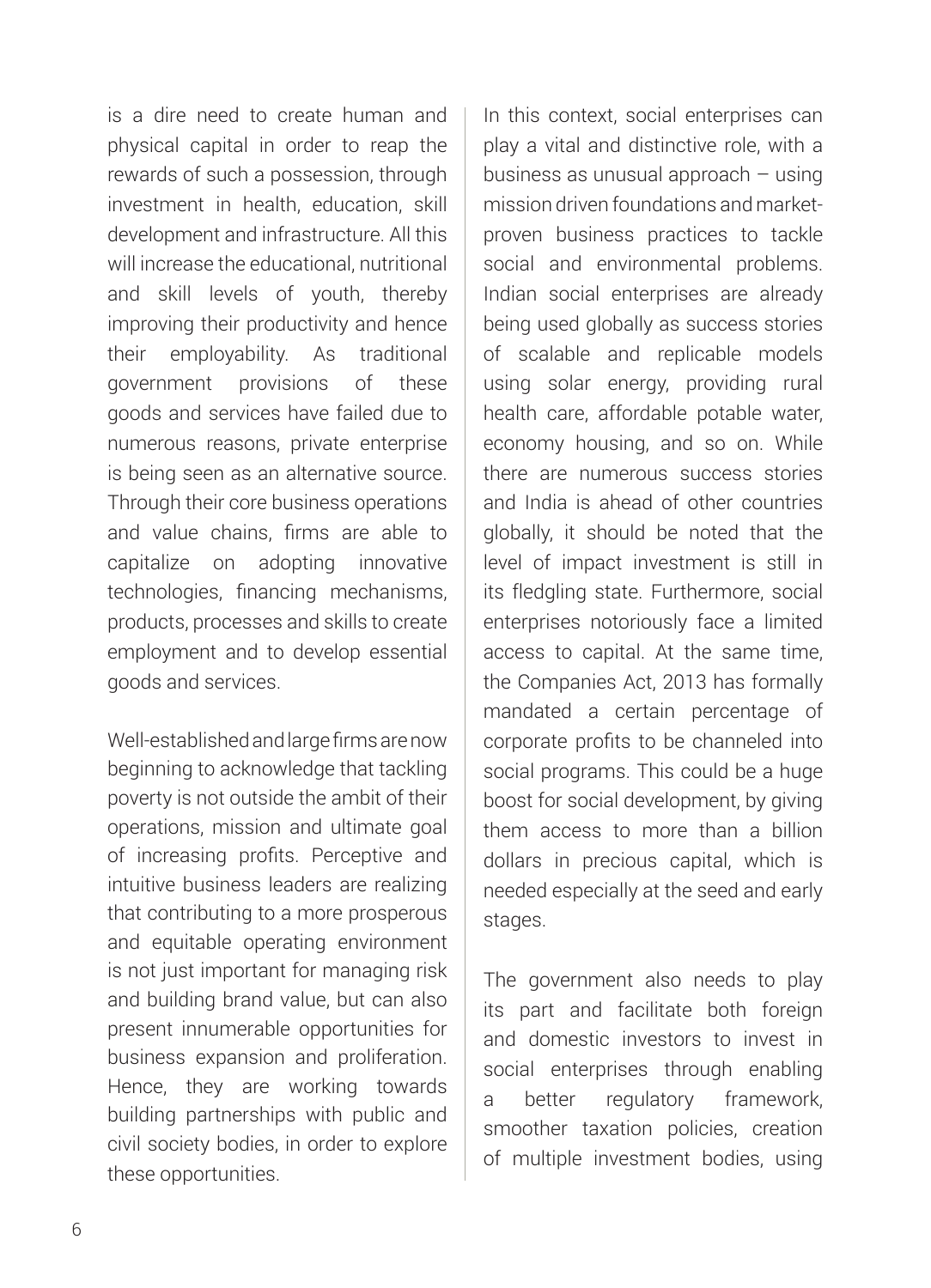innovative investment vehicles like UK's social impact bonds, co-investing in technology based social enterprises, creation of a separate index like Singapore's Impact Investment Index.

With the environment buckling under the pressures of exploitation, and rapid depletion of resources, as a country we need to learn lessons from the growth models that have not worked so far. If we design a unique model of capitalism, that fuses the newly available capital from business with mission driven, socially conscious enterprises, we can capitalize on this cross-sector collaboration to use the power of capitalism to solve social problems. Businesses and investors need to find ways to incorporate a social mission in their strategy and operations, what is now known as 'shared value'. Further, social the element has indispensable influence and impact on business sustainability.

As traditional donor organizations are turning into impact investors, nonprofits need to find ways to adapt business approaches to solving social problems. The government needs to refashion the way it works with the forprofit and nonprofit sectors. BalaVikasa International Center envisages its role and contribution in this area to promote develop and facilitate this process through its partners.

### 1.1 Regulatory Framework – CSR- The Companies Act, 2013

Corporate Social Responsibility (CSR) - The Companies Act, 2013 came into effect from 1st April 2014. Section 135 of this Act on Corporate Social Responsibility has made it mandatory for boards of qualifying companies (those whose net worth is deemed to be Rs.500 crores or more; if the turnover of the company is Rs.1000 crore or more; if the net profit of the company is five crore rupees or more) to establish a CSR policy, constitute a CSR committee at the board level, and allocate 2% of its average net profits of the three preceding financial years for CSR initiatives.

According to the Indian Institute of Corporate Affairs, at least 6000 Indian companies fall in the category of qualifying businesses, and many will be undertaking these kinds of CSR activities for the first time. The Act stipulates that not only Indian companies, but also foreign companies with branch or project offices in India will have to abide by these regulations. Altogether, these companies have the potential of contributing Rs.20, 000-25,000 crores every year towards development. With the policy shift in its nascent stages, civil society, non-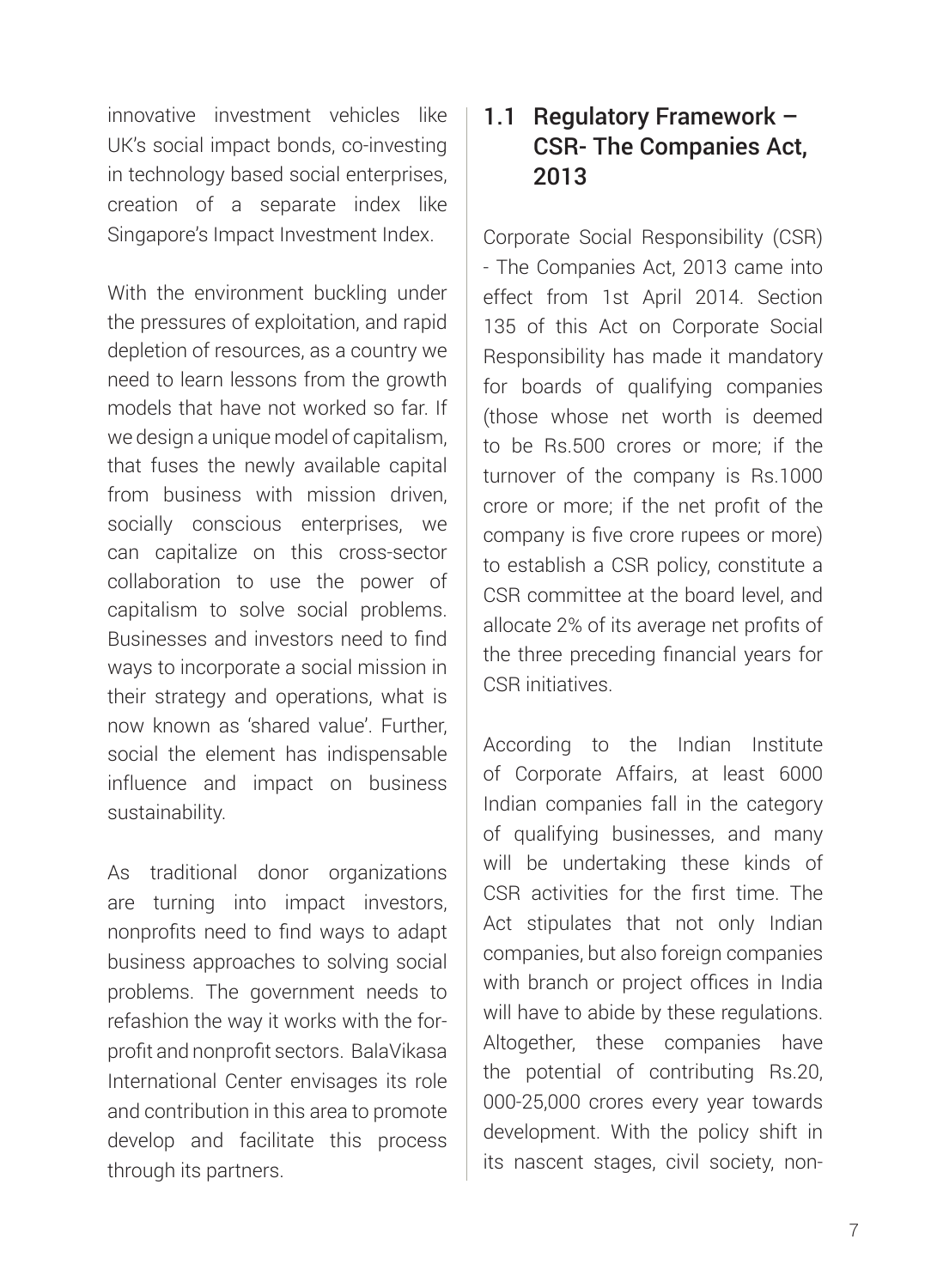profits, governments and business are still maneuvering this new landscape, attempting to identify opportunities, partners and projects. While some companies have risen to the challenge in a proactive and enthusiastic manner, others are slower to keep up.

It is also the board's duty to ensure that these CSR activities are carried out in keeping with Schedule VII items, delineated below:

- i. Eradicating hunger, poverty and malnutrition, promoting preventive health care and sanitation and making available safe drinking water:
- ii. Promoting education, including special education and employment enhancing vocation skills especially among children, women, elderly, and the differently-abled and livelihood enhancement projects;
- iii. Promoting gender equality, empowering women, setting up homes and hostels for women and orphans; setting up old age homes, day care centers and such other facilities for senior citizens and measures for reducing inequalities faced by socially and economically backward groups;
- iv. Ensuring environmental

sustainability, ecological balance, protection of flora and fauna, animal welfare, agro forestry, conservation of natural resources and maintaining quality of soil, air and water;

- v. Protection of national heritage, art and culture including restoration of buildings and sites of historical importance and works of art; setting up public libraries; promotion and development of traditional arts and handicrafts:
- vi. Measures for the benefit of armed forces veterans, war widows and their dependents;
- vii. Training to promote rural sports, nationally recognized sports, Paralympics sports and Olympic sports;
- viii. Contribution to the Prime Minister's National Relief Fund or any other fund set up by the Central Government for socio-economic development and relief and welfare of the Scheduled Castes, the Scheduled Tribes, other backward classes, minorities and women;
- ix. Contributions or funds provided to technology incubators located within academic institutions which are approved by the Central Government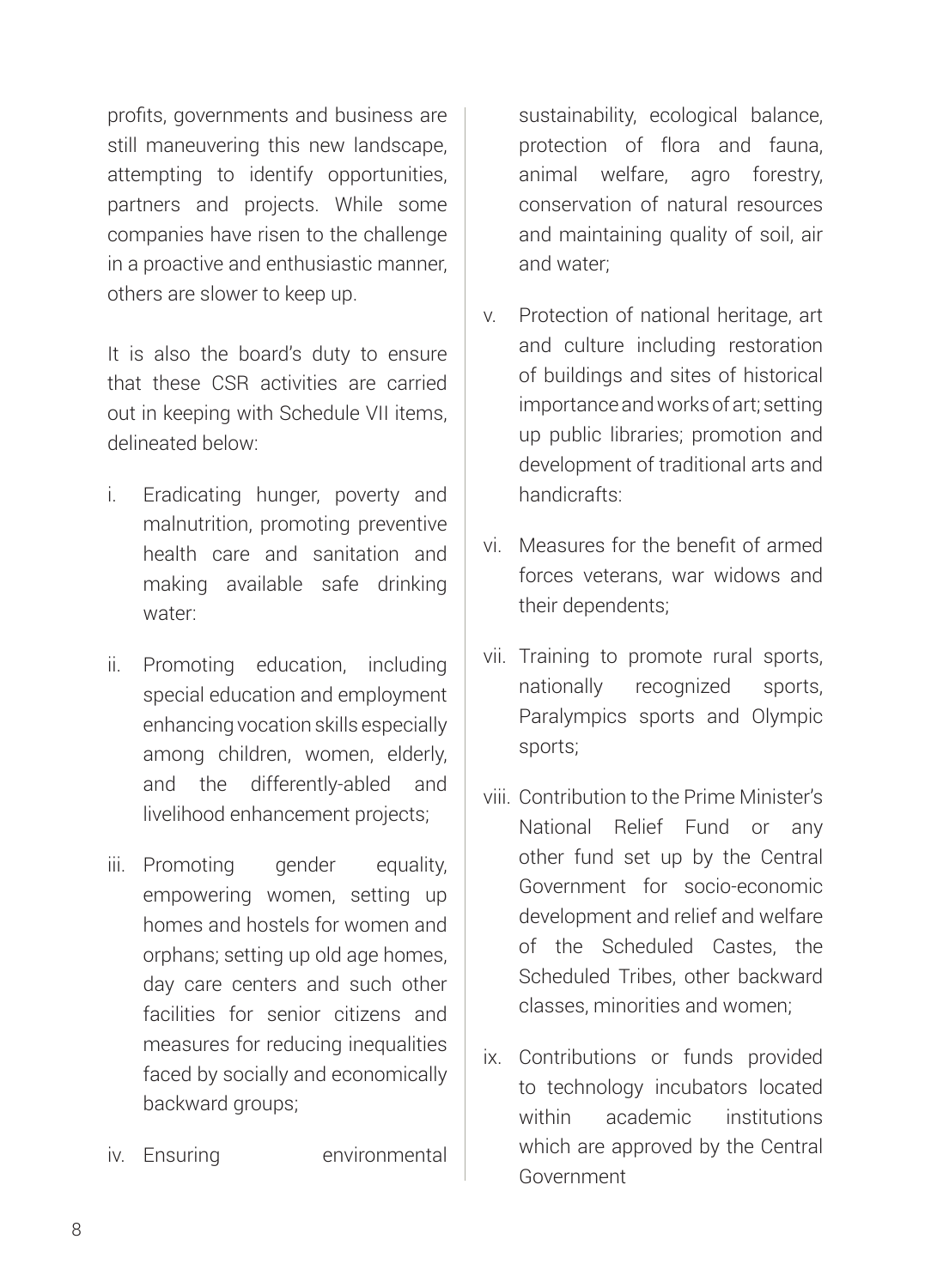x. Rural development projects.

Another clause of the Companies Act states that preference should be given to local areas and the areas where the companies operate. The internally appointed CSR Committee shall prepare a CSR Policy document, which details the projects and programs to be undertaken and focuses on integrating business models with social and environmental priorities, in order to create shared value.

## 1.2 The National Voluntary Guidelines on Social, Environmental and Economic Responsibilities of Business

These guidelines were developed and disseminated by the Ministry of Corporate Affairs, India, and were the result of an extensive consultative process that was born out of a wish to provide Indian businesses – small and large alike - with a distinctive and unique India-centric approach to responsible business. Relatively simple to comprehend and implement, the guidelines stress on the triple bottom line approach, highlighting nine principles which pertain to ethics and transparency, product life cycle sustainability, employee well-being, stakeholder engagement, human

rights, environmental stewardship, responsible policy advocacy, inclusive development and consumer wellbeing. Each principle consists of core elements that further articulate the purpose and sense of each principle, and additionally offers suggestions of incorporating these principles into everyday business operations, as well as CSR.

According to the Business India Responsibility Survey conducted in 2013 (GIZ, IICA, Ministry of Corporate Affairs), most of the top 200 companies in India claim to have established diverse practices of business responsibility, including CSR as part of their operations. A very significant proportion of the top 200 companies have 'policy statement with board resolution' (72%) and/or 'code of conduct' (92%) with respect to the first BR principle stated in National Voluntary Guidelines (NVGs) on 'Ethics, Transparency and Accountability'. However, the percentage of top 200 companies having a 'stated commitment in form of objectives' is relatively low at 40%. Hence, there is a noted gap between intent and execution.

Interesting to note, the percentage of top 200 companies having 'stated commitment in form of objectives' for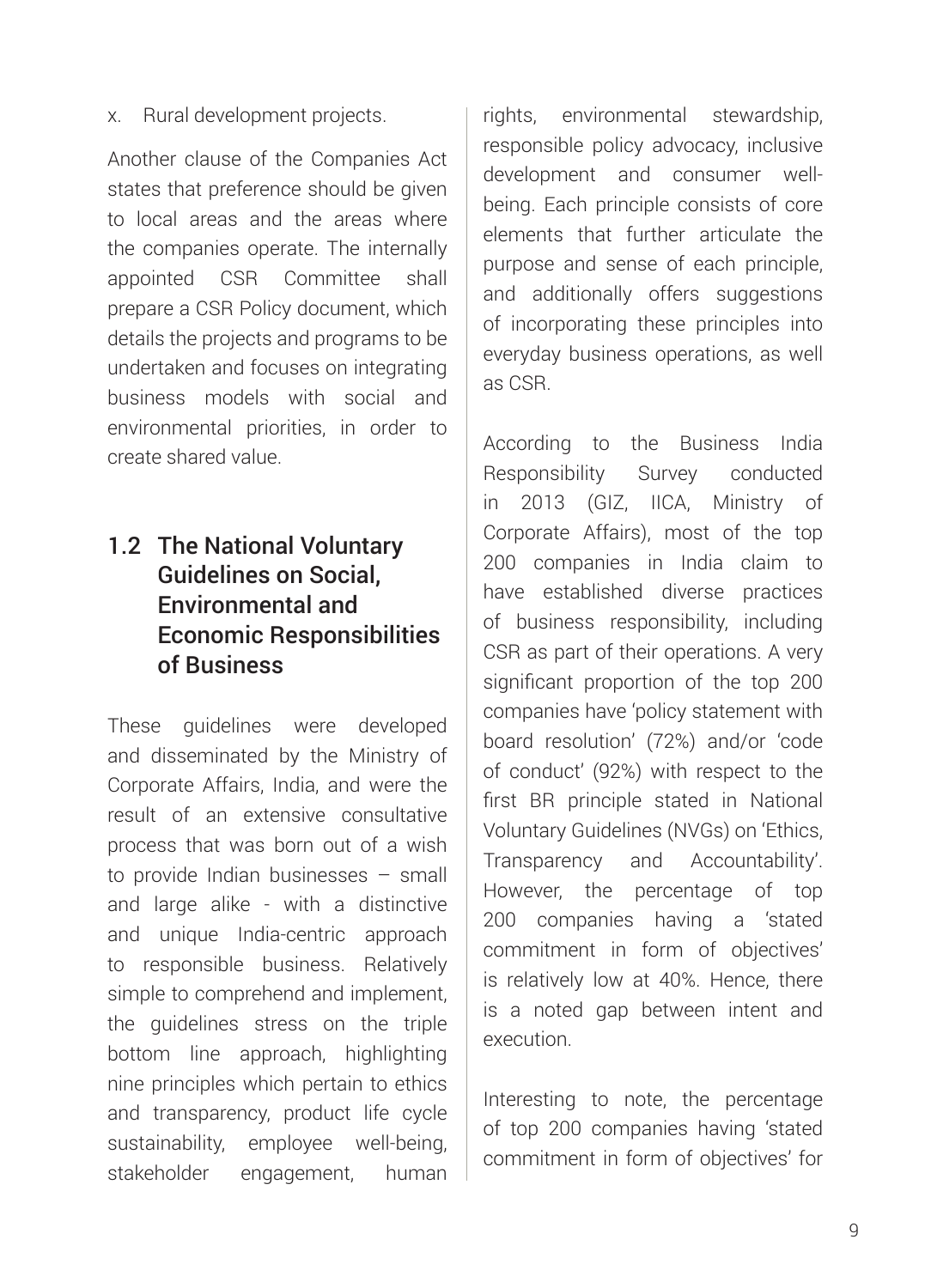sixth BR principle on 'protecting the environment' is significantly higher at about 70% as compared to the 'policy statement' and 'code of conduct' on the same (35%). The case is similar for the eighth BR principle on 'supporting inclusive development'. The conclusion is that policies or objectives on environment and internal stakeholders remain higher than those for social issues do.

## 1.3 Trends in Business /CSR Expenditure in India

Of course, the concept of CSR is not new to India. A few conglomerates have gained a reputation for their extensive and praiseworthy development programs. An Analysis of Corporate Social Responsibility Expenditure in India, published in the Economic & Political Weekly in December 2014, explains that in the year 2012-13 alone (before the Act was passed), businesses donated more than half a billion dollars to various initiatives run by governments, foundations and NGOs. Some 50% of the funding came from 10 major donors, including RIL, Coal India, Tata Steel and SBI. It has also been observed that domestic firms have increased their CSR expenditure significantly more than foreign firms have. In 2011-12, domestic companies

spent Rs.3.79 million while foreign companies spent Rs.8.5 million on CSR activities, while in 2012-13 these figures were raised to Rs.22.6 million and 19.5 million respectively. According to the Indian Institute of Corporate Affairs (IICA), about Rs. 200 billion (roughly US\$ 3.2 billion) could be unlocked from a pool of around 16,000 companies for CSR spending during 2014-15. The major reason for the drastically increased expenditure appears to be the anticipated pressure from consumers, investors and NGOs/activists, and the promotion of the brand. In any case, it is clear that expenditure on CSR is growing in significant leaps and bounds.

| an |
|----|
|----|

| <b>CSR budget</b><br>(Rs. Million) | <b>No.of companies</b> |
|------------------------------------|------------------------|
| Up to Rs. 5                        | 13,346                 |
| Rs. 5-10                           | 1,196                  |
| Rs. 10-50                          | 1,186                  |
| Rs. 50-100                         | 182                    |
| Bs 100-200                         | 79                     |
| Rs. 200-500                        | 43                     |
| Rs. 500 or more                    | 25                     |

Source: *IICA (2013), "Corporate social responsibility: The new game changer."*

An Analysis of Corporate Social Responsibility Expenditure in India notes that companies mostly undertook CSR projects that involved the welfare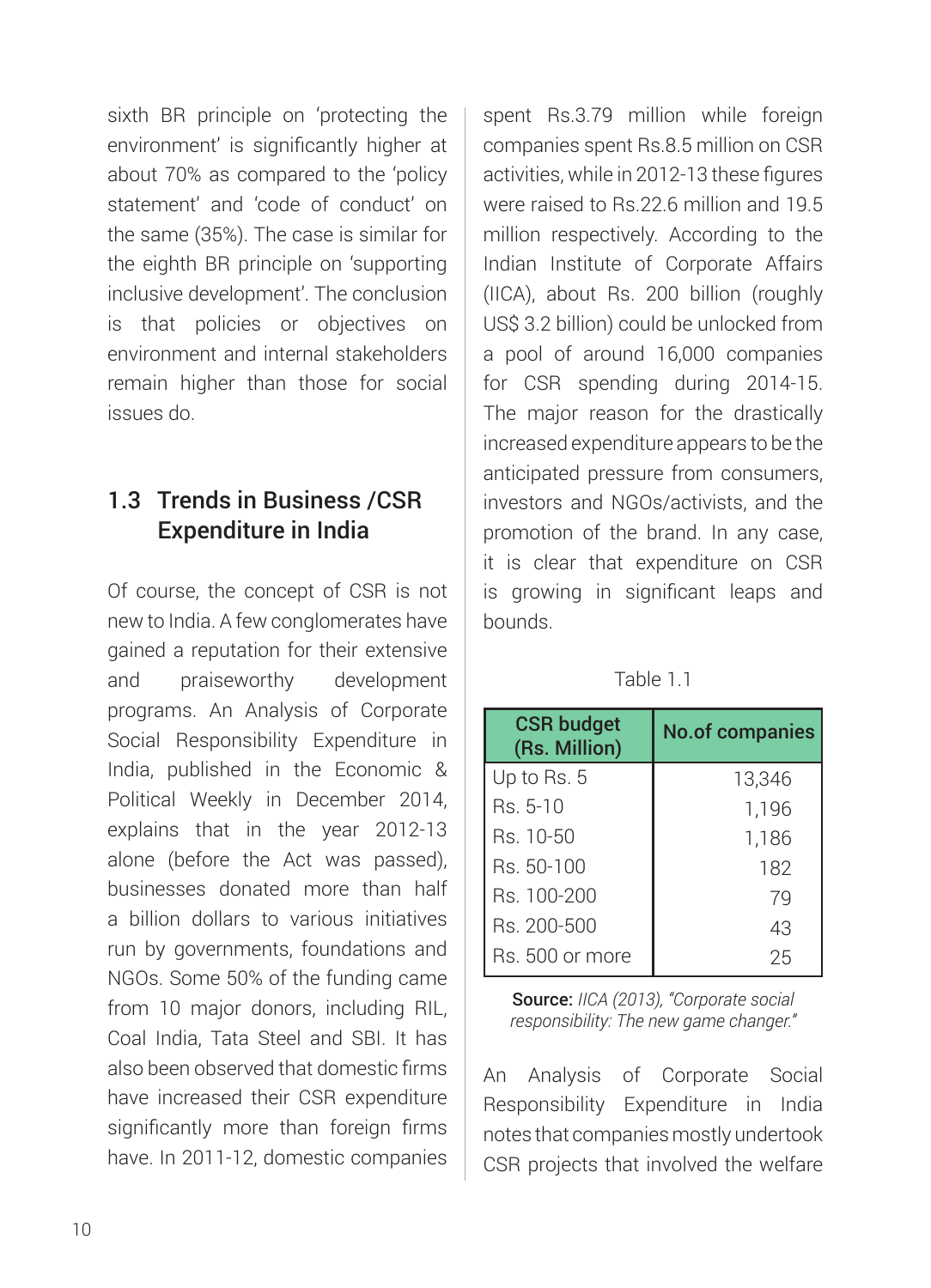of rural communities around their areas of operation. Another study that looked at the top 300 firms in India found that only 30% of them collaborated with nonprofit organizations to implement their CSR projects. Mostly, funds were given to the corporate foundation rather than to a non-profit.

In terms of sectors of development, education and healthcare received by far the most attention with as many as 80% of the top 100 technology companies having donated funds to these two areas, providing access to quality primary education, supporting midday meals at schools and conducting health camps and blood donation camps for the underprivileged. Other areas of involvement included skill development, women's empowerment and environmental sustainability.

In addition, firms are also starting to demonstrate newer forms of giving, such as staff volunteering programs and providing expertise to NGOs. Such collaborative efforts are on the rise, and some companies have started tracking key volunteering metrics such as number of employees contributing to CSR and the number of person-hours spent on these activities. Described as 'social investment', these acts consist of contributing non-commercial financial support, employee volunteers

and expertise, product donations and other in-kind contributions, all of which can amount to several crores worth of investment.

Another result of the passing of the Act is the steep rise in the number of firms reporting on their CSR activities on their official websites, annual reports and sustainability reports. There was also an increase of in the number of companies who complied with environmental reporting guidelines and disclosed their performance evaluations.

# 1.4 Conclusion

In summary, the progression of development in India is increasingly focusing on business, both in terms of holding the corporate sector accountable as an active participant in alleviating India's pressing social, economic and environmental problems, but also as a tool for sustainable growth by merging profitable business practices with mission driven enterprises. To make way for this progression, regulatory and voluntary guidelines are in place and slowly, we observe that Indian companies are rising to the challenge of implementing CSR and business responsibility dimensions into their company culture and operations. Trends such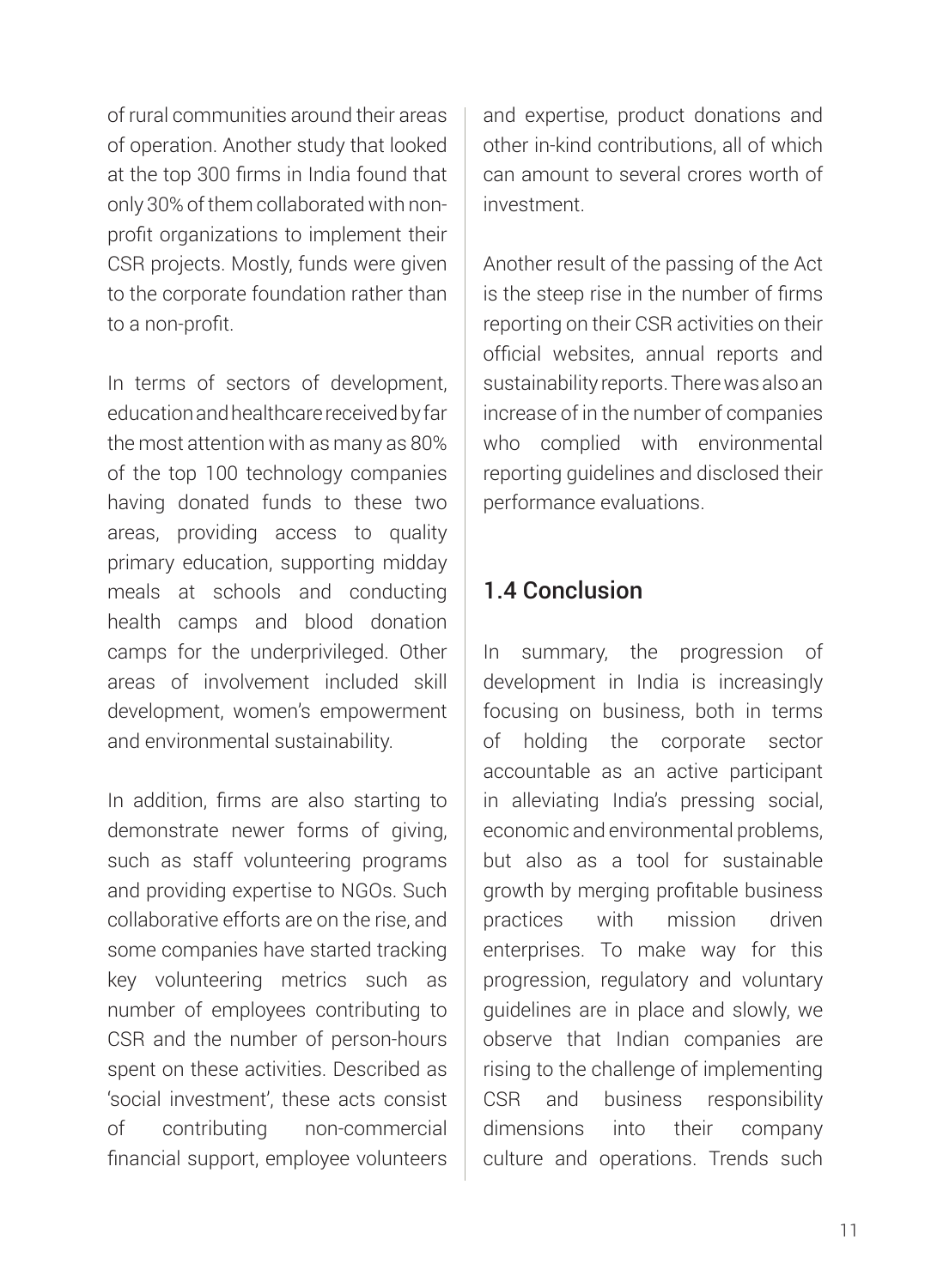as increased CSR expenditure and increased reporting on CSR activities attest to this positive new movement.

This transition phase requires active facilitation in building business responsibility to translate into larger social impact. The process requires a shift from the conventional approach of CSR driven social development to social enterprise driven social impact, by promoting and building social enterprises for greater and inclusive impact. These social enterprises should target sustainability, scale and impact. There have been a few examples in the Indian context, where companies have been involved in the promotion of social innovation, and innovative social enterprises. The flexibility in the 2013 CSR Act for supporting incubation services outside academic institutions will add greater momentum. Bala Vikasa International Center is one such incubator being promoted to foster the culture of entrepreneurship by offering aspiring entrepreneurs access to seed funds, infrastructure, capacity building and mentorship.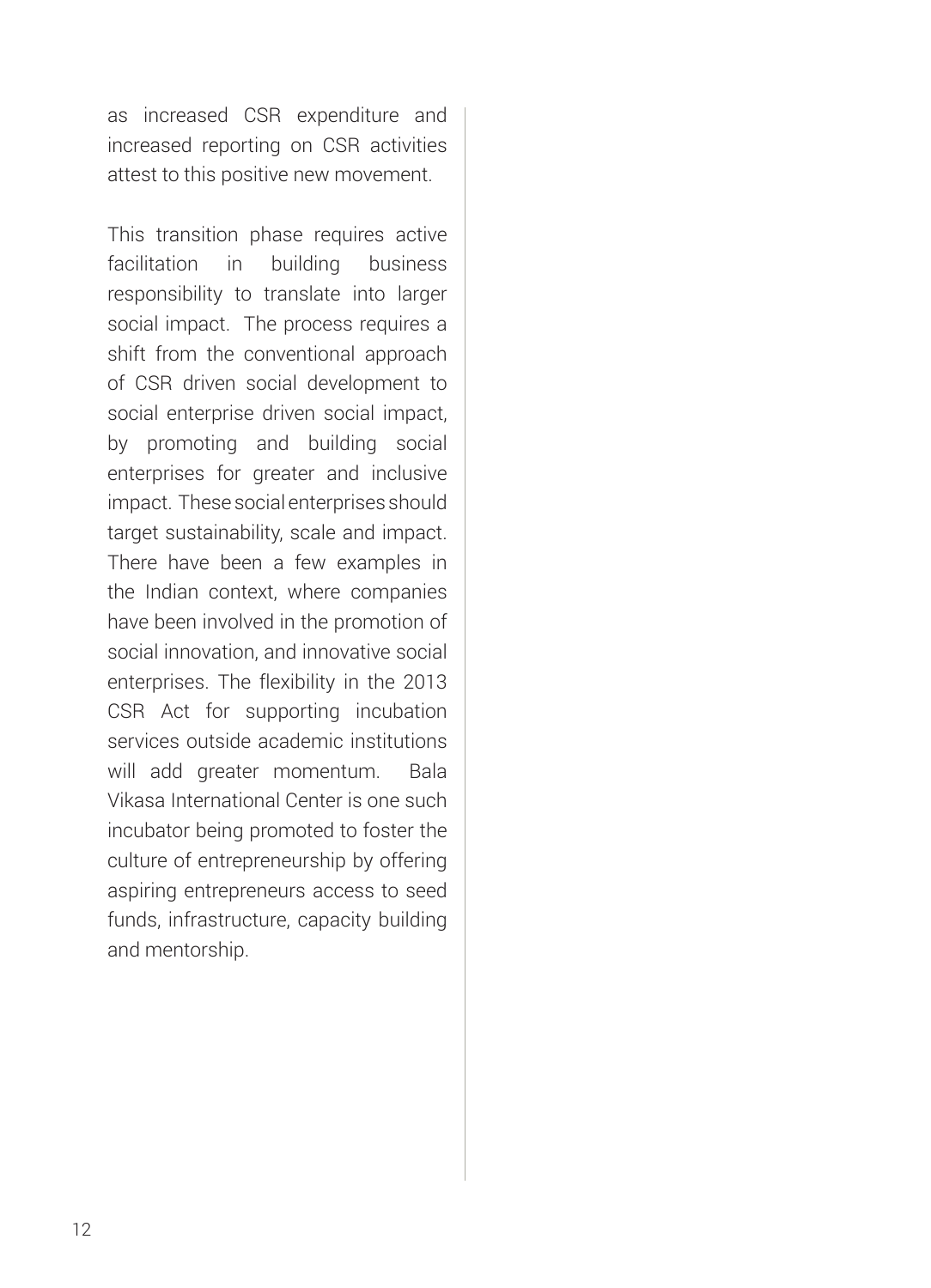# **CHAPTFR**

2

# The Evolving CSR Approach

The range of CSR activities, in their aspirations and impact, usually vary with the size of the company. Smaller, nascent firms with limited budgets choose to implement initiatives that are primarily philanthropic in nature. For this group of companies, CSR is an obligation they must fulfill to meet the regulatory requirements.

Other companies use strategic CSR approaches to consolidate their social license to operate and build their equity, in geographies of their operation. This gives them the opportunity to strengthen relationships with the communities in these areas and attain greater visibility, and hence a tighter control over the business and its outcomes or future possibilities.

Finally, a few, well established companies with longer term thinking choose to implement broader interventions directed towards nation building, with priorities and targets similar to those of the government. In order to achieve scalability and impact across large regional areas, these companies often collaborate with the government to leverage the infrastructure and capacities that the latter already has.

The need of the hour is to transform CSR collaborations into cost-efficient yet game-changing innovation. It has already been mentioned that India has a demographic dividend, but there is another important resource that is yet to be fully tapped; the innovation potential of its people. "Just as political democracy can lift nations by building on the combined ideas of their citizens; "democratized" innovation can lift countries' economic systems and spur sustained, profitable growth for companies". The fact is that Indian youth are willing and prepared to take in the nation's social innovation journey. In a survey by Accenture and the All India Management Association of 1,000 Indian students, 74% of respondents said, they would like to contribute to innovations that improve products and services available in the market and 43% said that a key motivation for sharing innovations was to help people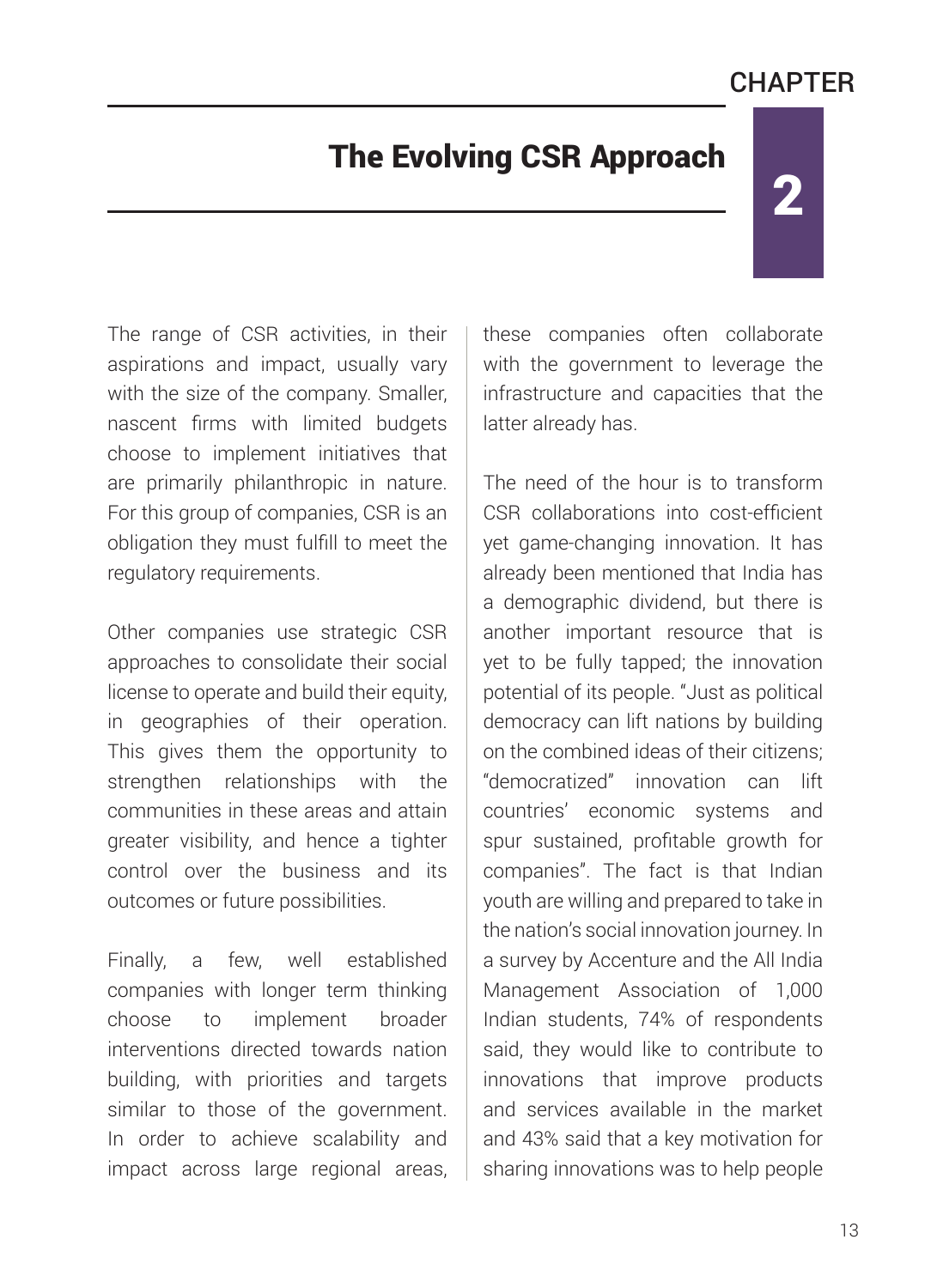benefit from their ideas. So just under half of the respondents expressed not only a desire to innovate, but also a desire to innovate for the betterment of their fellow citizens.

Businesses across sectors must mobilize this growing interest among young people in creating shared value for themselves and the nation. The CSR Rules 2014, which permit enterprises to contribute CSR funds to technology incubators, provide a way to do so. The corporate sector can collaborate with these incubators and enable the creation of open innovation labs that foster the design and development of game-changing technologies with lower start-up investment. These labs could turn into hotbeds for ideas to help solve the nation's problems, while serving as a base for affordable innovations those industry players can utilize to drive profitable growth. Further, it is essential for the Government to pave way for social innovations and building social enterprises by easing and forging these collaborations.

|             | <b>CSR 1.0V</b><br><b>Social Contribution</b>                                                                                                                                                                                                              | <b>CSR 1.5V</b><br><b>Operational Integration</b>                                                                                                                                                     | <b>CSR 2.0V</b><br><b>New Business Offerings</b>                                                                                                           |
|-------------|------------------------------------------------------------------------------------------------------------------------------------------------------------------------------------------------------------------------------------------------------------|-------------------------------------------------------------------------------------------------------------------------------------------------------------------------------------------------------|------------------------------------------------------------------------------------------------------------------------------------------------------------|
| Description | <b>Description Broader</b><br>corporate giving activities<br>Employee volunteering<br>Adopting community<br>$\bullet$<br>Make a difference<br>$\bullet$<br>Affirmative action<br>Direct giving to<br>beneficiaries<br>Donations<br>Sponsorships etc.,<br>٠ | Directly related to<br>business process<br>Supply chain<br>management,<br>manufacturing<br>process<br>Does not require extra<br>CSR budget to improve<br>Budget is inbuilt into<br>operations process | Products or service<br>which in itself changes<br>the inducting norm, while<br>address key social issues<br>and challenges                                 |
| Examples    | Trainings skill<br>$\bullet$<br>development for youth<br>(Real Dreams, Africa)<br>Uniliver India,<br>$\bullet$<br>distributes soaps with<br>hygiene education to<br>tea farmers & families                                                                 | Reducing carbon foot<br>print in mfg. process<br>Safe product<br>$\bullet$<br>development<br>E-Waste Mgt. recycling<br>Disposable cup<br>reduction-Starbucks                                          | Tesla motors<br>Nintendo's 'wii-fit'<br>Toyota Hybrid car 'Prius'<br>Donating fortified<br>yogurt<br>Daimler - disaster<br>response all terrain<br>vehicle |

### Table 2.1 CSR increasingly being integrated into business

Source: *Adopted from BCG Consulting Group: "Catalyzing Change Through Corporate Social Responsibility" – NASSCO Foundation Feb.2015*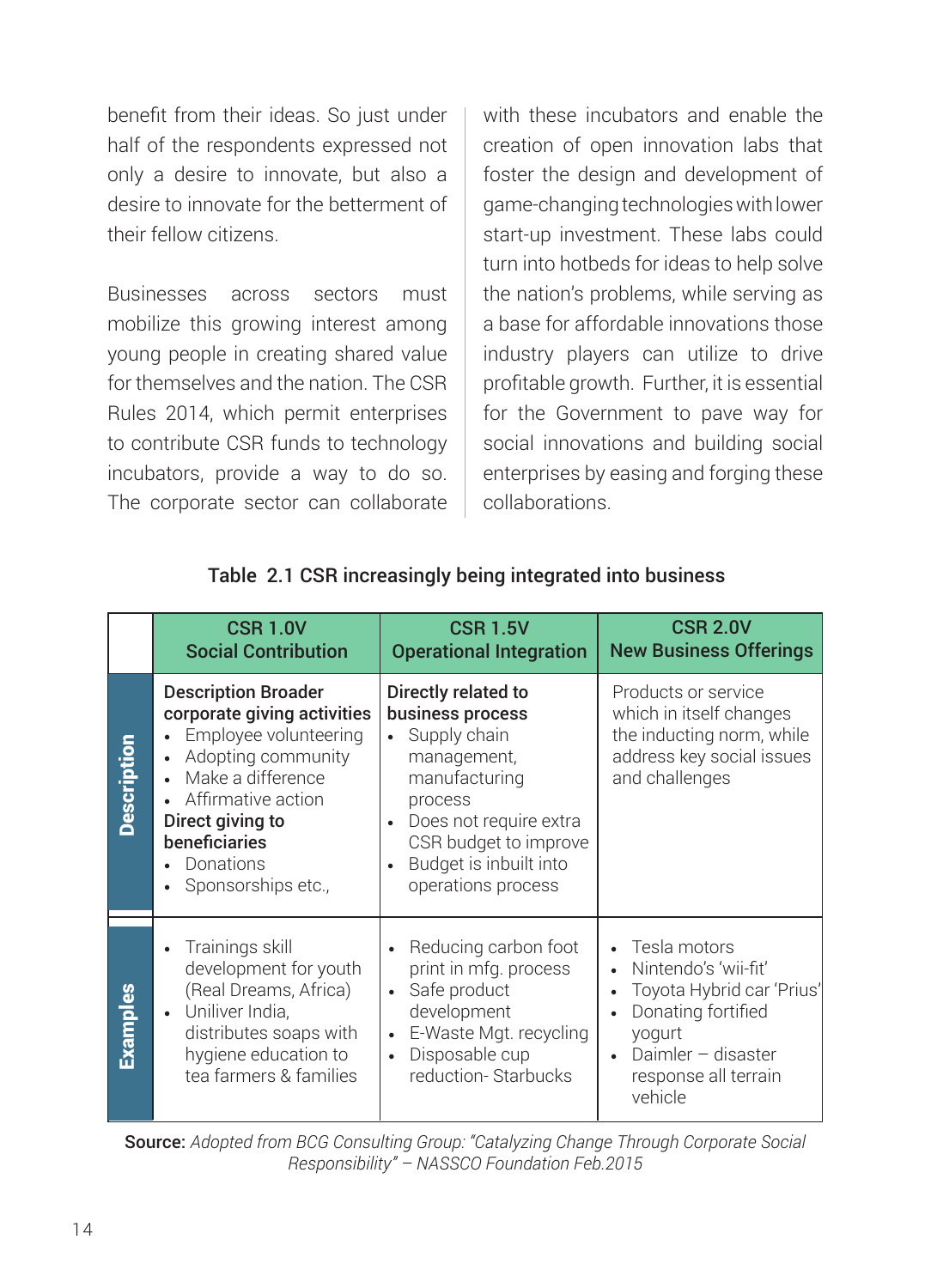### Table 2.2 CSR 1.0 Programs with primary focus on social impact

| Select<br>Examples                | MAX                                                                                                                                                                          | <b>MARUTISES</b> SUZUKI<br><b>Way of Life!</b>                                                                                                                  | <b>bharti</b>                                                                                                                           |
|-----------------------------------|------------------------------------------------------------------------------------------------------------------------------------------------------------------------------|-----------------------------------------------------------------------------------------------------------------------------------------------------------------|-----------------------------------------------------------------------------------------------------------------------------------------|
| Approach                          | Working across<br>$\bullet$<br>program in multiple<br>sectors to improve<br>access to quality health<br>care for underprivileged<br>e.g., free artificial limbs<br>$\bullet$ | Undertaken flagship<br>$\bullet$<br>project under its CSR<br>regime<br>Institute & driving and<br><b>Traffic Research</b><br>Maruti Driving School<br>$\bullet$ | Flagship rural education<br>program - Satya Bharti<br>School Program<br>Providing free<br>quality education to<br>marginalized children |
| Social need<br>addressed          | Health care for the<br>$\bullet$<br>underprivileged                                                                                                                          | Rood safety and<br>$\bullet$<br>lack of proper driving<br>training                                                                                              | Quality education<br>for under privileged<br>children                                                                                   |
| <b>Impact</b><br>created          | Partnership with 280<br>۰<br>NGOs for execution<br>65000 + people served<br>though health camps                                                                              | Training over 700000<br>people                                                                                                                                  | 500 Primary and 50<br>senior secondary<br>schools; 200000 +<br>underprivileged children                                                 |
| Recognition<br>œ<br><b>Awards</b> | Golden Peacock Award<br>$\bullet$<br>for CSR 2013                                                                                                                            | Global CSR Excellence<br>& Leadership Award<br>2014                                                                                                             | Global CSR Award for<br>CSR education, 2012                                                                                             |

Source: *Adopted from BCG Consulting Group: "Catalyzing Change Through Corporate Social Responsibility" – NASSCO Foundation Feb.2015*

### Table 2.3 CSR 1.5 Tight integration of CSR initiatives into operations

| Focus<br>Theme | <b>NESCAFE</b><br>Rural Supplier development                                                                                                                                                                                                                           | Sustainable Operations                                                                                                                                                                                                                                            | <b>PEPSICO</b><br>Resource Management                                                                                                                                                                              |
|----------------|------------------------------------------------------------------------------------------------------------------------------------------------------------------------------------------------------------------------------------------------------------------------|-------------------------------------------------------------------------------------------------------------------------------------------------------------------------------------------------------------------------------------------------------------------|--------------------------------------------------------------------------------------------------------------------------------------------------------------------------------------------------------------------|
| Approach       | Village women dairy<br>development program:<br>Educate train women<br>on best practices to<br>increase milk production<br>Help expand cultivation<br>$\bullet$<br>and quality of chicory<br>and coffee<br>Farmers training on<br>$\bullet$<br>better farming practices | Green network<br>$\bullet$<br>for reducing<br>electricity and diesel<br>computation<br>Fast forward entering<br>optimization project<br>in 2011 to achieve<br>energy savings by 5%<br>Resolve campaign<br>$\bullet$<br>to manage non $-$<br>hazardous solid waste | Replenish water<br>conservation,<br>Replenish water<br>through community<br>water recharge<br>projects<br>Sold Waste<br>management AP, TN,<br>Haryana<br>Partnership with<br>farmers to boost<br>potato production |
| Social<br>Need | Community well-being<br>$\bullet$<br>farmer livelihoods and<br>productivity                                                                                                                                                                                            | Energy conservation<br>$\bullet$<br>and optimized<br>utilization                                                                                                                                                                                                  | Resource depletion<br>farmer livelihoods<br>and productivity                                                                                                                                                       |
| Impact         | Agriculture raw<br>$\bullet$<br>material supply and<br>development                                                                                                                                                                                                     | Reduction in carbon<br>$\bullet$<br>emission. Energy<br>consumption reduced<br>by 5% in six circles                                                                                                                                                               | Raw material resources<br>supply development<br>Natural and farming<br>based                                                                                                                                       |

Source: *Adopted from BCG Consulting Group: "Catalyzing Change Through Corporate Social Responsibility" – NASSCO Foundation Feb.2015*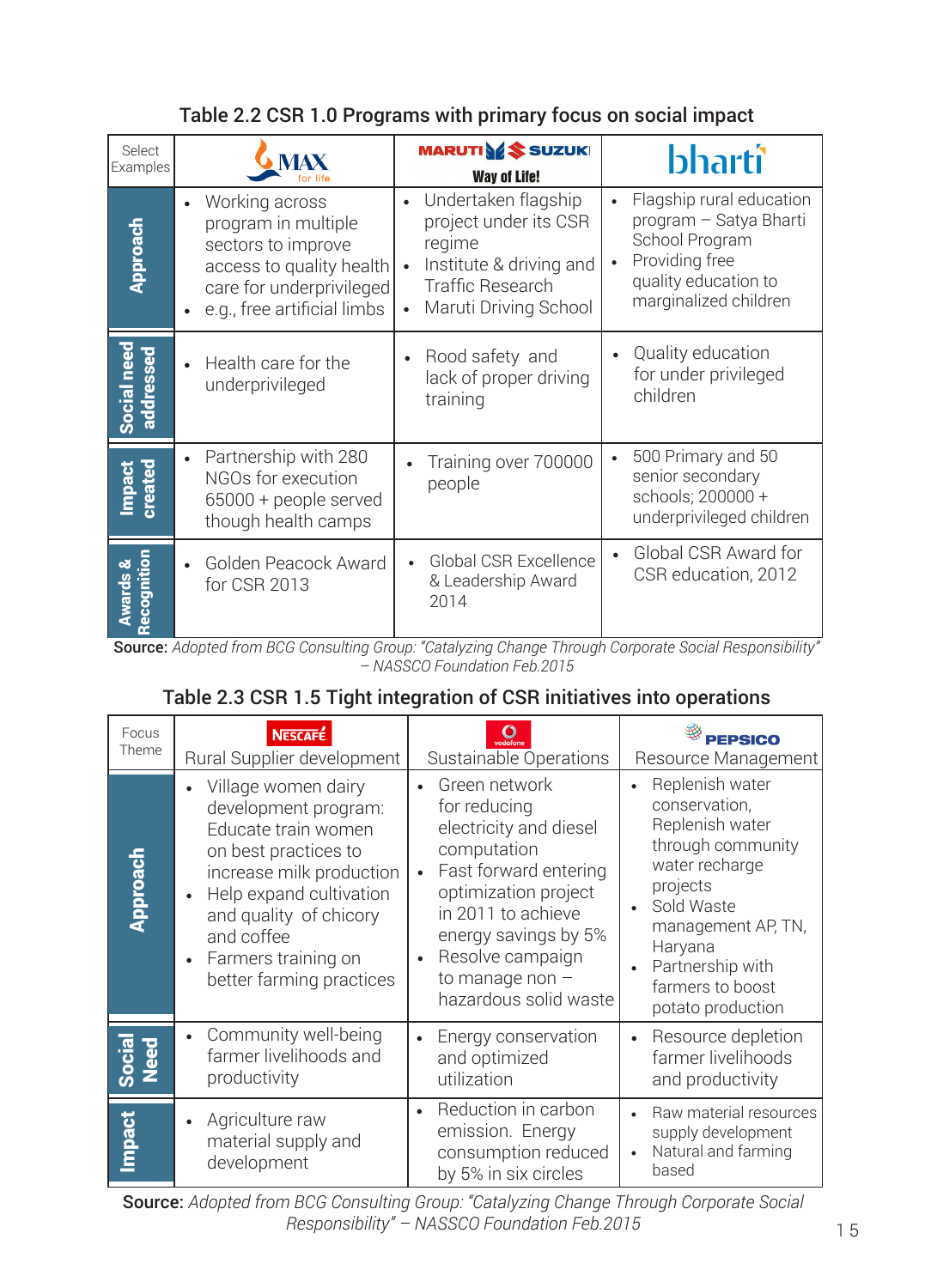| Table 2.4 CSR 2.0 New business model created by addressing social need |  |  |  |
|------------------------------------------------------------------------|--|--|--|
|                                                                        |  |  |  |

| Select<br>Examples       | <b>GRAMEEN DANONE FOODS LIMITED</b><br>গ্ৰামীণ<br><b>Stere</b><br>"GREAT PLACE TO GROW" | <b>Nintendo</b>                                                | <b>DAIMLER</b>                                                                   |
|--------------------------|-----------------------------------------------------------------------------------------|----------------------------------------------------------------|----------------------------------------------------------------------------------|
| Social<br>Need           | <b>Malnutrition Poverty</b>                                                             | Lack of exercise and<br>$\bullet$<br>personal fitness          | Disaster response<br>$\bullet$<br>Emergency relief                               |
| Solution /<br>Product    | Fortified yoghurt micro<br>dis-tribution structure                                      | Fitness video games<br>wii-Fit and successor<br>will fit plus. | Modified G-Class all-<br>terrain vehicle and its<br>trailer                      |
| Social<br>Benefit        | Pilot reached $-60000$<br>people daily, proven<br>health benefits                       | More than 22 million<br>games sold                             | Cater to special<br>requirements found<br>along the Chilean -<br>Bolivian border |
| Competitive<br>advantage | Market development<br>$\bullet$<br>and understanding<br>network                         | Profitable product,<br>New cus-tomer<br>segments               | Engineering expertise                                                            |

Source: *Adopted from BCG Consulting Group: "Catalyzing Change Through Corporate Social Responsibility" – NASSCO Foundation Feb.2015*

Another emerging trend in CSR investments, which has seen a convergence of technology and giving, is 'smart capitalist' philanthropy, which involves investing in potentially disruptive technologies inside social enterprises that can be scaled up. According to the Economist, this 'entrepreneurial model of tackling social and environmental problems is likely to stir up the CSR world and may over time produce transformative technologies and creative new business models'. Prahalad and Hammond's influential work on 'Bottom of the Pyramid'

markets oriented towards profit-making enterprises investing in technology and human development in emerging markets, reflects similar thinking in strategic giving and encompassing responsible business practices and 'shared value creation'.

### 2.1 CSR Expenditure and **Profitability**

Contrary to criticism that the Companies Act, 2013 and its mandatory CSR clause will affect the profitability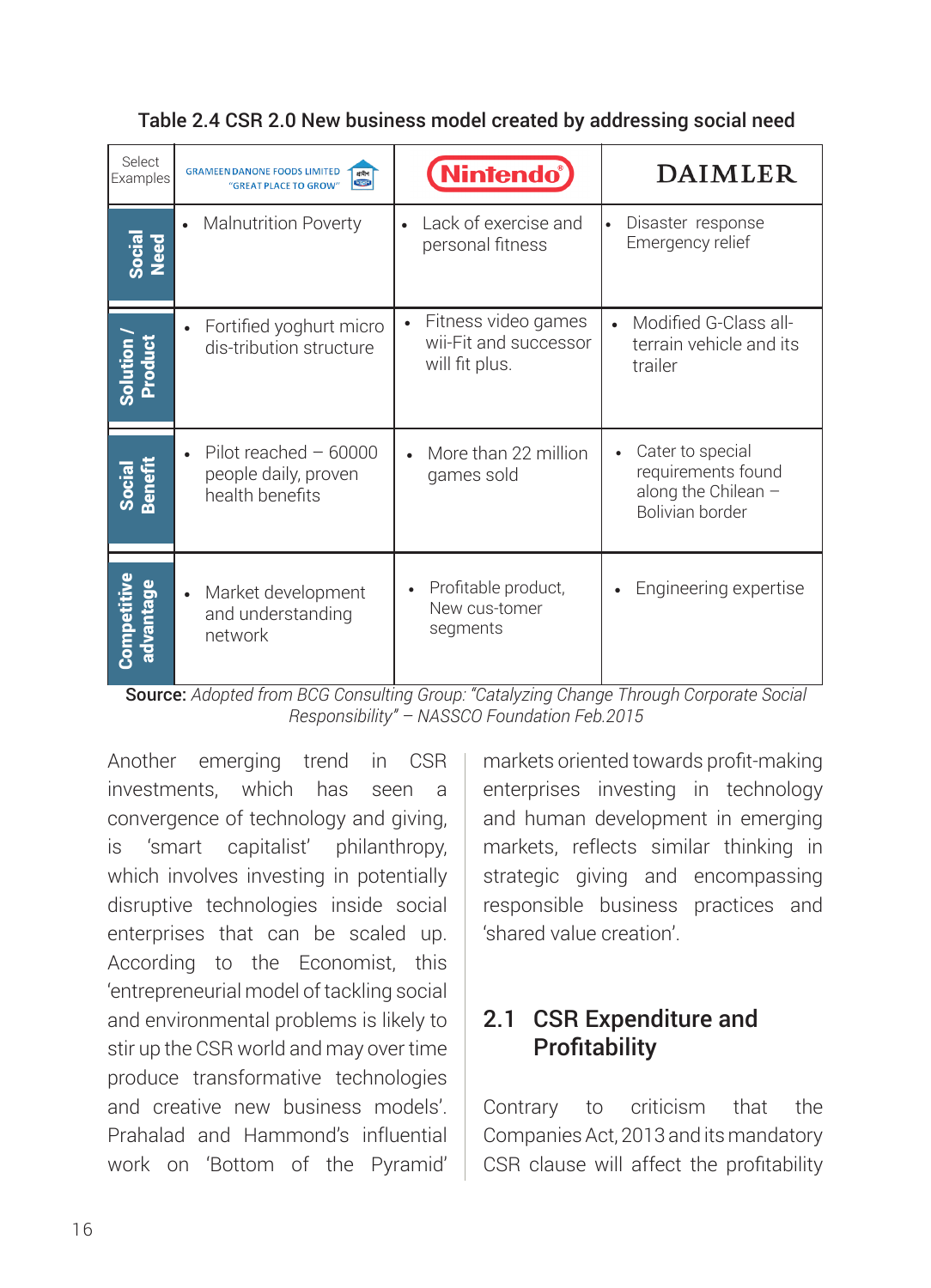of firms by placing an unnecessarily large burden on them, studies have shown a positive and incremental relationship between community development/donation expenditure, and profit after tax. CSR expenditure builds brand image and value in the opinions of customers, suppliers and the government. Following a global trend, companies strategically differentiate their products and services from those of their rivals by explicitly associating them with a certain social or environmental cause. Companies involved in some kind of environment pollution or extraction (oil, mining, etc) are aware that implementing targeted CSR initiatives help in avoiding protest movements and future governmental regulations. This reduces uncertainties and increases the stability and returns of the company.

According to the Business Responsibility Survey India 2013 (GIZ, IICA, Ministry of Corporate Affairs), approximately 90% of the top 200 companies in India identify CSR or BR as a source of competitiveness or growth. This indicates that the companies as either a social license to operate, or a potential opportunity for sustainable and inclusive innovations, or both perceive CSR or BR.

Another finding shows a positive

correlation between CSR and profit, namely that the chance of higher CSR spending increase as the company expands. Smaller companies are less likely to design and execute strategic CSR, instead opting for traditional philanthropy and community development activities such as donations to local organizations or setting up schools for employees' children. It is important to note though, that CSR initiatives, which are closely linked to the company's business goals and can be defined as 'strategic CSR' ultimately have higher payoffs in the long-run, and this kind of CSR assists with product differentiation in the marketplace, which in turn increases profits.

Overall, however, there is a discernible trend amongst companies – big and small - to move towards strategic CSR, rather than pure philanthropy inspired projects. CSR is steadily moving from institutional building (educational, research and cultural) towards more sustainable community development projects and goal-oriented investments that are linked to the business objectives. Within this framework, where CSR expenditure is directly linked to increased profitability in the long run, it is appropriate to inject the idea of supporting social enterprises as part of CSR initiatives. Not only will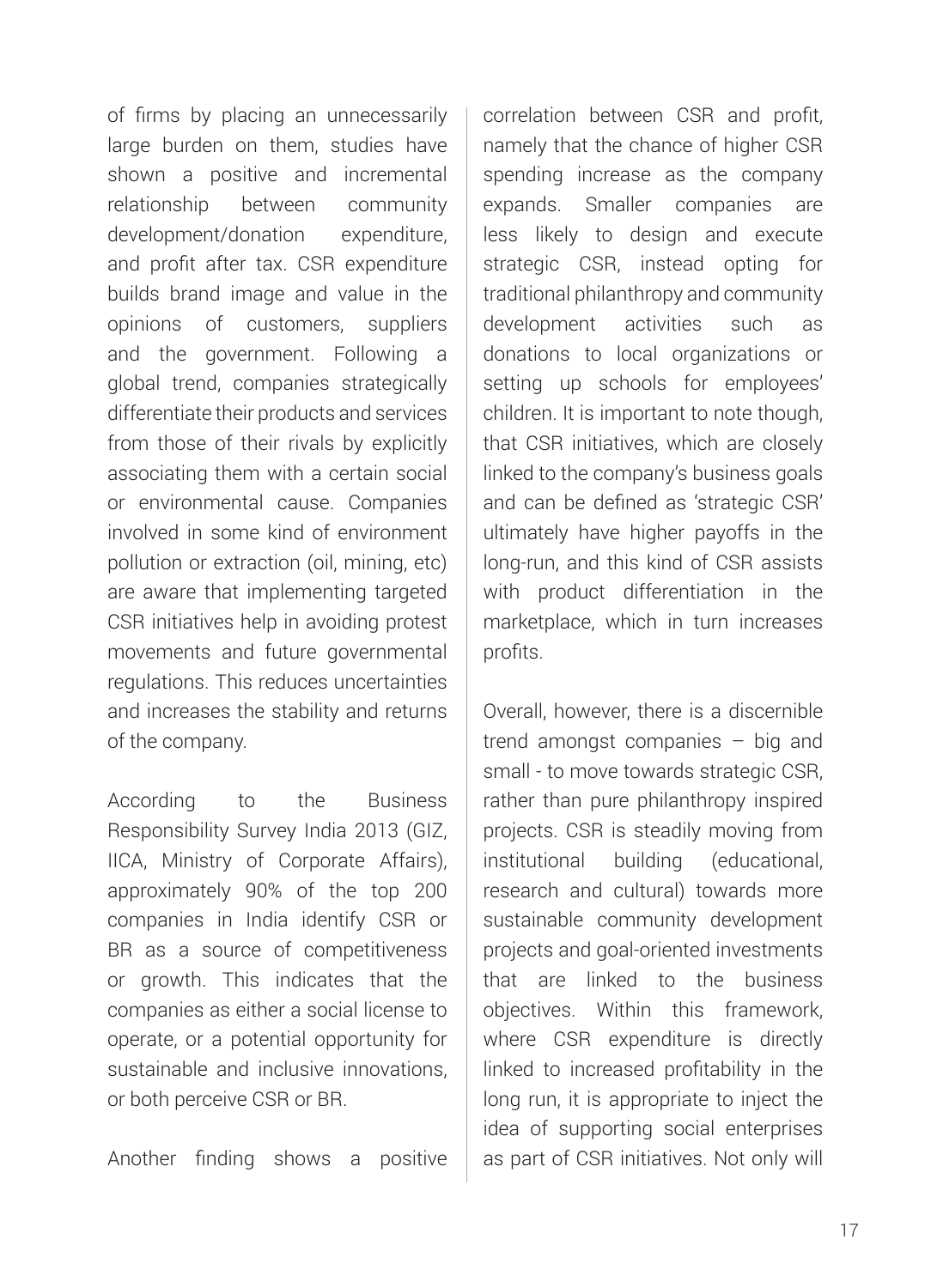this exponentially improve brand equity, it will also open up a space of valuebased partnerships, where "socents" (Contemporarily, a substitute term for social enterprises or social business for larger good) are able to work closely with companies, and adopt sound business strategies as a result.

### 2.2 The Future of CSR in India

The new 'Make in India' campaign being promoted by the current government has shifted focus from services to manufacturing, which implies several things: as manufacturing companies require larger investments, they are more likely to fall in the mandatory CSR bracket and therefore there will be more funds available; as exported goods will reach international markets, there will be a greater stress on responsible business in the form of social and environmental safeguards and sustainable supply chains. As these processes evolve, the ecosystem of CSR will similarly be enhanced, leading to increased requirements for niche talent in the CSR space, and a support system for improved disclosure. Inhouse and consultant CSR experts will require not just knowledge and skill, but insights into stakeholder groups, customers, suppliers and communities, and be able to adapt to rapidly changing contexts and circumstances of need, regulations and societal shifts.

Indian companies are steadily crossing borders and becoming global players. With opportunity comes risk, and navigating these foreign contexts requires adaptability and acuity with technology and fast moving information flows, but also the requisite acknowledgement of the fact that reputation, responsibility and risk are increasingly interconnected in today's world. Hence, firms that are going global will be under compulsion to incorporate responsible business practices for sheer survival in an increasingly demanding and complex consumer environment.

Almost all companies have procedures in place to identify and manage corporate risks with 'environment' being the most considered factor (91%of the top 200 companies) among others. There is a direct co-relation between risk assessment and regulation in certain areas. For instance, 'environment' is one of the critical areas for sectors such as metals and mining, oil exploration, cements, and petrochemicals. Human rights, supply chain, and corruption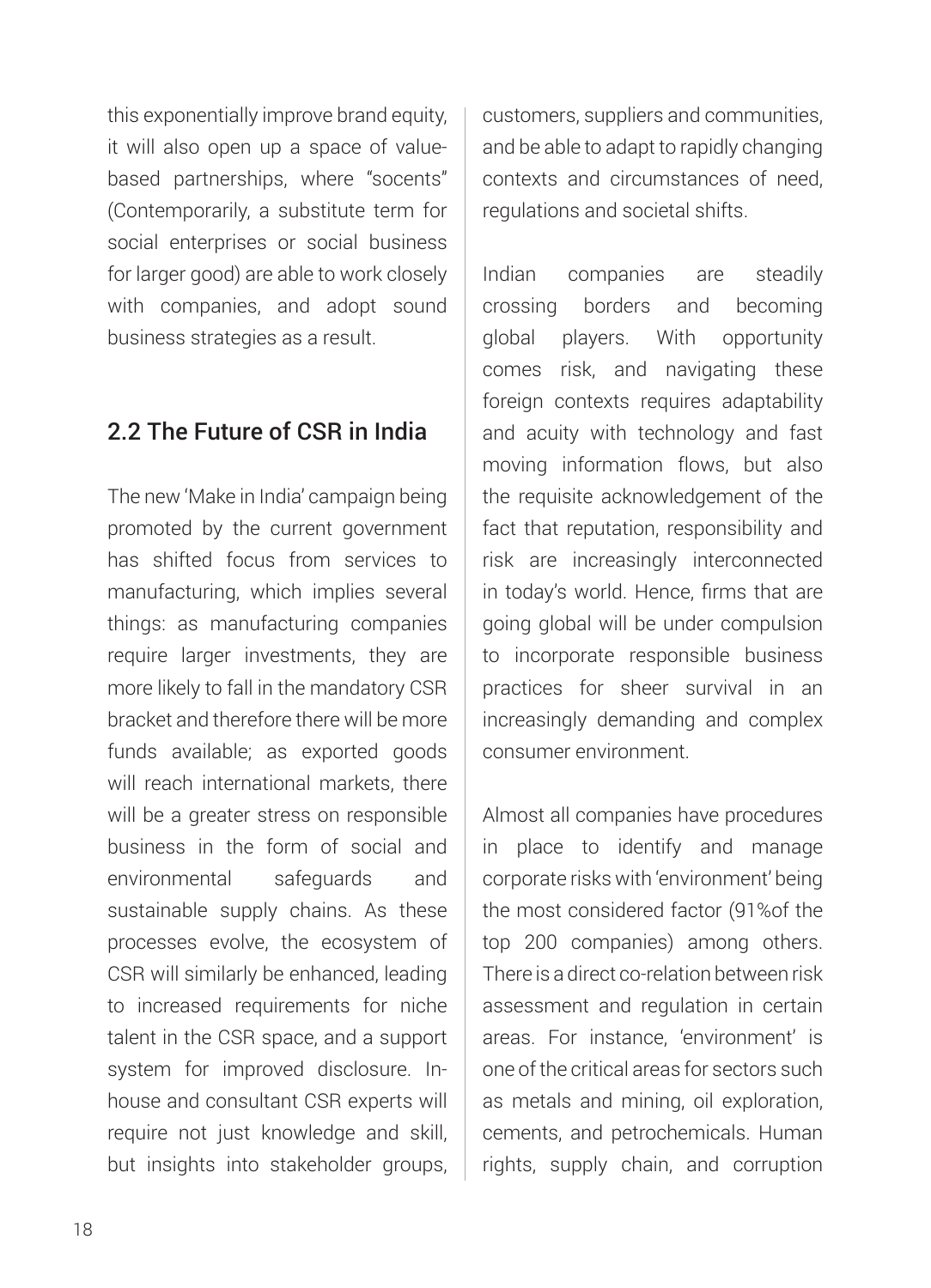are poorly regulated areas in India and therefore currently rank lower as potential risk areas to companies. In the future, these may pose higher risk and will need to be addressed by companies.

The way information and technology works today, brands can no longer go about their business without the succinct approval and support of their consumers. Digital connectivity, the plethora of data on the web, the potency of the possible 'viral' nature of any kind of information, has the power to make or break. In this context, consumers can be persuaded to support or disown corporations. CSR will therefore have to be more about the genuine desire to be a part of keeping the world alive, and its people dignified. It will be more about impact, than activity. It will deal more with connecting causes to brands, than blindly pursuing profits. However, the causes will need to be thoroughly vetted and understood; otherwise, they may remain mere ad campaigns. Essentially, companies will need to evolve into value-based entities, who integrate sound ethics into all their CSR campaigns. In order to do this, they will need to innovate, transform and engage with all stakeholders, especially the communities they stand most to benefit.

### 2.3 Projected Business Responsibility Patterns by 2020

It is optimistically predicted that not too far in the future, smoothly functioning, effective and ethically run businesses will compete with the best social enterprises and most remarkable public sector organizations to be at the top of the social impact spectrum. Traditional social enterprises will no longer be able to claim they are superior to other businesses just because of their social mission or legal structure. Instead, ordinary businesses are projected to operate in such a way that they deliver enormous social good for minimum financial input and inefficiently run, ineffective social enterprises will find they are judged to be delivering limited or even negative social value. Many private businesses will fall within the broad definition of social enterprise by 2020 – delivering social value and reinvesting some of their profits for social purpose.

By 2020, an increasing number of private sector businesses will have to demonstrate their social credentials, and many of them will fare better at this than traditional social enterprises, perhaps because of the former's historical association with maintaining a competitive edge.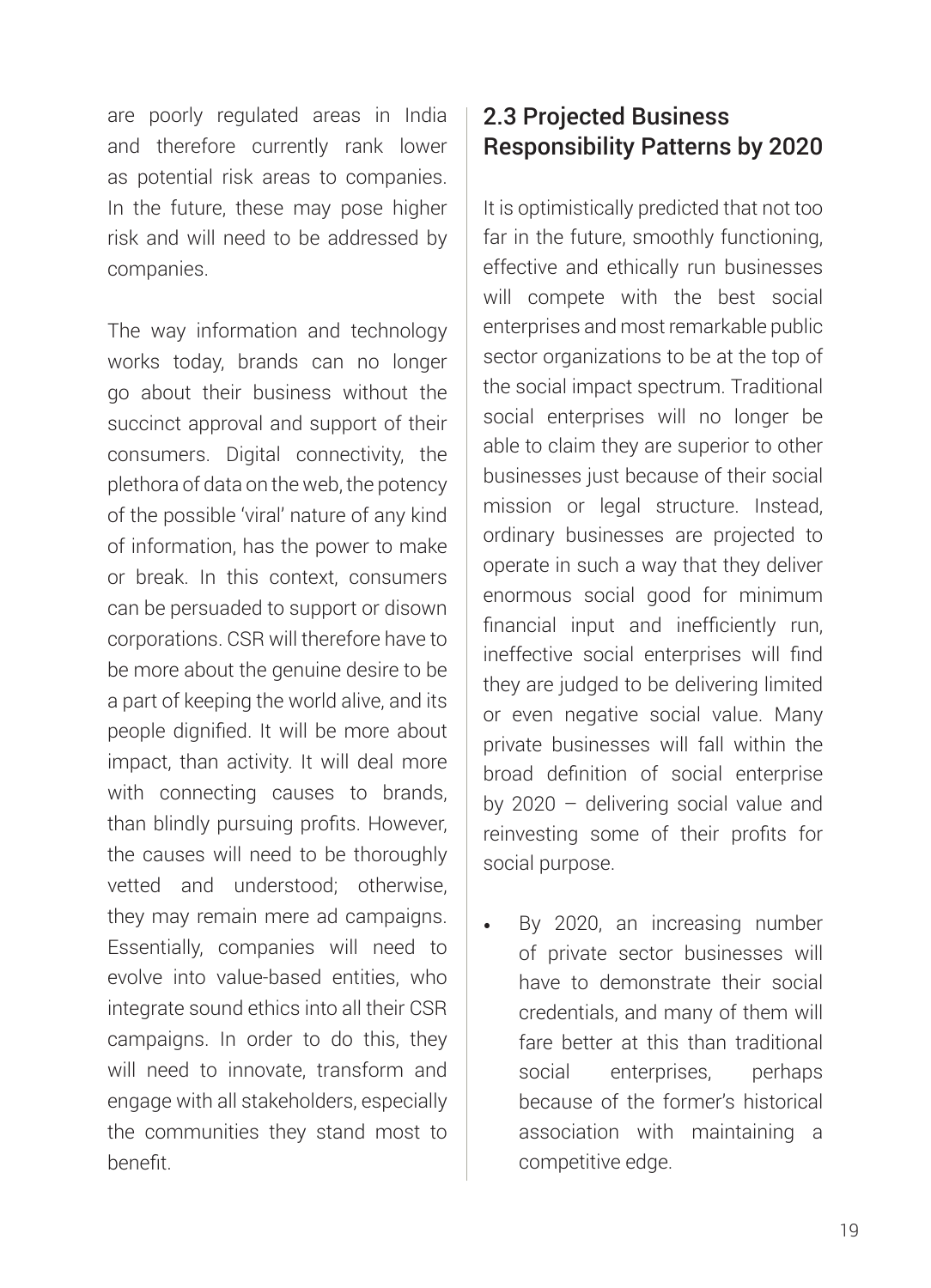- Small and medium-sized enterprises (SMEs) will seek ways to generate customer loyalty, or simply to give something back to and engage meaningfully with their communities.
- Traditional social enterprises may find it difficult to preserve their social innovation and client centered approach within the tight restrictions of service delivery contracts. The for-profit companies will compete to deliver the same services for lower and lower cost. The debate will shift from defining social enterprise to measuring and comparing the actual social impact created by different companies on the spectrum.

Further, by 2020, social impact measurement will not only be a common practice amongst social enterprises, charities and associations; both public and for-profit organizations will be expected to do the same. "Social impact measurement and reporting will become increasingly sophisticated with the result that all organizations will be judged on a 'Social Impact Spectrum', affecting the way buying, giving and investing decisions are made. In fact, by 2020 many organizations will produce an annual impact statement covering social, environmental and economic impact." This is a natural progression

from the current scenario, where the Indian CSR regulations already require companies to furnish these reports annually.

### 2.4 Conclusion

In the Indian context, it is not only the policy transition that is taking place in making business accountable for social development, but essentially business is raising up to manifest its social impact by aligning business and social goals in a unique fusion. There is a clear shift from traditional approaches to impact driven business approach. Such a transition will not only deploy professional and scientific tools, but will also have to build processes and systems to support delivery and manage impact. Bala Vikasa International Center provides tools and process capabilities in facilitating change with business and communities.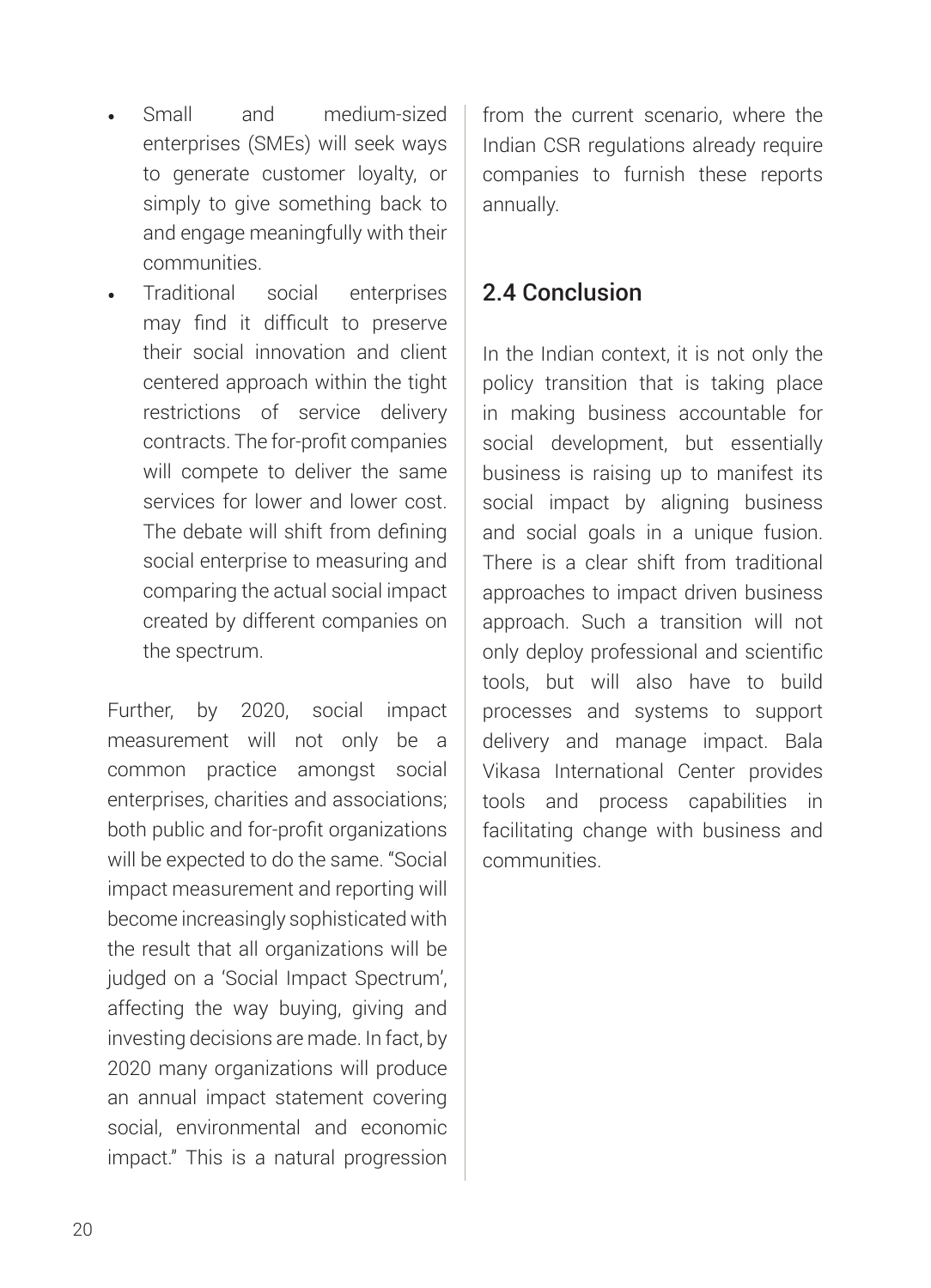# **CHAPTER**

# Social Enterprise in India– An Overview

*"Social entrepreneurs are the essential corrective force. They are system-changing entrepreneurs and from deep within them (and therefore their work) are committed to the good of all. Whenever the world needs to turn in a better direction, they emerge to ensure that it does so." -Drayton, 2013*

# 5

### 3.1 What is Social Enterprise?

For UNDP and EMES, social enterprises may be defined as "private, autonomous, entrepreneurial organizations providing goods or services with an explicit aim to benefit the community. They are owned or managed by a group of citizens, and the material interest of capital investors is subject to limits. Social enterprises place a high value on their autonomy and on economic risk-taking related to ongoing socioeconomic activity. Social enterprises are either legally prohibited from distributing profits or are structured to exclude profit as the main goal"

Yunus (2008), who interprets the social business as one that operates as an enterprise, selling products and services to customers, give a similar definition of social entrepreneurship. The difference between social businesses and traditional enterprises is that in the former, there are no dividends for the shareholders. Investors who decide to set up a social business enterprise can take back the amount of money that they invested, after which any surplus revenue that exists would be ploughed back into the business, toward improving the quality of the product or scaling up the enterprise.

He does not approve of the hypothesis of a social business model that distributes dividends for shareholders because "profit-seeking companies with a strong CSR commitment try to make their pursuit of profit consistent with social considerations. However, their commitment to making a profit inevitably limits their contributions to social causes. By contrast a social business is designed exclusively to deliver social value".

Furthermore, Yunus (2008), developed a second model of the social business: a profit-making company that is owned by poor people. In this case, even if the business prioritizes profit, it can still be considered a social business because it allows for the improvement of livelihoods and social status of lowincome groups. In this bracket, there also exists 'work integration social enterprises' (WISEs) whose intention is to integrate excluded/marginalized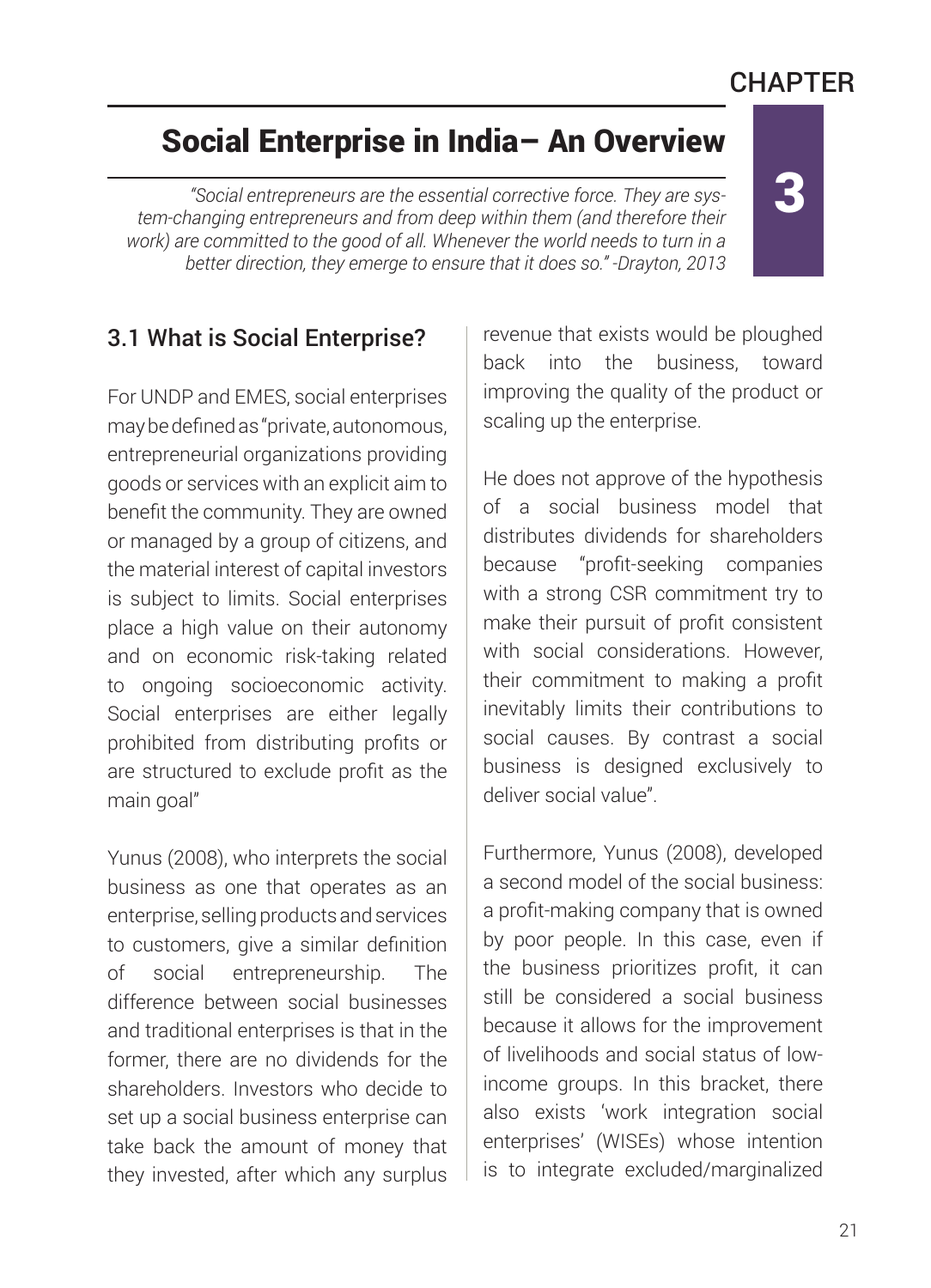members into work and society through a productive activity. A recent successful example is The Specialists, a for-profit consultancy firm from Denmark that almost exclusively hires autistic people.

Ashoka, the largest network of social entrepreneurs globally, defines social enterprise as disruptive innovation in resolving everyday social problems with new services and products in an entrepreneurial way. It is the impact on local communities that matter, without prioritizing income generation. Intellecap, in addition to identifying social enterprises as businesses with the goal of generating profit alongside the mission of social impact, additionally bring in the element of the BoP, stating that business operations should directly improve the lives and livelihoods of those residing at the BoP. Also, they have a 'critical needs sector' label, which recognizes agriculture, education, energy, healthcare, water/ sanitation and livelihood development as key sectors of operations that should be targeted by social businesses.

To sum up, social entrepreneurship is a process that aims to:

- Address significant/alleviate social problems/needs (Light, 2006; Mair and Marti, 2006; Korosec and Berman, 2006)
- Catalyze social change (Mair and

Marti, 2006)

- Alleviate the suffering of the target group (Martin and Osberg, 2007)
- Benefit society with an emphasis on marginalized people and the poor (Schwab Foundation, 2011)
- Create and distribute new social value (Peredo and McLean, 2006; Perrini and Vurro, 2006)

Bala Vikasa International Center interprets a social enterprise as a business that stands to create three essential outcomes: one being sustainability; the second being the creation of measurable social impact; the third is an ability to scale. Therefore, whether the enterprise is profit-oriented or non-profit-oriented, it should aspire for any or all of these three factors.

### 3.2 The Difference between Social Entrepreneurship and CSR

Social enterprises can also be divided into two typologies on the basis of what they produce. The first category includes social businesses, which have developed an innovative social or environmental service or product. For example, new technologies for alternative energy sources, watersaving irrigation techniques, or creating mobile education services. As with Intellecap's definition of social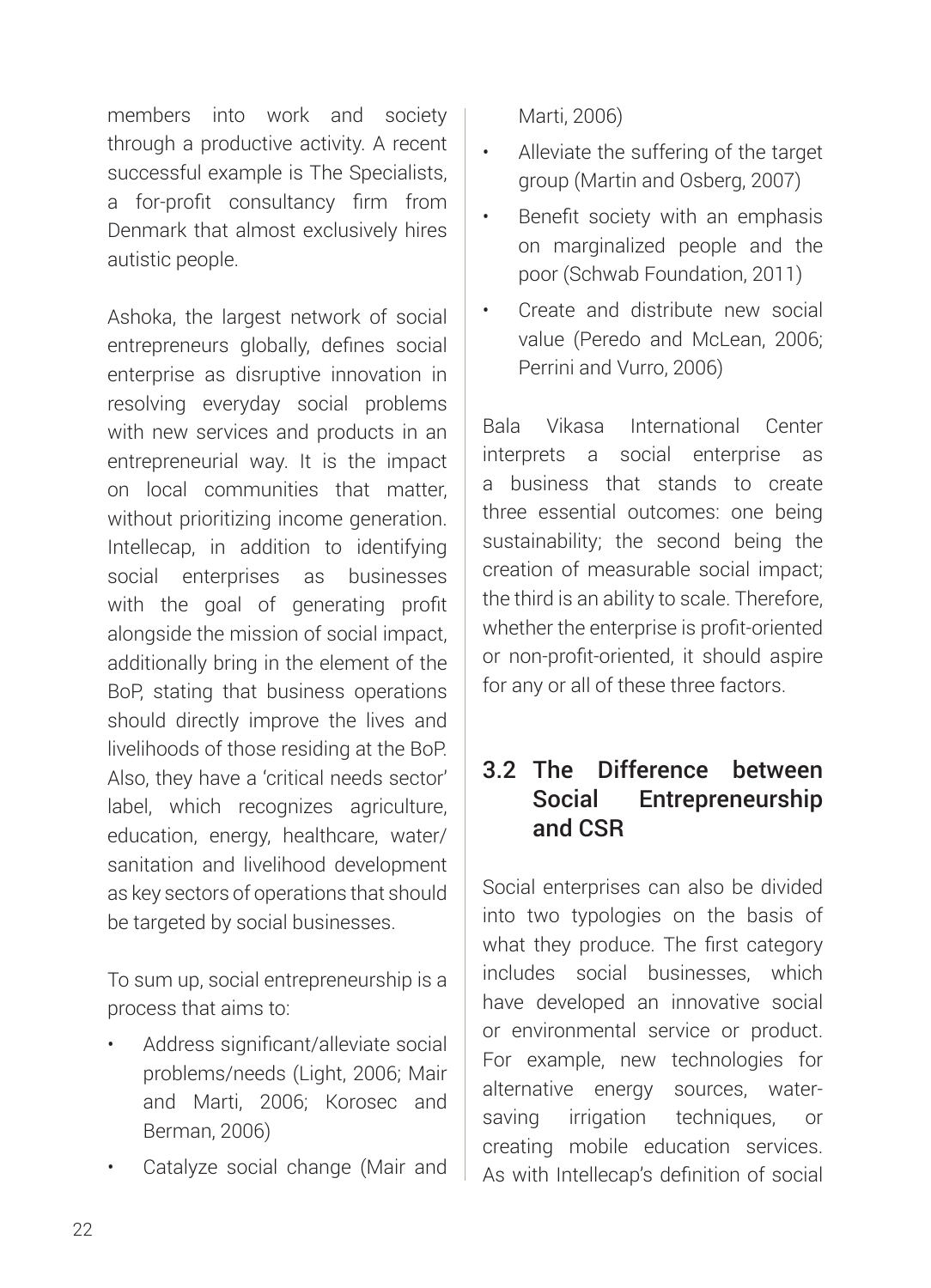enterprises above, this category also includes the design and development of products and services, which benefit the poorest socioeconomic groups. The second type of social businesses are those that replace existing products and services with more responsible choices, such as growing organic produce, or offering legitimate and safe working conditions.

This perspective of social entrepreneurship might get confusing, as it closely resembles some definitions of corporate social responsibility. In itself, developing a product for the BOP market together with an NGO or ensuring fair working conditions do not entitle a company to call itself a social enterprise, as long as its core business is not sustained around a social mission. That said, there is no clear line between where CSR stops and social entrepreneurship starts. "CSR approaches range from it simply being an add-on function (such as financially supporting an NGO), to taking on a 'cause branding' strategy, integrating CSR more into the core of policy ('strategic CSR') or adopting a sustainable mission further in their core practice ('shared value creation'). Whatever the objective, the motivation to engage in these activities is the expectation that CSR will ultimately make the enterprise more financially valuable, increasing its productivity and expanding its markets."

The difference between CSR and social entrepreneurship is the core objective of the organization, and whether this is situated social goals or not. In a CSR approach these goals are added to the overall corporate objectives in different levels, while for social enterprises, they are the primary objective. An enterprise should therefore only be defined as social if it would accept a significant reduction in its profits in pursuit of its social goals. In this case, a for-profit company would not qualify, as it might let go of its social aims if its profits were threatened. Social enterprises exist to serve a direct social purpose, something that not every business can do. Manufacturing companies may adopt more environmentally friendly practices through their CSR approaches, but their core objective would not be to achieve social impact. If however, the manufacturing company employs only marginalized people, such as tribal minorities, it would then be considered a social enterprise.

To conclude, social enterprise consists of three distinctive dimensions when it comes to aligning with business.

- a) Social enterprise will be a medium through which business connects with social issue or challenge
- b) Social enterprise exists to create positive impact for community, business and environment, being sustainable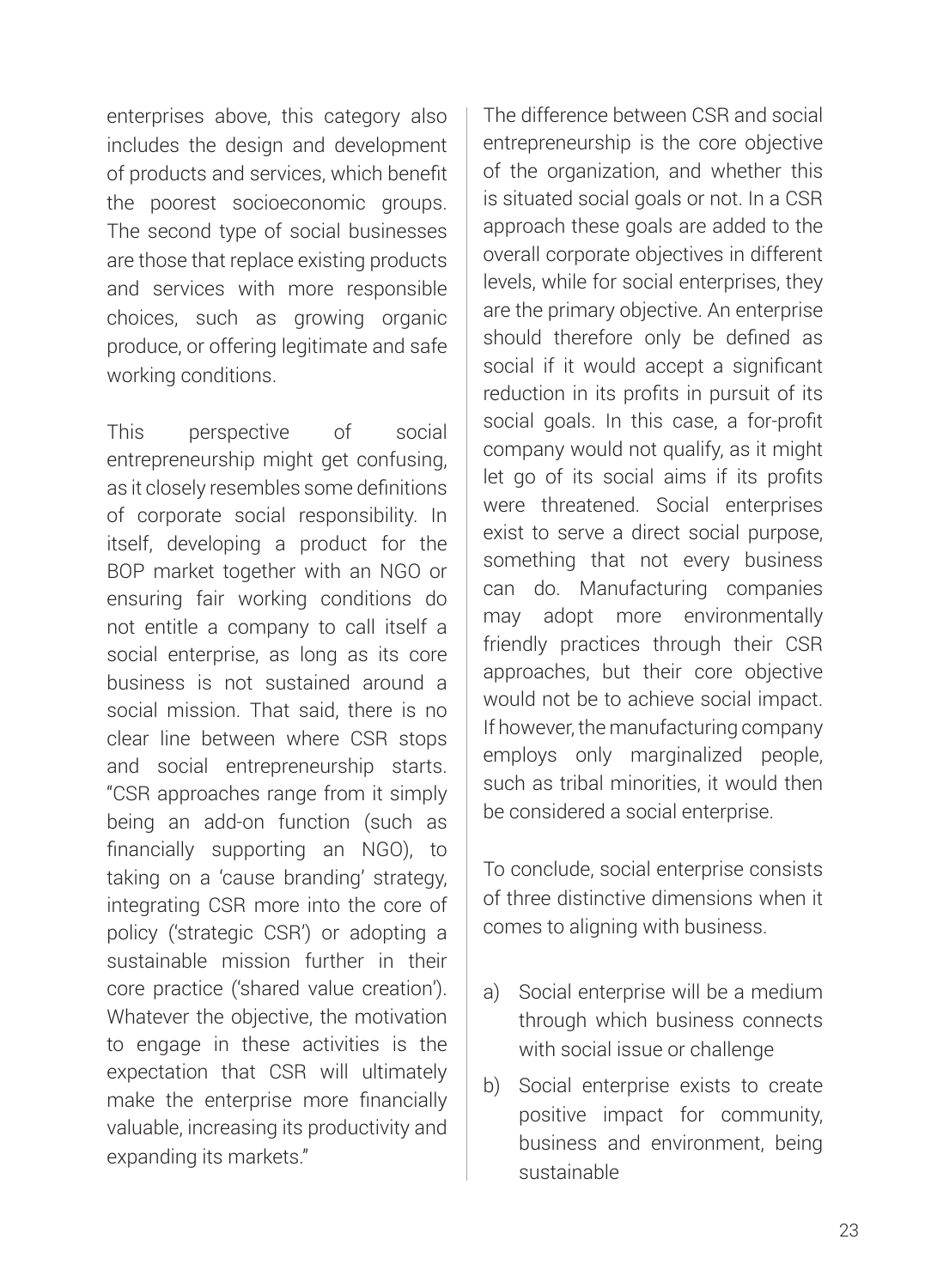c) Social enterprise has to be scalable.

It is fair to assume that the term social entrepreneurship is used to refer to the growing number of organizations that have created models for efficiently meeting basic human needs that the existing markets and institutions have failed to fulfill. Social entrepreneurship brings together the resourcefulness of traditional entrepreneurship with the objective to increase well-being of previously underprivileged or marginalized communities. Whereas corporate social entrepreneurship (CSE) is this same process developed by an existing traditional company, CSE represents an evolution and an advanced interpretation of CSR. In

India, with the new CSR Act and a growing awareness of this duty, it is hoped that more companies adopt a CSE approach rather than simply a CSR approach.

"….the work of creating new markets in places where markets have failed and aid has fallen short is long, messy, and difficult. The road to large scale in underserved or nonexistent markets where people earn only a few dollars a day requires not only capital, but also leadership, management support, and strong systems that help support growing companies over time. All of this takes a sort of hard-edged patience and a gritty determination to do what is right, not what is easy."

Figure 3.1 Social enterprises blur traditional boundaries between for-profit and not for-profit



Source: *Adopted from Heerad Sabati, "The Emerging Fourth Sector" The Aspian Institute 2009*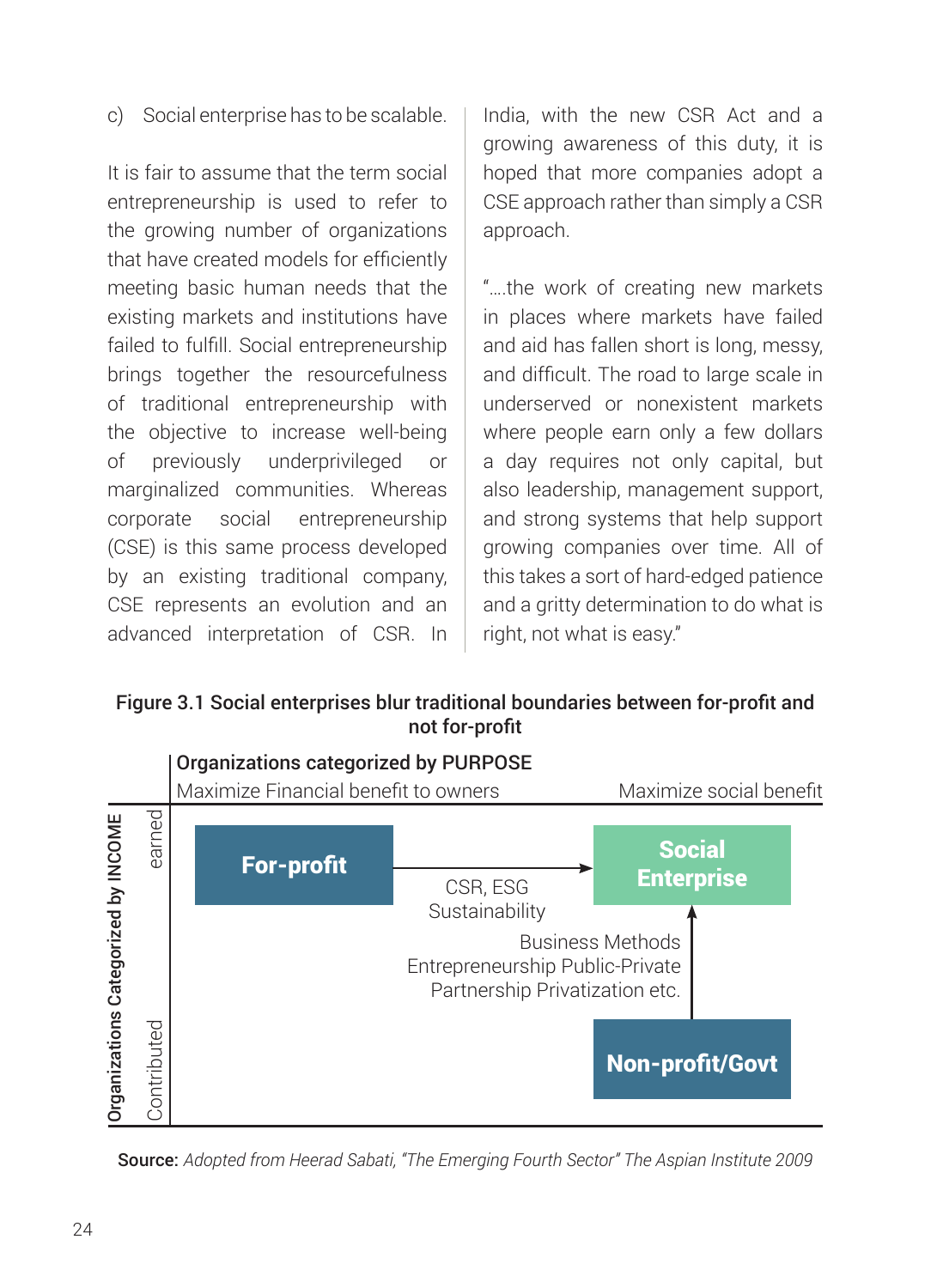The interesting thing about social entrepreneurship, when compared to other more traditional forms of enterprise, CSR or NGOs, is that a social enterprise has the power not only to provide a solution to a societal problem, but also to continue to do so irrespective of grant funding or the limitations of CSR. If it can tread the tightrope of mission and profit, a social enterprise can become a powerful model to combat systemic issues and problems in the local and global arena.

## 3.3 The Social Business Model Framework

We are already observing changing consumer patterns in relation to the global economy, and how the millennial generation in particular is demonstrating changing expectations with respect to how businesses operate, how they source their operations, their modes of conduct and ethical considerations. They are more likely to affiliate themselves with brands that support causes and this will be an even more important factor in making purchasing decisions. To capitalize on this, business will have to move forward by imbibing social concerns into their profit-making fabric.

A traditional company need not adopt

a social business model when it starts up, but can integrate this into their structure over time. The important point is that social benefit is at the heart of the operations and is in balance with the business model. Internationally, there are multiple experiments in this space linking CSR, entrepreneurship and livelihood, including supporting existing/traditional community businesses as CSR (e.g. Indian public sector companies like Oil and Natural Gas Corporation [ONGC]trying to promote local craft); leveraging social innovations as an extension of the company's business strategy (e.g. U.S. company Patagonia using recycled denim for their textile products);and linking social innovation with entrepreneurship, while keeping and treating them distinct from core businesses (e.g. Tata Steel / Jindal Steel and Power's effort to empower local communities through entrepreneurship).Each of the above collaborations has a potential to change social landscapes in the communities, and can act as a potent catalyst for change.

As defined by Springer in 'Corporate Social Entrepreneurship and New Business Models', the social business model framework is composed of the following seven areas, which include 13 components: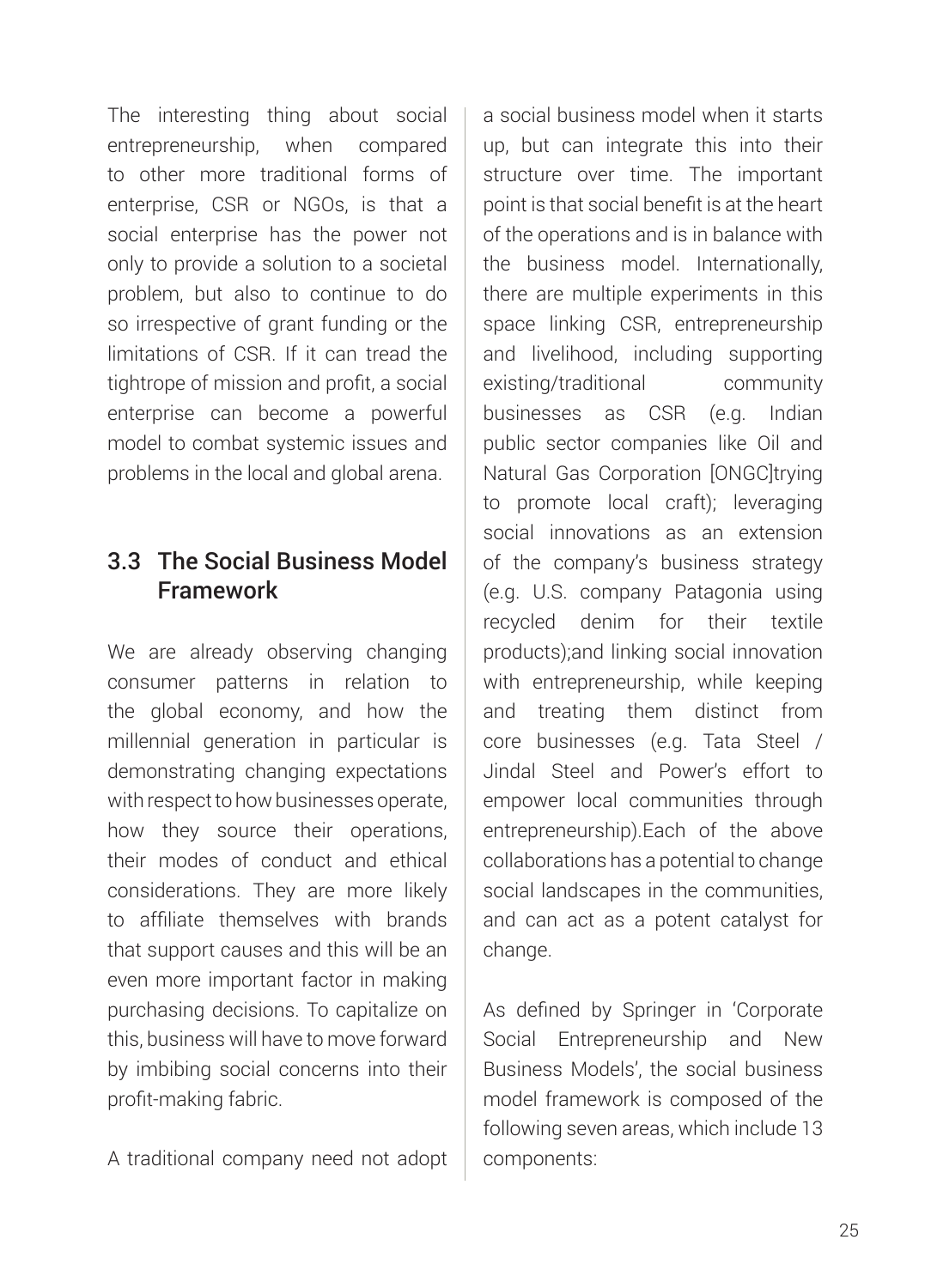- Offer, which is characterized by the value proposition that is the benefit offered by the company through products and services;
- Market, which includes the market segment, the segments of customers that a company wants to reach; the relationship, which describes the communication strategy and type of connection that the company establishes with its customers; and the distribution, which describes the various channels that a company uses to reach its customers;
- Governance, which relates to the governance model of the company and includes the set of processes or laws that manage the relationship between stakeholders as well as the goals for which the corporation is governed;
- Ecosystem, which includes the value chain, which refers to the chain of activities for a firm operating in a specific industry, and the competences, which outline the specific range of proficiency (skill, knowledge, or ability) of a company, and the partner network, which refers to the network of cooperative agreements with other organizations that are necessary

to efficiently offer and distribute value;

- Surplus, which describes how the company manages the revenue surplus. (Does it include dividends for shareholders?);
- Economic profit equation, which includes the costs structure and revenue model, and;
- Social value equation, which describes the way a company generates social benefit (in terms of risks and benefits) .

A traditional company that wants to access the low-income market, using a corporate social entrepreneurship approach, can do so strategically in the following ways:

- Build a subsidiary, internal spin-off company by forming a strategic social business unit
- Alter the mission of the company by adding the social value, i.e., move from a market-based mission to a socially based mission, or;
- Build an external spin-off company and determine which legal form to use (cooperatives, for-profit, nonprofit) and how to manage the surplus (dividends or no dividends for shareholders).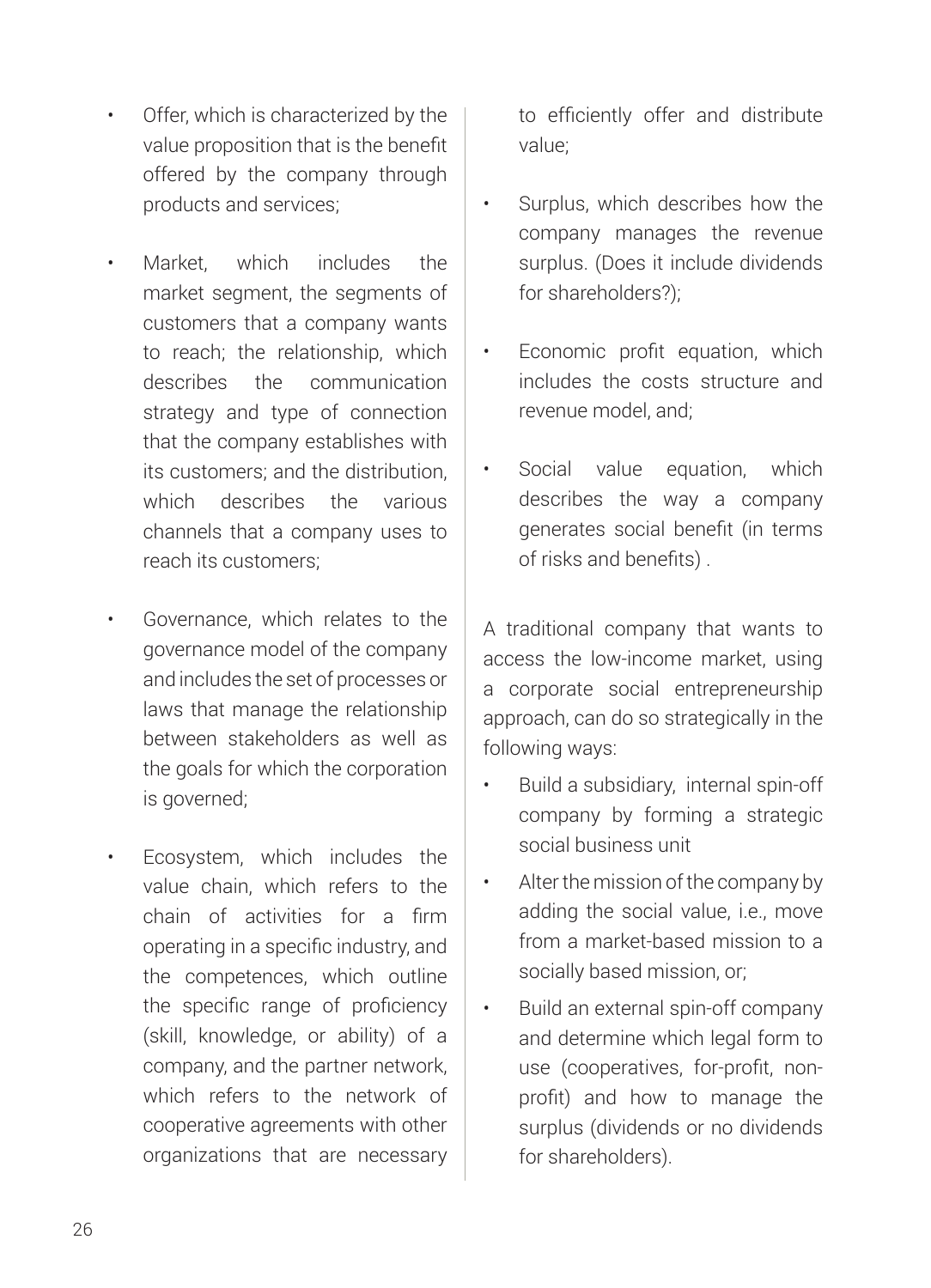

Table 3.1 The Social Business Model Framework

Source: *"Social Innovation and New Business Models Create Shared Value in low income markets" – Michelin, L.*

Companies, which take up a CSE approach, can be instrumental in identifying the social needs of their stakeholders, or the communities in which they operate. These needs can be transformed into opportunities as part of their CSR scoping process. It provides them a platform to reach out

to communities and together, map out existing social innovations with community requirements for scaling up or increasing effectiveness of the product/service. Following this, the company could facilitate a communityowned social business leveraging these innovations to improve quality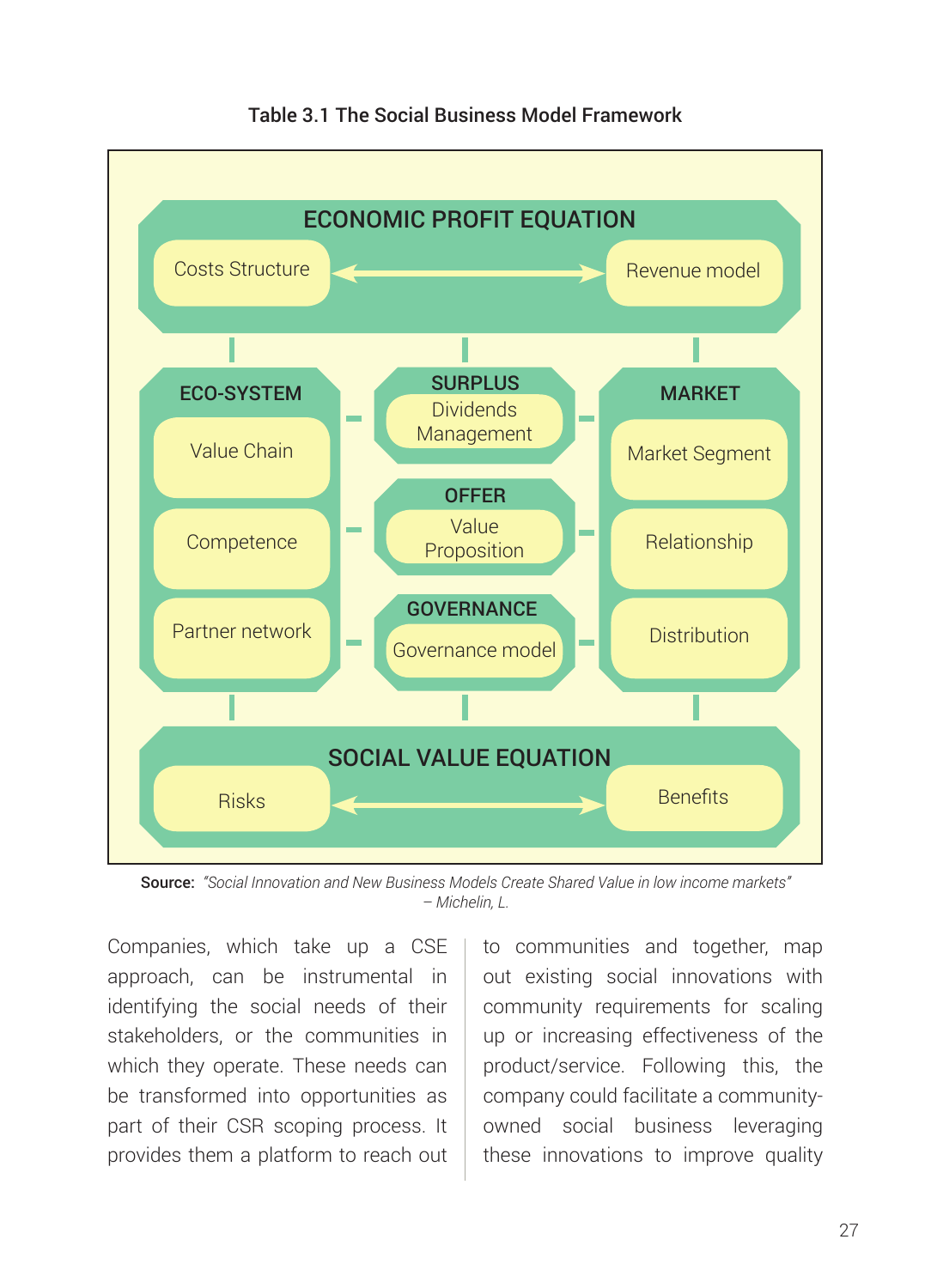of life. Such incubation gives the social business access to corporate expertise, systems and processes, which infinitely fortify the community social business, putting them on a path of growth and self-reliance.

The fundamental purpose of CSE is to accelerate companies' organizational transformations into more powerful generators of societal betterment. CSE is not another form of CSR but rather is a process for invigorating and advancing the development of CSR.

For traditional businesses to adopt social innovation as part of their strategic CSE there needs to be a platform for collaboration, where stakeholders and professionals from diverse fields can come together for effective implementation. For social innovation to scale, consensus on multi-disciplinary approach is required. These infrastructural setbacks are one reason why it might be difficult for companies to adopt CSE, and Bala Vikasa International Center aims to fill that gap, by providing the platform and the multidisciplinary approach.

#### Figure 3.2 Vikasa International Center Approach to Change through Social **Enterprise**

Vikasa International Center



# Approach to change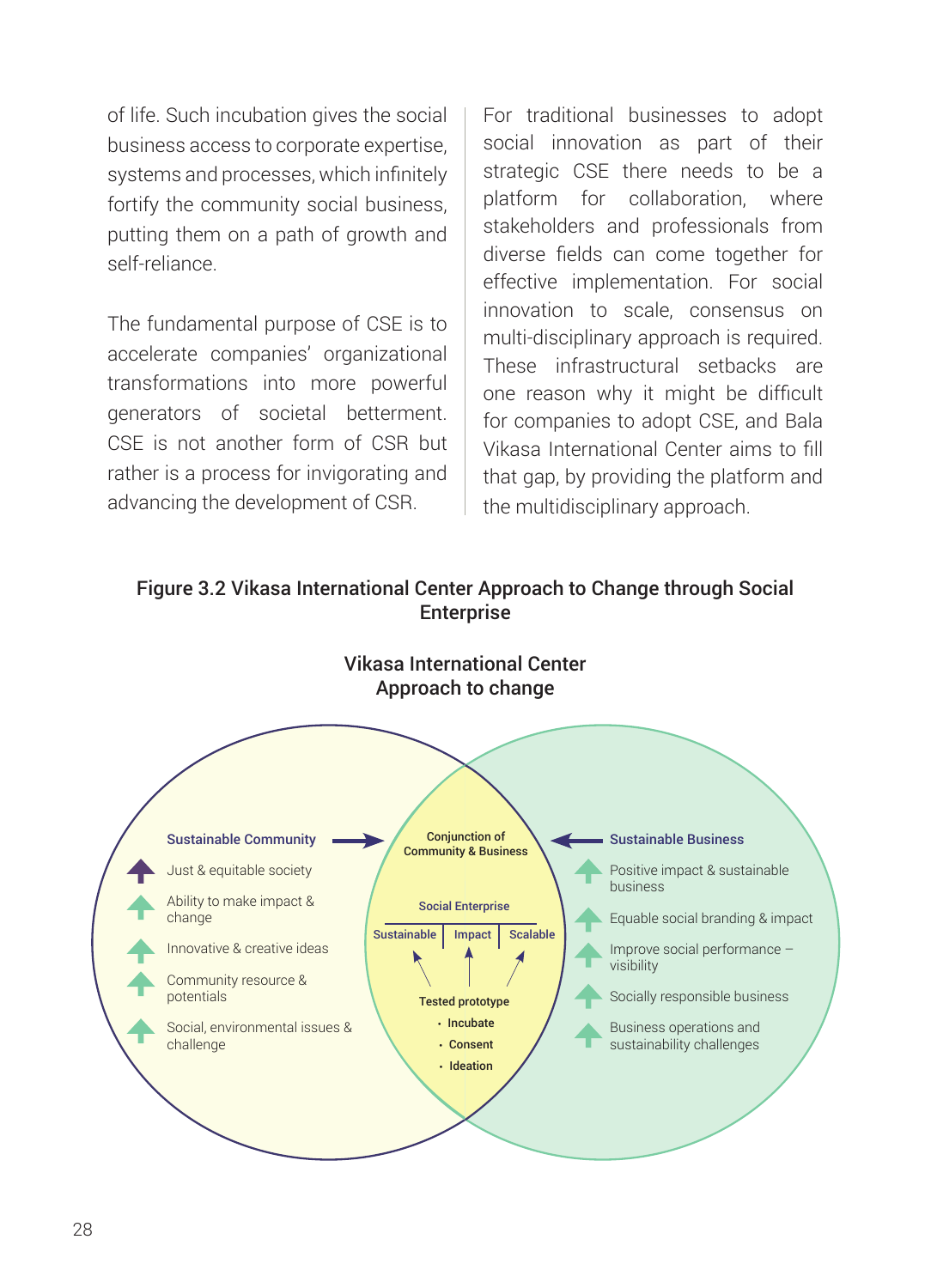- 3.4 Observations on Social Enterprise Landscape in India
- 3.4.1 Summary of Intellecap's 2012 Report on Social Enterprise Landscape in India

#### General background

The industry launched in 2005-6 and has expanded rapidly since then. Sector-wise, energy and agriculture have been the quickest to grow in terms of the number of enterprises working in these areas, but health, water/sanitation and livelihood

development have also experienced growth. Nearly half of the enterprises had been operational for about two years. Most socents are headquartered in India's metropolises in the southern and western regions, but operate across the country including areas with high poverty levels and challenging business environments. Half of the socents surveyed make less than INR 50 lakh in revenue annually, and 64% have less than 20 employees, but there is a strong positive correlation between age and size. Not all these enterprises are able to grow fast, but have made it so that expansion is possible.



#### Figure 3.3 Growth Strategies of Social Enterprises in India

Source: *Adopted from Intellecap – "A Study of Indian Social Enterprise Landscape"*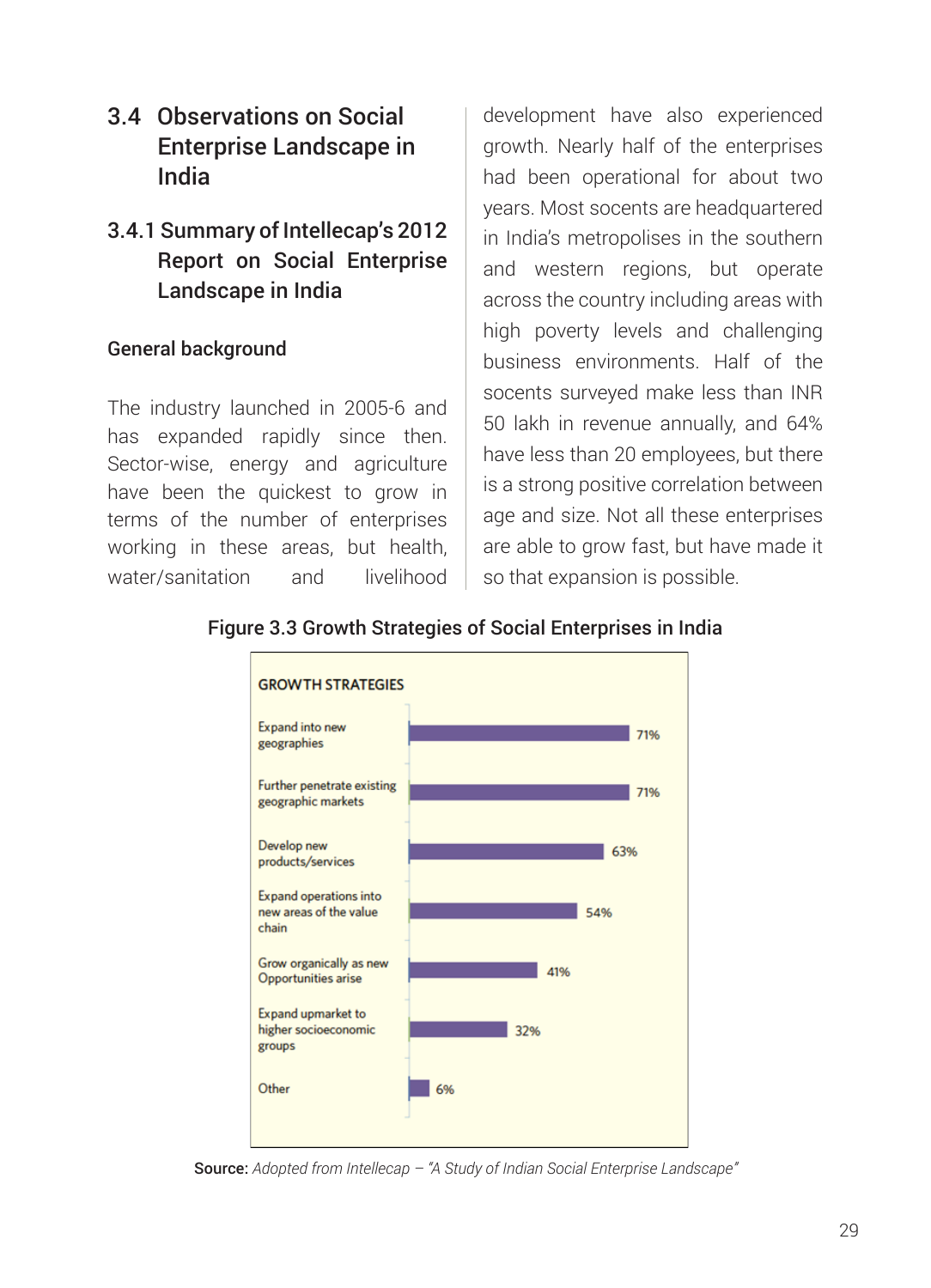### Relationship with the BoP

Most social enterprises target the BoP as consumers of critical products and services rather than producers, but some do incorporate small-scale producers into their supply chains and help to improve their productivity and quality of outputs and linkages. Primary education, vocational training, maternal healthcare, clean water and sanitation facilities, and solar lighting are some examples of goods/services being provided to BoP consumers.

#### Social motives vs. profit motives

Approximately two-thirds of socents consider social motives as important if not more important than profit motives, showing that entrepreneurs in this space are using business as a tool for social impact rather than perceiving social impact as a positive result that will result naturally from their business. It has been noted, however, that most later-stage investors prefer the profitfirst model, ultimately believing that the social outcomes will be enhanced in the long run.

#### Capital and turnover

Majority of the socents examined have a modest turnover, primarily because of their youth. The relatively smaller size of younger socents hints at the probable longer timeframe needed

for them to build and sustain strong business models for underdeveloped markets, and points to challenges they face in garnering seed capital. In fact, capital seems to be an issue constantly faced by socents, no matter at what stage they are. Equity is in highest demand, but there is expressed desire for grants and debt. Most start-ups rely on grants from foundations, incubators, fellowships and competitions, or from personal funds collected from family and friends. Because the grant amounts are usually small, entrepreneurs need to devote energy and time into securing several such grants while also refining their business model.

The problem seems to not be a limited supply of capital in the market, but socents' limited access to it, either because they do not meet the investors prerequisites or because their business models are not yet 'investor ready'. There appears to be a definitive gap in the start-up phase funding scenario. Angel investors could potentially address this gap, but India's nascent angel investment community looks first at the profit potential and typically likes to see operations on the ground with an annual turnover of INR30-40 lakh before they will invest.

A new development is that commercial venture capital and private equity funds are beginning to venture into investing in pilot and growth-stage enterprises, especially the health care sector.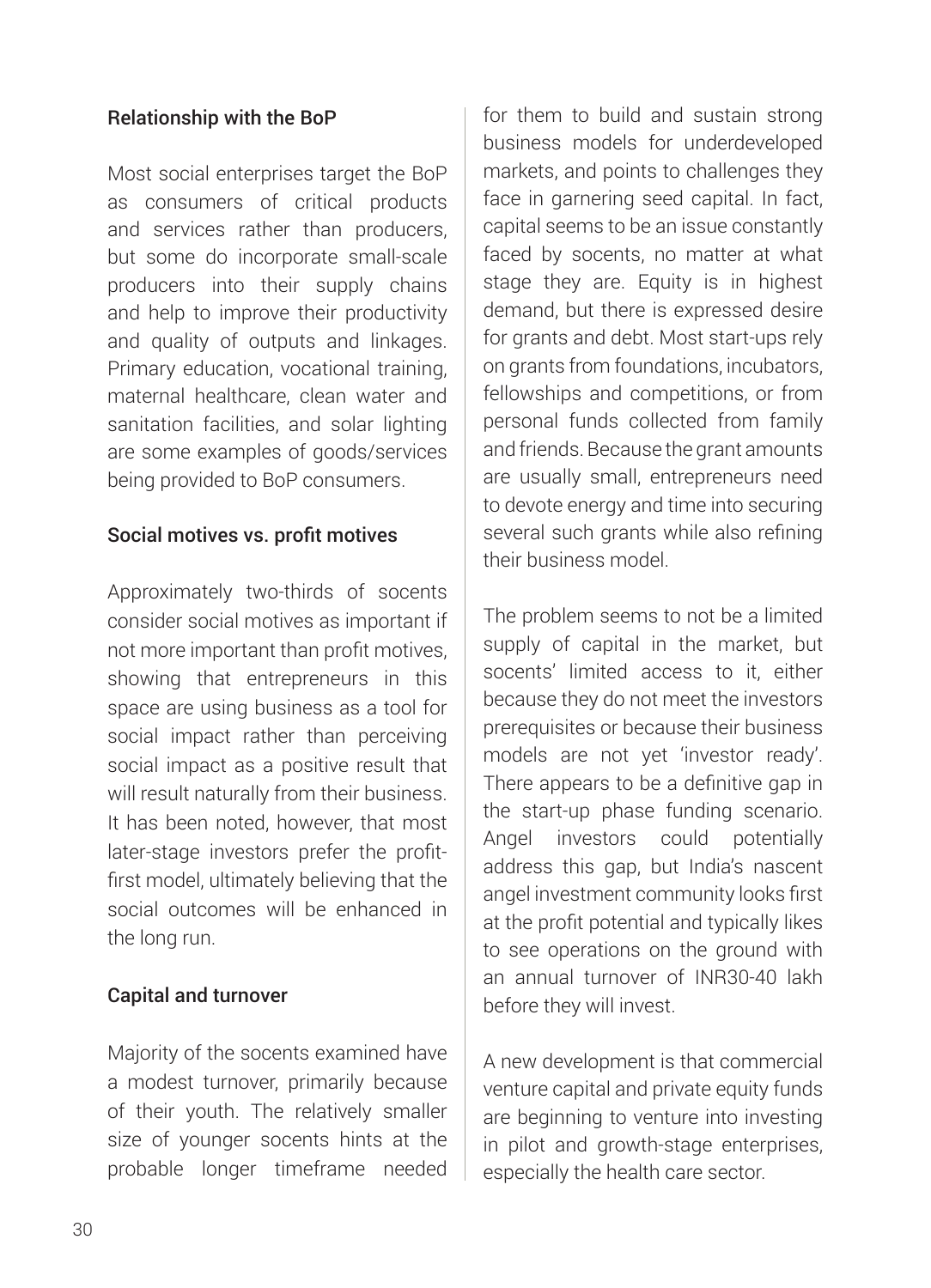#### Figure 3.4 Major Constraints to Financing



Source: Adopted from Intellecap – "A Study of Indian Social Enterprise Landscape"

#### Sustainability, scale and impact

Human resource identification and retention, raising capital and building the value chain continue to be the most significant barriers to sustainability and scale faced by socents, especially for those in the pilot phase. Despite all these obstacles, more than half of the surveyed enterprises declared that they

were financially sustainable. A quarter of the socents surveyed reported being profitable, while another 28% said they were breaking even.Despite the numerous challenges they face, there is no doubt that they are making an impact in India. Almost one-third are serving more than 50,000 BoP beneficiaries annually.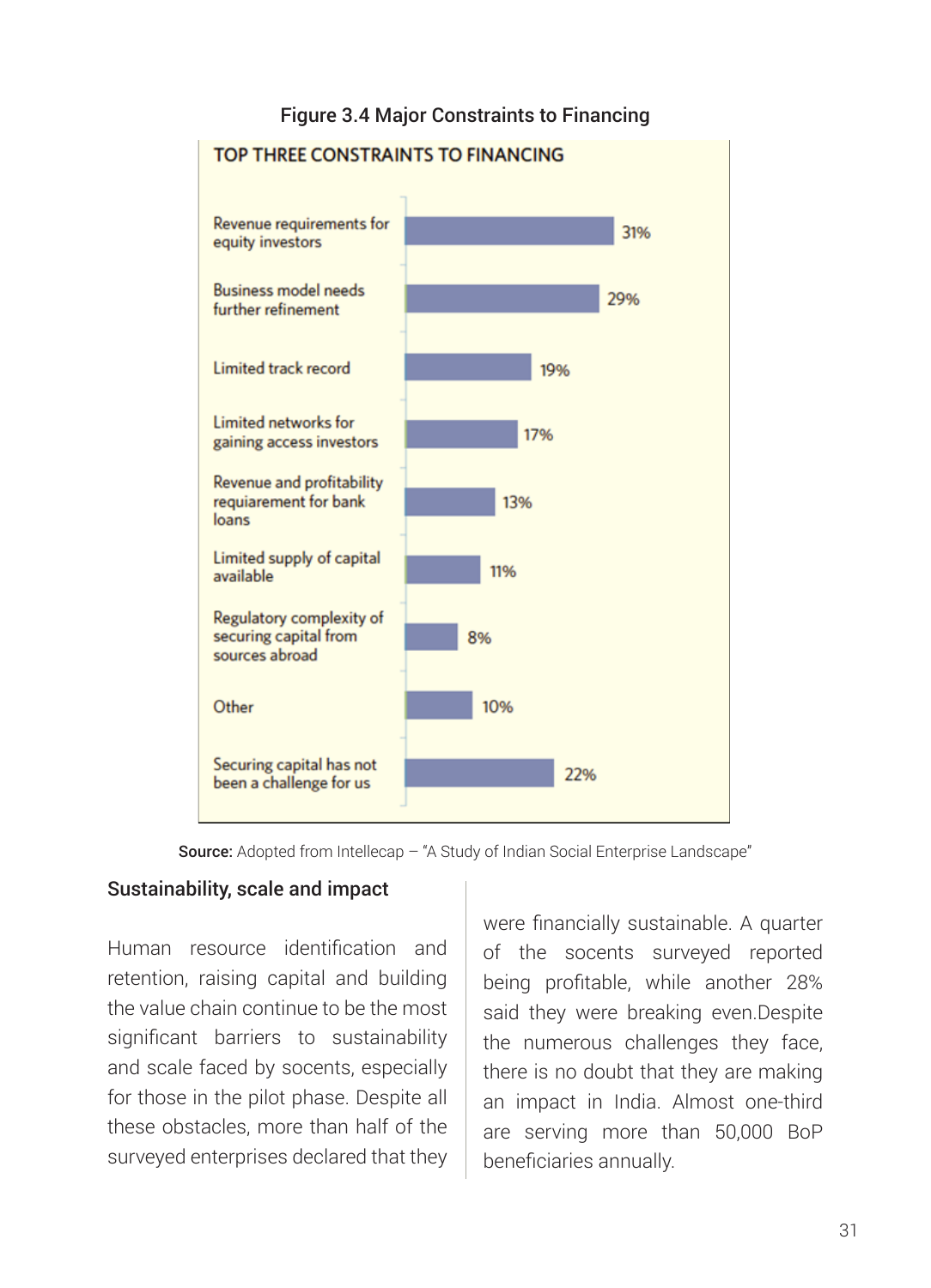

Figure 3.5 Legal Structures of Social Enterprises in India

Source: *Adopted from Intellecap – "A Study of Indian Social Enterprise Landscape"*

### Growth of hybrid models

The hybrid model is growing in popularity amongst social enterprises. It consists of a for-profit entity that looks after core business operations while a sister nonprofit organization provides support services that benefit the business and community. This model makes it easier to fundraise, as investors are wary about grants and equity being channeled into the same entity.

### 3.4.2 Summary of ADB's 2012 Report on Social Enterprise Landscape in India

The Asian Development Bank published another comprehensive report on the social enterprise landscape in 2012, which profiled 120 Indian social enterprises. Some of the findings presented in that report are highlighted below.

There had ostensibly been a recent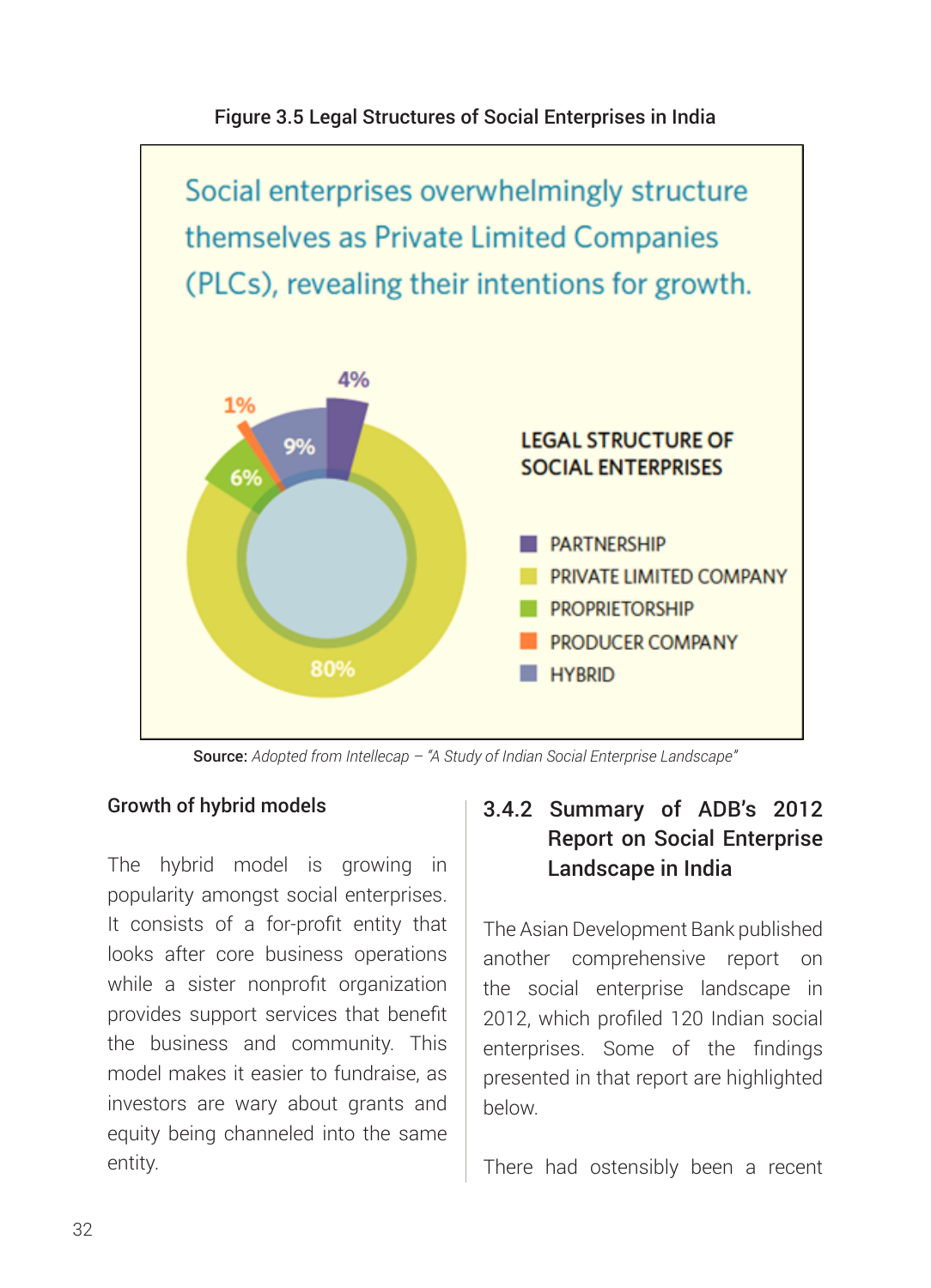spike in the growth of capital available to socents, and the number of socents seeking capital at various growth stages was rapidly increasing. The demonstrated success of existing socents was fueling the enthusiasm of development finance institutions and private foundations regarding the role of social enterprises in alleviating poverty.

The report acknowledges however, the same gap in impact investment as was discovered through Intellecap's research outlined in the section above. It also states that very few funds have managed successful exits from the investments, but that as business models evolve and mature, this situation is likely to change.

#### Different types of social enterprise models and how they raise funds

Three-fifths of all SEs leveraged innovative business models with for-profit entities, which include collective ownership structures such as cooperatives. Waste Ventures is one such organization that "incubates solid waste management companies owned and operated by waste pickers." About one-fifth of SEs adopted not-forprofit legal models, such as Arvind Eye Care Hospitals, which is registered as a trust, and sustained by charging users for affordable eye care. However, the growing trend is for many non-profit SEs to evolve into for-profit models as these are better poised to secure financing and scale over time.

Resonating with Intellecap' s report, an assessment of the SE financing landscape indicated that the key sources of capital for SEs were noninstitutional debt, equity (mostly selffinance), institutional debt, and grants. Traditional private equity investments in SEs were rare, and largely restricted to the more developed sectors such as microfinance, health, and agribusiness. Access to institutional debt was also very limited. This could be ascribed to the fact that the business models were still being refined, the market was still being developed and there was limited data available to understand the space. However, both access to equity financing and institutional debt were expected to improve over the next few years, as returns on capital and social impact are being increasingly demonstrated.

#### Emerging Policy framework

A special task force commissioned by the Prime Minister of India provided a set of recommendations to create an enabling environment for MSMEs. They suggested that the task of the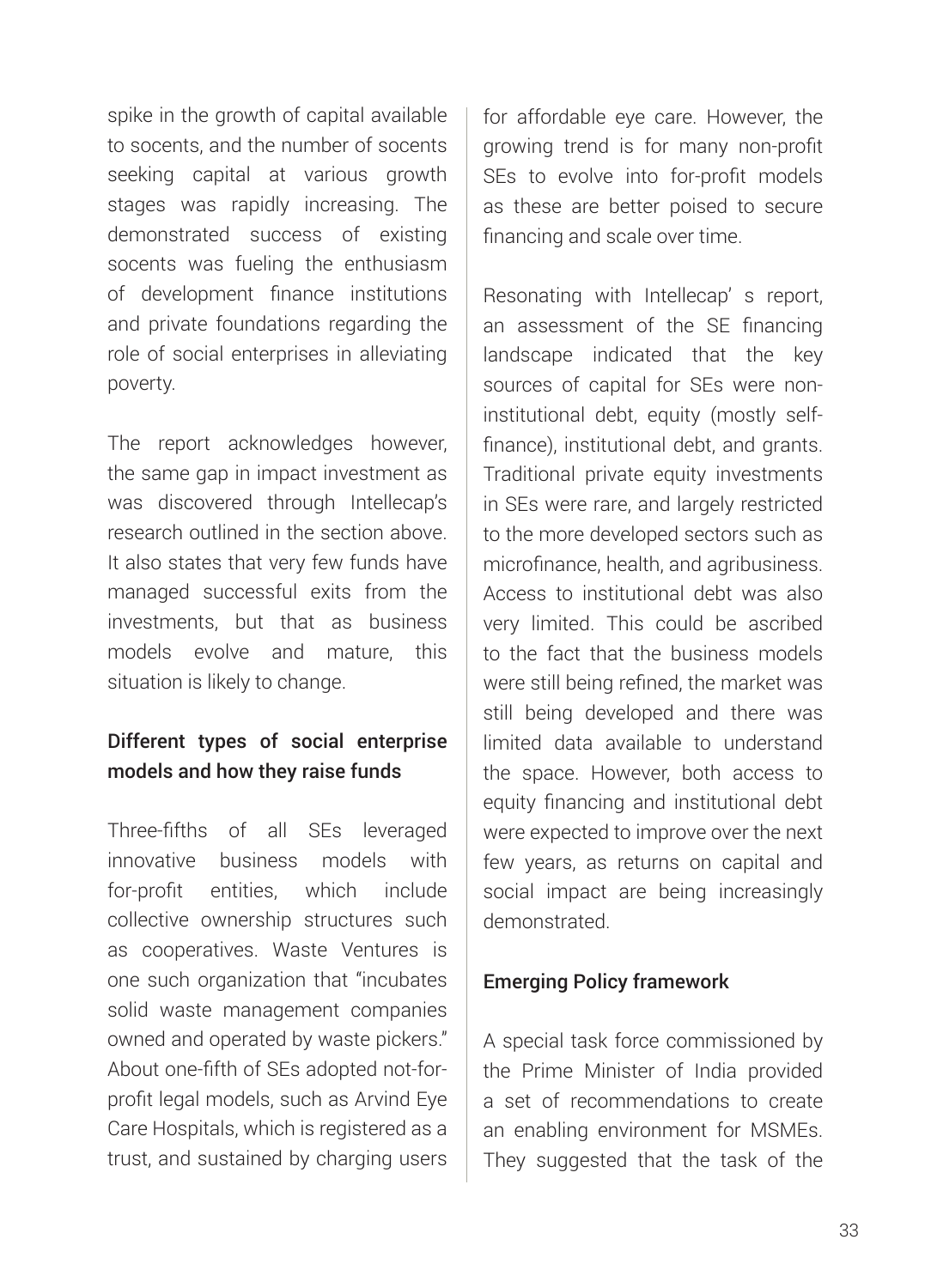government should spend around \$1.1 billion over the next 3 to 5 years on augmenting infrastructure and technological support for MSMEs; of these funds, around 20%should be set aside for incubation centers within reputable educational institutions. Additionally, the Securities and Exchange Board of India (SEBI), the country's financial market regulator, floated a policy paper proposing that 'Social Venture Funds' should be separately recognized and monitored, as these funds were for investors seeking "muted" returns in their investments in return for social gains.

## 3.5 Sectors of Operations and Profiles of Social **Enterprises**

#### 3.5.1 Health

Lower income households in India spend approximately \$6.2 billion annually; the main reason behind such extraordinarily high expenditure is inadequate public health infrastructure and limited access to existing facilities. Some 70% of medium-to-large hospitals are located in big towns or cities. There is therefore a tremendous need for enterprises, which provide affordable medical services, and enable access to these facilities for the poorest segments of the population who live in villages.

Affordable and accessible healthcare initiatives utilize innovative operating models, and the flow of equity to this sector is on the rise, as the sector is showing rapid growth and returns. Given the massive potential of demand for this sector, the affordable healthcare market and number of enterprises is also expected to expand greatly.

#### Vaatsalya Healthcare

- Founded in 2004 by Dr. Ashwin Naik who practiced across the US for over 10 years and Dr. Veerendra Hiremath who worked with the Hinduja Group and Medicom in Malaysia.
- Operates the largest network of hospitals providing affordably primary and secondary care in Tier II and III towns; present in Karnataka and Andhra Pradesh with 17 hospitals
- Quality services; they recruit, train and retain their own healthcare personnel
- Low operating cost by centralized purchase of equipment and consumables.
- Serves an average of 280,000 patients per annum, which is expected to increase as new hospitals are being opened.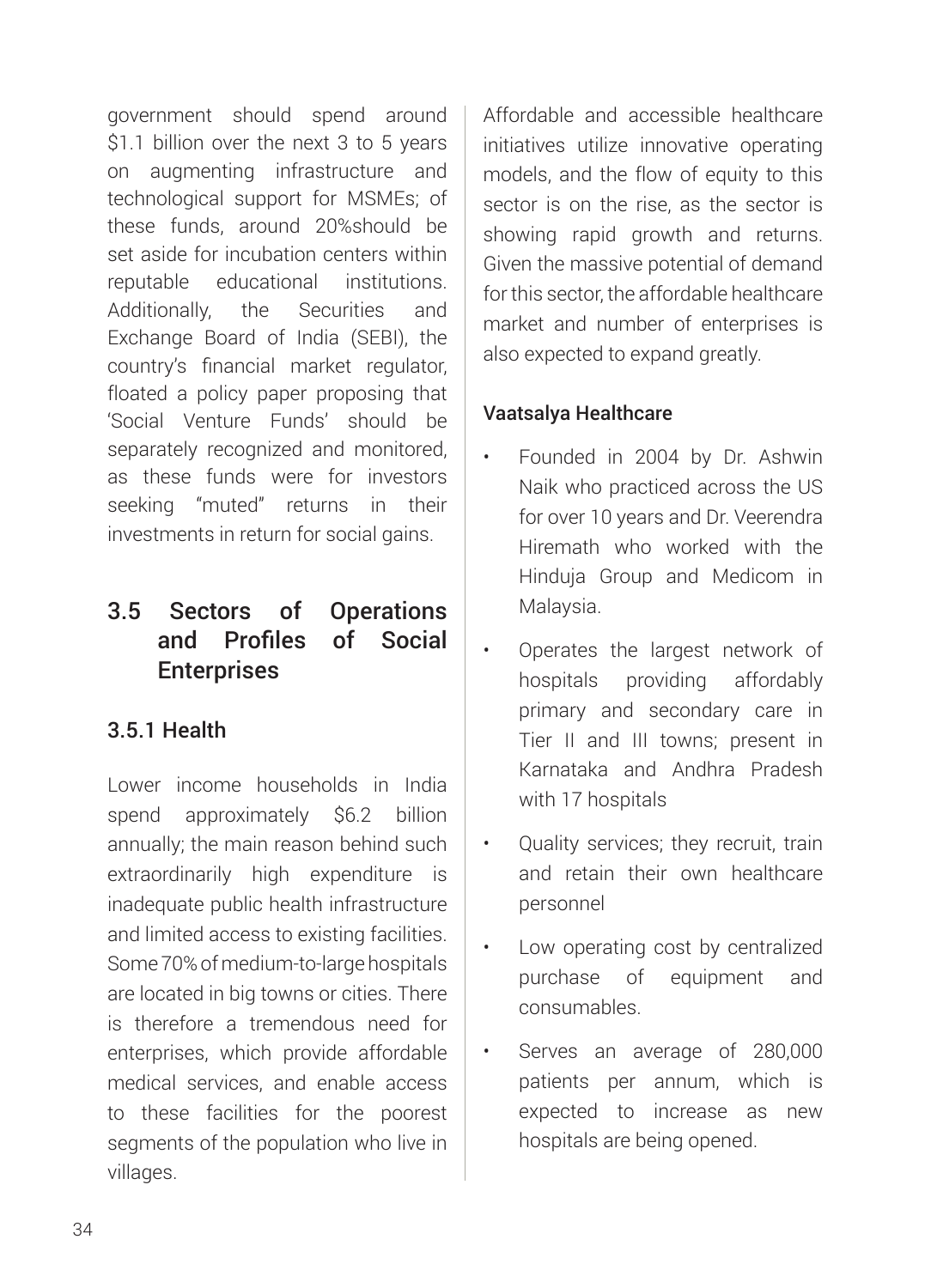• Has won several awards including Inaugural Porter Prize in India for Value Based Healthcare in 2013 and Frost and Sullivan Award for Healthcare Excellence in 2010.

#### Forus Healthcare

- Flagship product is 3nethra, a medical device that can detect five ailments that cause 80% of all blindness.
- 3nethra can be operated by a minimally trained technician and can be deployed in remote locations for a fraction of the cost of other devices.
- More than 250,000 people have been screened in rural areas in India for preventable eye diseases.
- 3nethra is being used in 14 countries, and more than 6 million eyes have been screened globally.

## 3.5.2 Affordable Housing

The gap in the urban housing market has varied estimates, but ranges between 18.8 – 25 million units, almost all of which are accounted for by the working poor .The government is expected to meet these needs but despite schemes in place, it is unable to satisfy the incredibly high (and growing) demand for affordable housing. Today,

India has more than 25 developers involved in providing affordable housing that offer apartments costing between \$6,600–\$15,500.These developers create economic value by minimizing construction cost and completion time through integrative technical solutions and process innovations. The main challenge in this sector is procuring land, which is strategically situated, as the location determines the uptake of housing units.

## Value & Budget Housing Corporation (VBHC)

- VBHC intends to develop one million homes across 10 cities
- Launched Vaibhava, a construction project 30 km from central Bangalore. The apartments are available in a variety of configurations– a studio apartment is priced at Rs. 7.7 lakh and there are one, two and three BHK flats available for sale at affordable rates.
- High quality construction, with necessary amenities such as a primary healthcare center, a school, a shopping complex, and community center.
- With projects in Chennai, Mumbai, and NCR, VBHC has attracted Rs.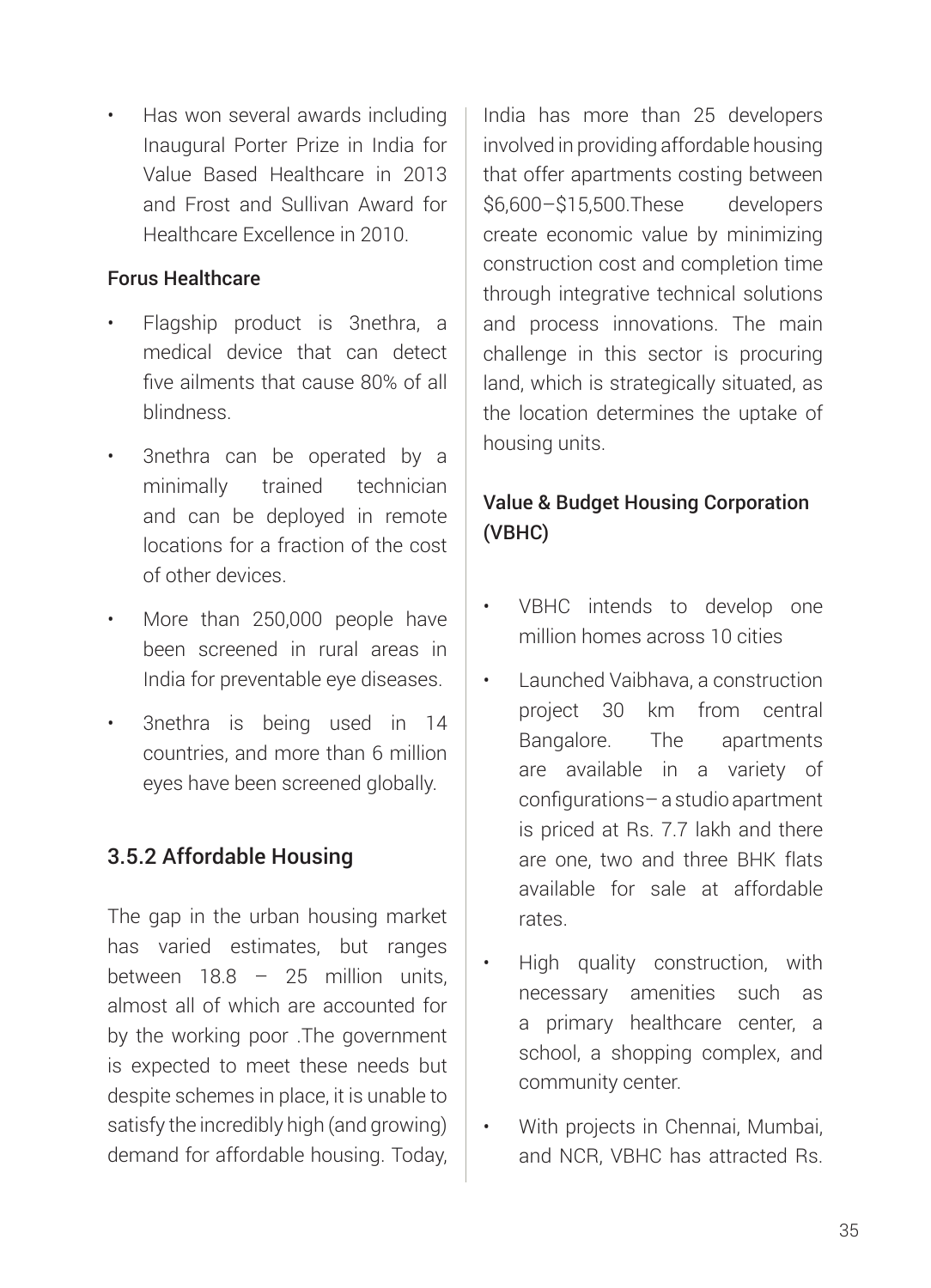100 crore from the Carlyle Group in August 2011. Previous investors include HDFC and India Financial Inclusion Fund.

#### 3.5.3 Agriculture

The major setback in the agricultural sector is chronic inefficiencies that exist in the current value chains. Socents, which operate in this space, tackle these inefficiencies and attempt to eliminate them, by supporting smallscale farmers in the pre-harvest, postharvest and dairy value chains. SEs operating in the pre-harvest category attempt to increase agricultural yield in an economically and environmentally sustainable manner, by forming farmer's collectives, distributing important information, supplying farm equipment and enabling access to quality inputs such as seeds and fertilizers. Companies such as Kisan Kraft Machine Tools are trying to address the growing trends of mechanization in agriculture by supplying all kinds of farming equipment. Organic farming is also gaining traction, and increasingly socents are beginning to teach ecologically sound farming practices while assisting farmers in getting organic certification for their produce. Enterprises in the post-harvest space attempt to eliminate supply chain inefficiencies – through improving

procurement, storage, transport, processing and retailing - while ensuring economic profits for all value chain actors. Field Fresh Food, Mother Earth, and Star Agri are SEs operating in the post-harvest space. Enterprises also seek to incorporate small-scale farmers into their own supply chains, such that the economies of scale ensure better profits for the farmers. Cold storage and food processing are other elements within the post-harvest value chain that are gaining popularity with investors.

High levels of market regulation pose challenges to socents working in the post-harvest phase, and these operations typically require significant amounts of capital. The government has initiated capital subsidy schemes to promote investment in this space.

#### 3.5.4 Education

Earlier in this publication, the concept of the demographic dividend was mentioned as one of India's strong points. However, the education sector is struggling to educate the largest young population in the world  $-542$  million under 24 years old. The government's per capita public expenditure on education as a percentage of GDP is one of the lowest in the world. Although primary education is now free and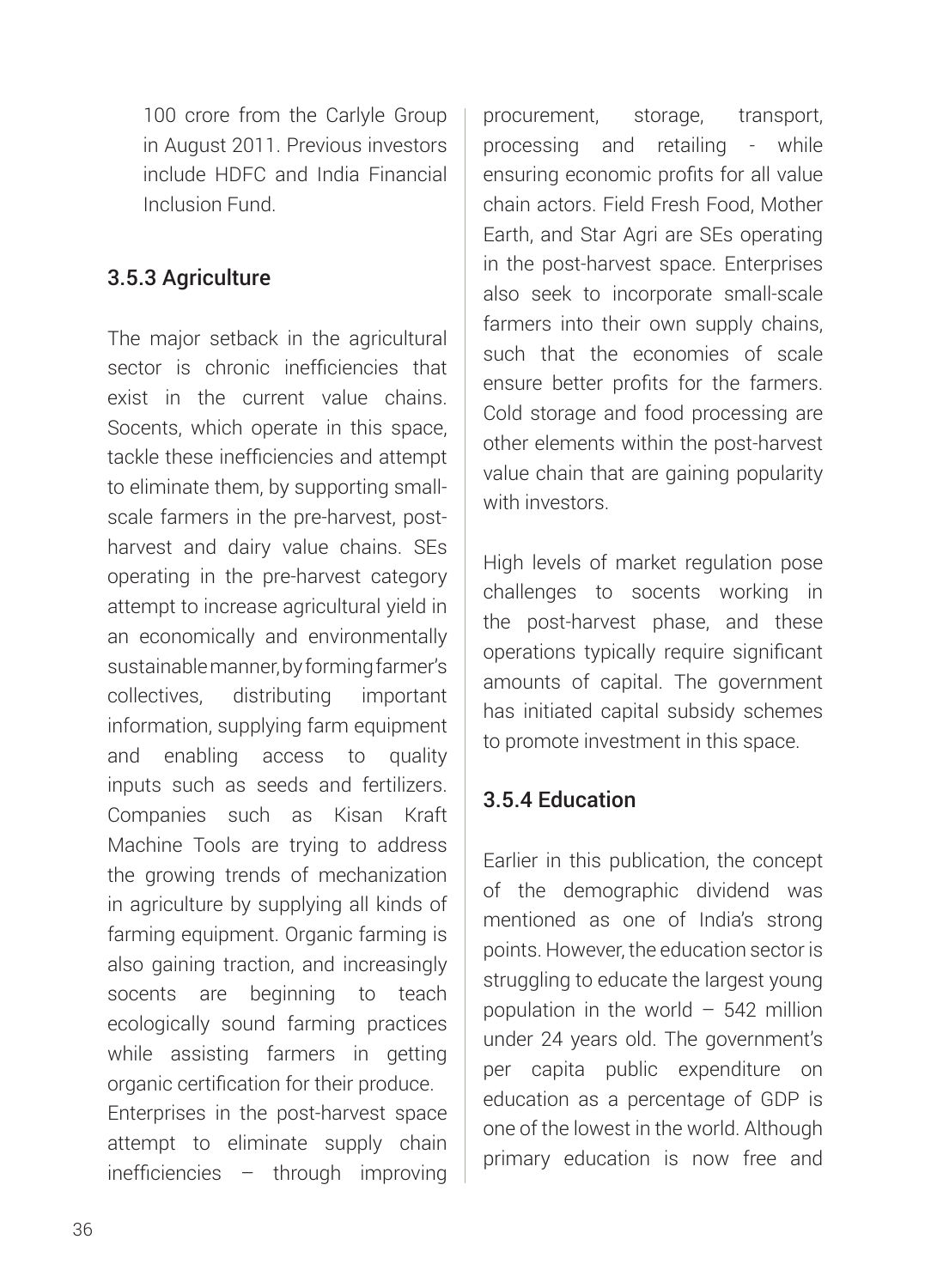accessible to all, the standards of education remain low with high teacher absenteeism, insufficient infrastructure and corruption. This has led to a demand amongst poor households for affordable private education; it is estimated that there are around 73,000 such affordable schools across the country.

Since formal schools require substantial access to capital, this poses constraints for SEs. In order to attract equity capital, many affordable schools operate a split enterprise, in which the school is a not-for-profit entity, but the school management company is a forprofit entity; equity investments take place in the for-profit entity. Still other schools depend on debt capital for scale.

#### Akanksha Foundation

- Based in Maharashtra, with offices in the US, the UK and Canada.15 centers and 15 schools in Mumbai and Pune.
- Non-profit with the vision to equip all students with the education, skills and character they need to lead empowered lives.
- Addresses non-formal education needs through the Akanksha center and formal education by initiating school reform through 'The School

Project'; presently reaches over 4,600 children through these two models.

• Awards for Ms. Mistri- Ashoka Fellow (2001), Global Leader for Tomorrow at the World Economic Forum (2002) and Asia Society 21 Leader (2006).

## 3.5.5 Energy

Much of rural India is still not electrified. Approximately 75 million households do not have access to electricity, and they depend on kerosene for lighting and biomass or wood for cooking which cause several environmental and health problems. Despite India being endowed with massive renewable energy resources, the access to this energy remains one of the lowest in the world. There is also a need for additional units of power capacity to satisfy its growing energy demand and improved distribution systems to minimize transmission losses.

The scope for social enterprises in this market is immense and offers endless opportunities for product innovations. SEs enter this space with the objective of enabling access to environmentally friendly, affordable energy. They primarily focus on off-grid/distributable renewable energy (especially solar) and waste-to-energy projects.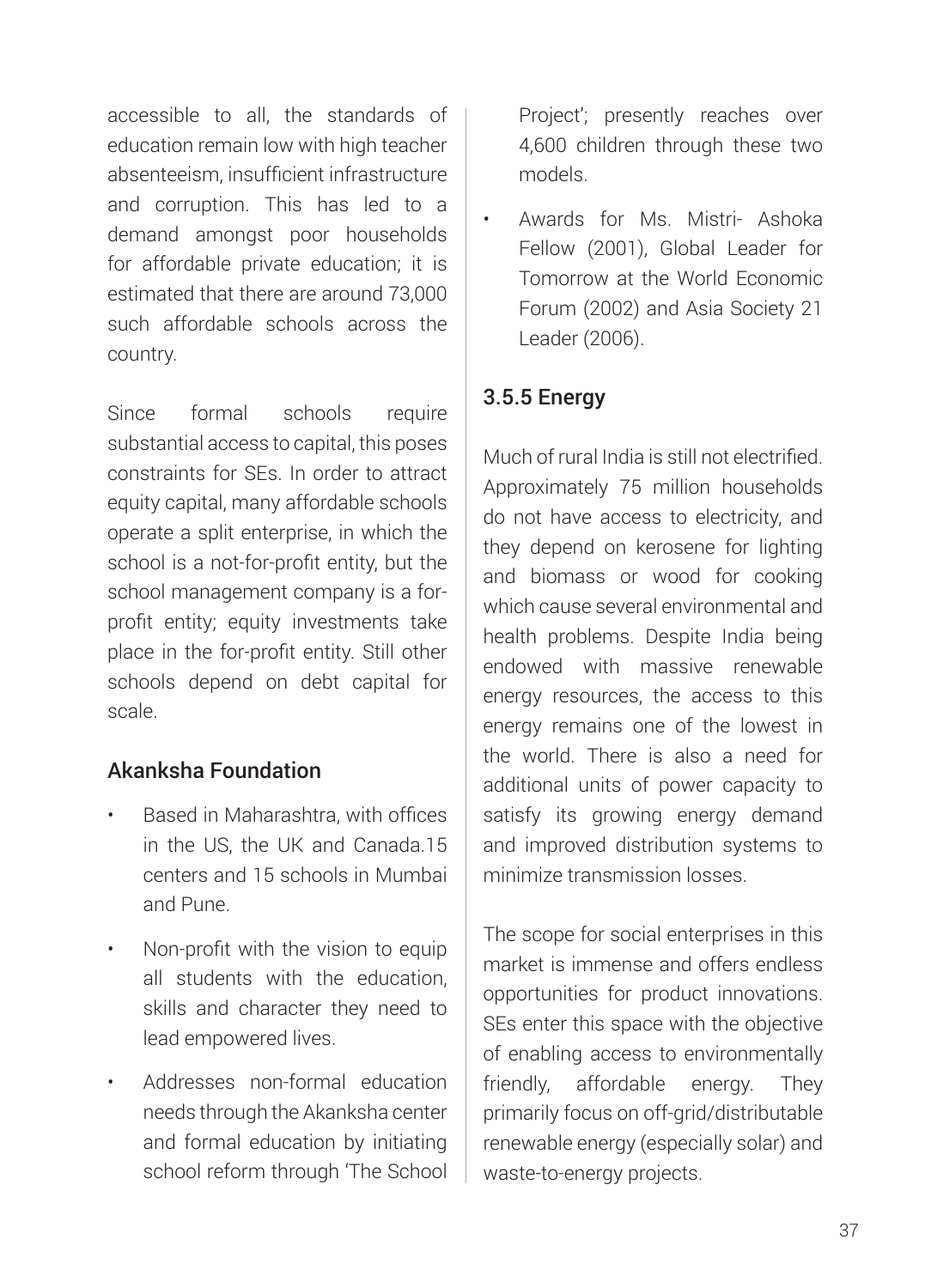#### Kiran Energy Solar Power

- KESP is Mumbai-based gridconnected solar energy producer.
- Building a portfolio of grid connected solar photovoltaic power plants within high insolation zones in India.
- Has set up a 25MW solar plant in Gujarat and Rajasthan, and a 50MW plant.
- Capacity may go to 25 GW by 2020 if the government's goal to produce 3 per cent of power from solar is fulfilled.
- KESP optimistic about its commercial viability.

#### Earthen Life

- Provides a sustainable and a decentralized waste management solution by converting organic waste to renewable energy at source
- Integrates the waste pickers and other low-income communities in the value chain.

#### 3.5.6 Livelihoods Promotion

As the population of India's youth (aged 15-24 years) more-than-doubled during 2001-2011, the unemployment rate among this section rose from 17.6 per

cent to 20 per cent, show the latest Census data. Socents in this space broadly operate in two categories: those that promote livelihoods and those that facilitate skill development. Livelihood promotion projects primarily include organizing the informal nonfarm/farm activities sector and facilitating market linkages. Servicebased enterprises train and employ rural youth in programs, which include business process outsourcing and courier delivery.

Skill development activities mainly are engaged with enhancing the employability of unemployed youth through structured training courses. These include language training, job specific training, soft skills, and technical skills.

#### Samasource

- Non-profit organization founded in 2008 that utilizes a unique and inclusive micro-work model that provides dignified employment in the digital economy by breaking down small computer-based tasks from larger projects.
- Headquartered at San Fransisco, California and provides employment with in-country partners in Haiti, India, Kenya, Pakistan, South Africa and Uganda. Has support from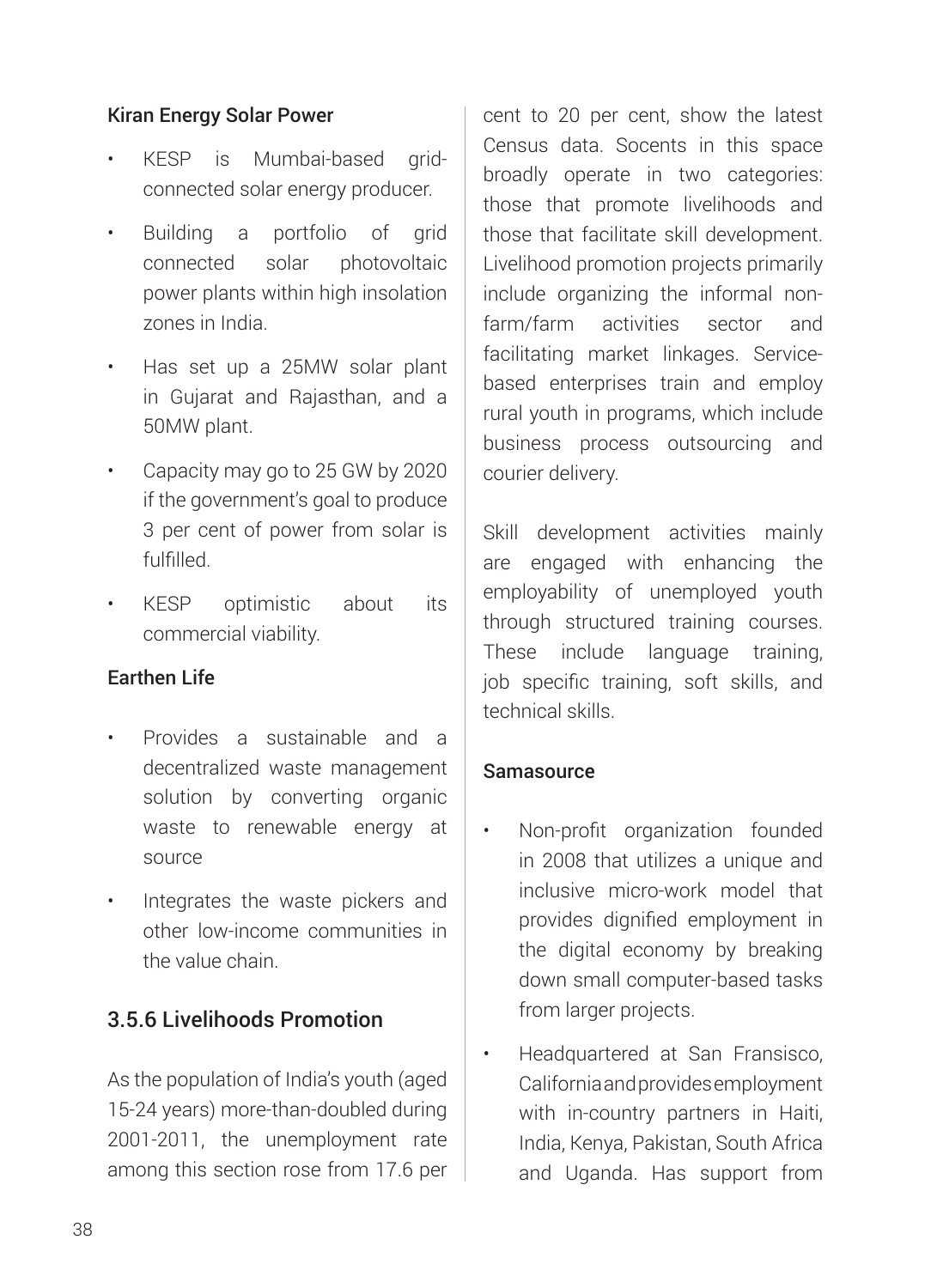individual donors and philanthropic organizations including The MasterCard Foundation, The Rockefeller Foundation, Ford Foundation, the U.S. Department of State, Cisco Foundation, eBay Foundation and Google.org.

#### Desi crew

- For-profit organization employing over 300 people that are focused on creating knowledge-based livelihood opportunities in small towns and rural areas.
- Initiated in 2005 in Tamil Nadu as an incubated project at the Rural Technology Business Incubator (RTBI) of IIT-Madras
- It establishes delivery centers in rural India and services clients worldwide. Services of DesiCrew include Data Management, Digital Supply Chain and Customer Experience Management

#### 3.5.7 Water & Sanitation

.

Only a tiny percentage of urban households have access to clean, piped drinking water and more than half the households in rural and urban areas have no access to any kind of sanitation infrastructure. With prolific urbanization and rapid population

growth, the demand for safe drinking water is growing and the need for widespread sanitation facilities is urgent, for rampant disease related to waterborne diseases and open defecation kills millions each year.

Socents operating in the water sector fall broadly into three categories, which address inefficiencies in the water infrastructure: water harvesting and storage, water supply and distribution, and piping and waste management. Areas of SE activity are mainly comprised of rainwater harvesting, small-scale water networks, community water treatment, and point-of-use filtration. These projects are undertaken in close collaboration with the beneficiary communities. Most socents that launch into this space need very high amounts of capital and only a few have managed to successfully scale, and generate revenue (one example of this is the Bala Vikasa Community Water Purification social enterprise detailed below). In the future, more innovative and profitable models will have to be developed.

### Bala Vikasa Community Water Purification Project

Bala Vikasa has innovated a unique community owned and operated social enterprise to address access to safe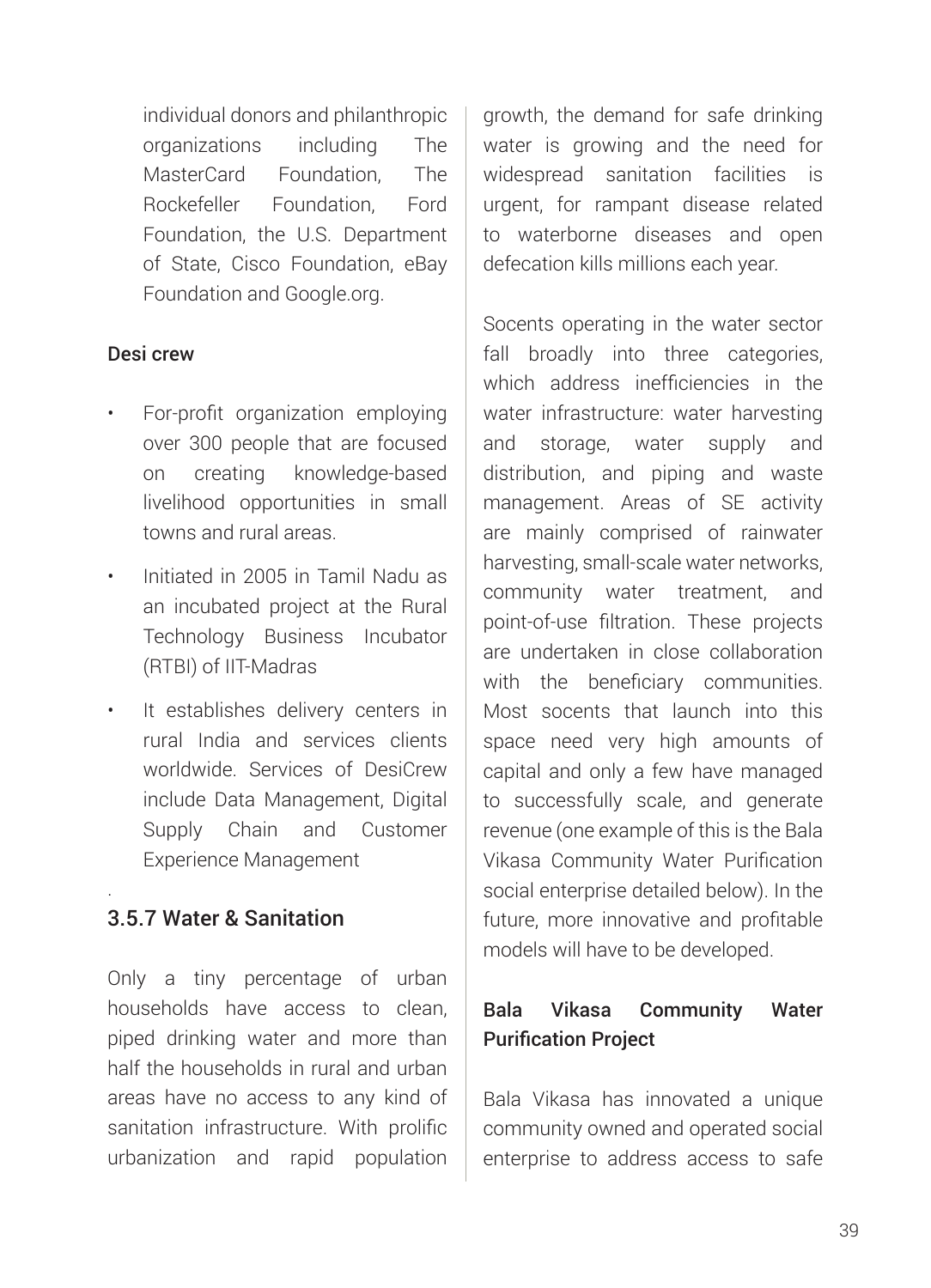and extremely affordable drinking water on a sustainable, scalable basis. BalaVikasa's safe water social enterprise uses an innovative blend of social, technological and delivery mechanisms to break the cycle of unsafe drinking water among low income households. Today we cater to over 1.5 million poor households at the BoP from across 675 villages. Bala Vikasa has accomplished this by providing necessary technology and equipment; giving training in project planning, implementation and maintenance for a team of community leaders; enabling the community to raise funds and resources; implementing monitoring mechanisms to ensure sustainability. Each Water Purification Plant is selfreliant and community managed.

By pairing need and scope in areas such as product design, delivery, and market promotion with local knowledge and networking, Bala Vikasa is able to maximize both scale and impact by having a six-step process in place.

| <b>Steps</b> | <b>Process</b>            | <b>Community and Resources</b>                                                             | Delivery &<br><b>Technology</b>                 |
|--------------|---------------------------|--------------------------------------------------------------------------------------------|-------------------------------------------------|
| Step 1       | Feasibility<br>Assessment | Asses community needs, water<br>quality and quantity                                       | Identification of most<br>need                  |
| Step 2       | Organize &<br>Motivate    | Community participation and<br>organizing committee                                        | Functional committee                            |
| Step 3       | <b>Build capacities</b>   | Trainings for committee                                                                    | Knowledge and skills                            |
| Step 4       | Design                    | Volume, quality, efficiency and<br>economical                                              | Capacity and<br>appropriate technology          |
| Step 5       | Raise resources           | 20% of unit cost community<br>contributes, identifies space<br>(room) and bore well source | Community<br>contribution of money<br>and place |
| Step 6       | <b>Deliver</b>            | Availability, Quality, Price (Rs. 2-3)<br>ATW 24/7<br>per 20 lts)                          |                                                 |
|              | Scale                     | Cost of 500 lph bellow 2.00 lacks                                                          | Federation with 675<br>enterprises              |

| Table 3.2 Six Step Process of Bala Vikasa Community based Water Purification |
|------------------------------------------------------------------------------|
| <b>Enterprises</b>                                                           |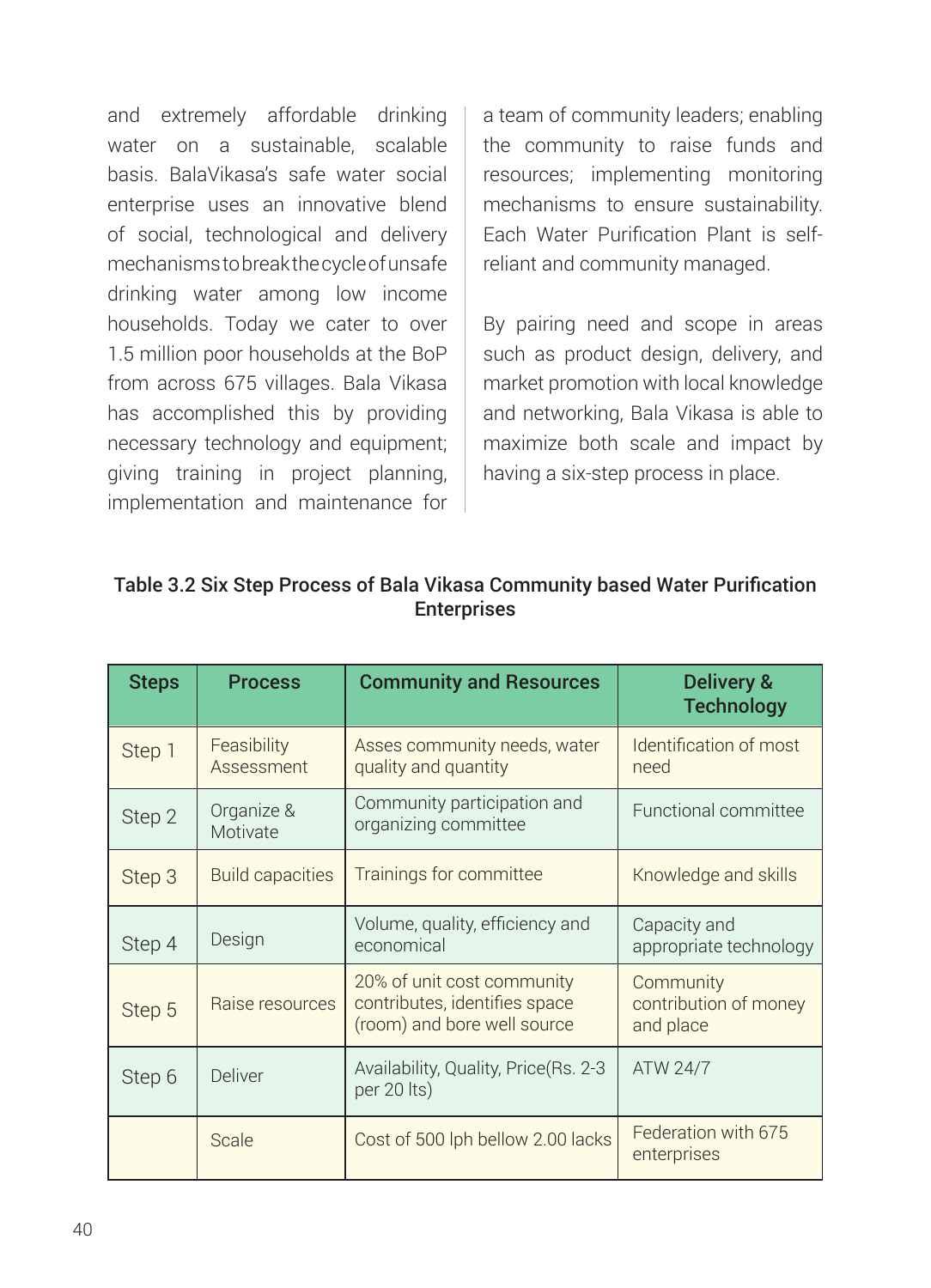## 3.6 Conclusion

This section has attempted to provide a working definition of social enterprises, summarized through the lens of Bala Vikasa International Center as entities, which aspire for three outcomes: sustainability, measurable social impact and scale. Although there is an apparent distinction between social enterprises and corporate social responsibility, the emerging concept of 'corporate social entrepreneurship' encompasses the ethos of social enterprises within the corporate fabric, and outlines how companies can adopt social business frameworks into their structures and processes.

Through collating research on the social enterprise landscape in India and profiling certain buoyant organizations in various sectors, some observations can be made that may point to reasons for success:

- Customization of product and service to meet the needs of target market
- High product and service quality
- An asset-light infrastructure to minimize capital expenditure and maintenance costs
- Innovative outreach or distribution

models to deliver products and services in a cost effective manner

- Usage of appropriate technology in design, production, and service delivery to improve efficiency
- Consumer ability to pay via variable pricing or financing
- Aggregation of multiple suppliers, especially in rural areas

However, despite the relative success of certain socents, many others are still struggling at various stages of growth to access the requisite capital needed to properly launch and sustain their business, while refining their models for greater efficiency. Fundraising efforts consume crucial time and energy that could be spent on advancing their social missions and the socents' continued ability to provide these important value-driven services and products is dependent on erratic capital availability. Most socents cannot fund themselves entirely through sales or investment, and are not profitable enough to access financial markets. While enterprises are vocal and clear about their need for equity, relatively few are able to tap into angel or institutional funds. There is a clear gap in the funding landscape, and the thesis of this publication proposes that this source of equity can come from earmarked CSR funds of companies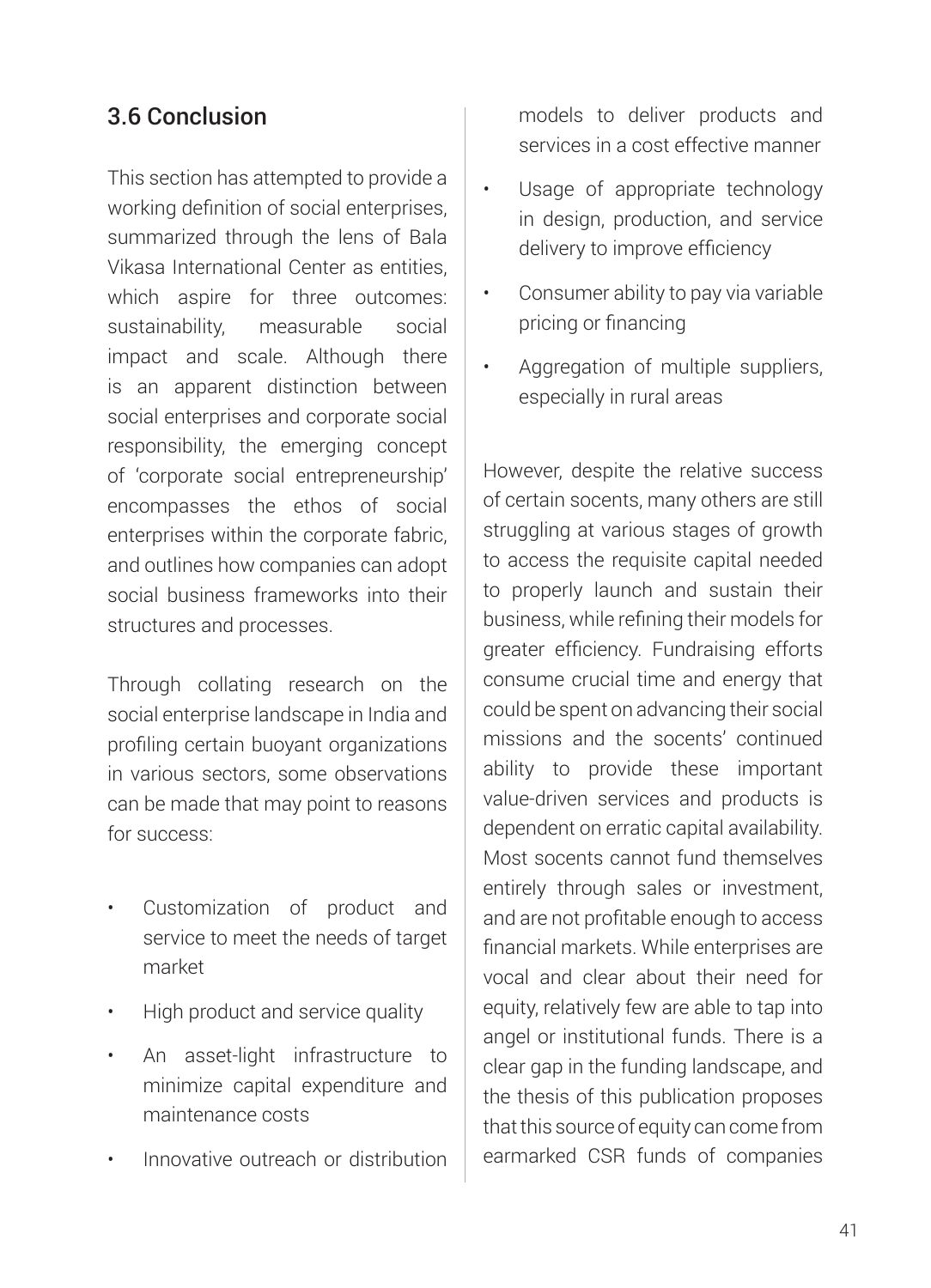who are seeking to channel these funds into fruitful and socially relevant ventures. Bala Vikasa International Center provides a juncture for CSR and social enterprises to collaborate for a more prosperous and equitable society.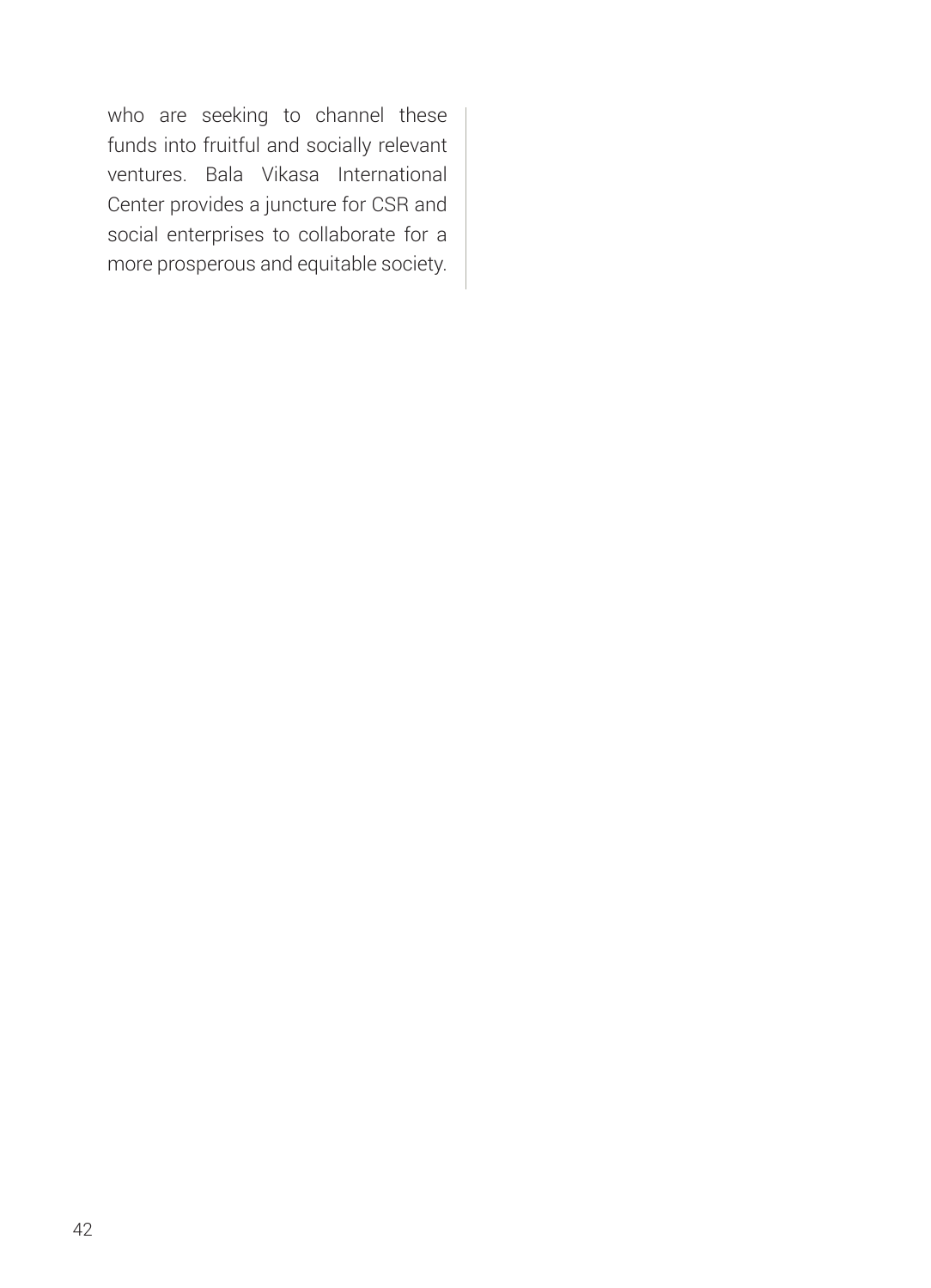# **CHAPTFR**

4

# FUSION OF BUSINESS RESPONSIBILITY AND SOCIAL ENTERPRISES

What is becoming increasingly clear is that there are multiple ways that business can support global development and sustainability, and a diversity of mechanisms through which they can engage with social enterprises: through funding, but also through other kinds of support (employee volunteer programs, management consultancy), and through incorporating the goods and services they provide into core business operations. They can also set up social enterprises as a separate unit of their company, providing BoP consumers with healthcare education, affordable housing and renewable energy through for-profit models. Furthermore, companies can strengthen the entrepreneurial capital in the areas where they work, through capacity building and providing seed capital. The returns might not be immediate or necessarily financially profitable, but the impact would be genuine and set the foundations for progress.

## 4.1 The Growing Importance of Sustainability on the Global Business Agenda

There are several forces affecting the speed and direction of global capitalism. As mentioned previously, consumer trends are changing, especially the perceptions and buying habits of the 'millennials' being more attuned to responsible, ethical choices. There will therefore be millions (or even billions) of consumers that shall be exerting ever more influence over the decisions that corporations make.

In turn, corporations worldwide are grappling with the challenge of meeting the needs of the present generation without compromising the ability of the next generation to meet their own needs. They are increasingly required to take responsibility and be accountable for the ways in which their operations impact communities and the natural environment. Guidelines for sustainability have been developed and adherence, together with reporting of measures taken to ensure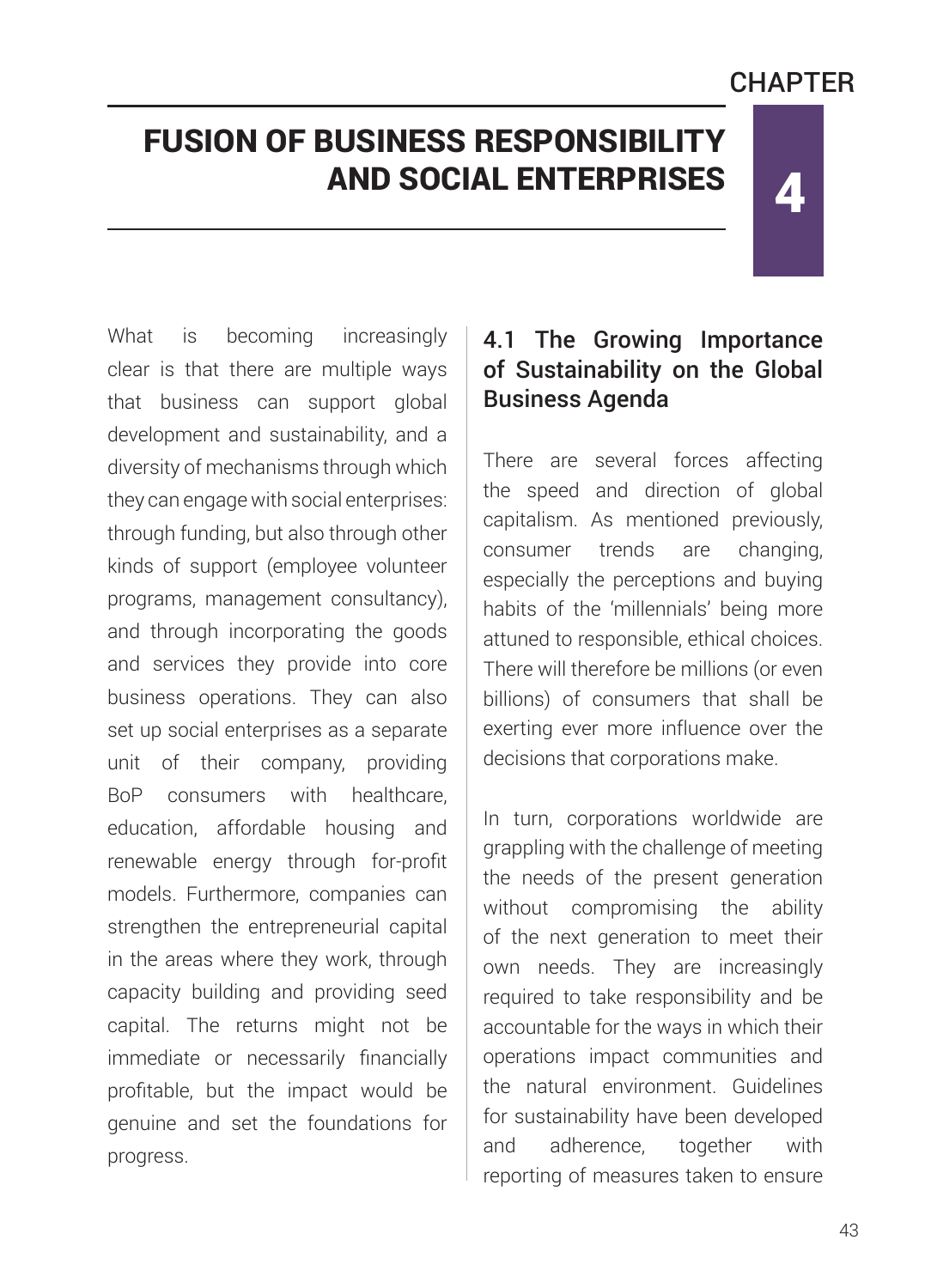sustainability, is slowly becoming the norm. A corporation can no longer work in isolation from the stakeholders impacted by its actions, and although many businesses do want to contribute to a better world, it is not always easy to translate this wish into action.

There is however little doubt that business in the most powerful agent of change on the global stage right now. Religious organizations, governments, non-profits and other institutions all have a role to play, but none have the resources to confront the set of problems we face as a world today. The form of business itself is changing, morphing into more complex alliances and interlinked webs of relationships. Both large-scale companies and small enterprises are operating in increasingly fluid environments where boundaries are fading fast, connectivity improving constantly and transparency inevitable. All this provides for the perfect laboratory for a fusion between CSR and social enterprises. Businesses that look beyond corporate social responsibility (CSR) and NGOs that are introducing entrepreneurial values into their organizations are experimenting with the concept of social entrepreneurship and moving towards each other.

## 4.2 Framework for the Corporate Contribution to Development

Business working with social enterprise is not a silver bullet, but it can be the right path. There are multiple ways in which the private sector can help achieve the internationally established Sustainable Development Goals (SDGs). Through inclusive business models and what is being referred to as 'creative capitalism', corporates can mobilize their innovative technologies, processes and skills to build collaborative alliances with communities, stakeholders, social enterprises and non-profits. The following are some of the ways these companies can contribute to sustainable development, as outlined in the IBLF-UNDP 2008 publication, 'Business and the Millennium Development Goals: A Framework for Action'. The suggestions in this document remain pertinent today, for the achievement of the SDGs over the next decade.

## 4.2.1 Providing affordable products and services.

Companies in the water, energy, credit, insurance, pharmaceutical, nutrition and informational technology sectors can develop new products and services or increase access to existing offerings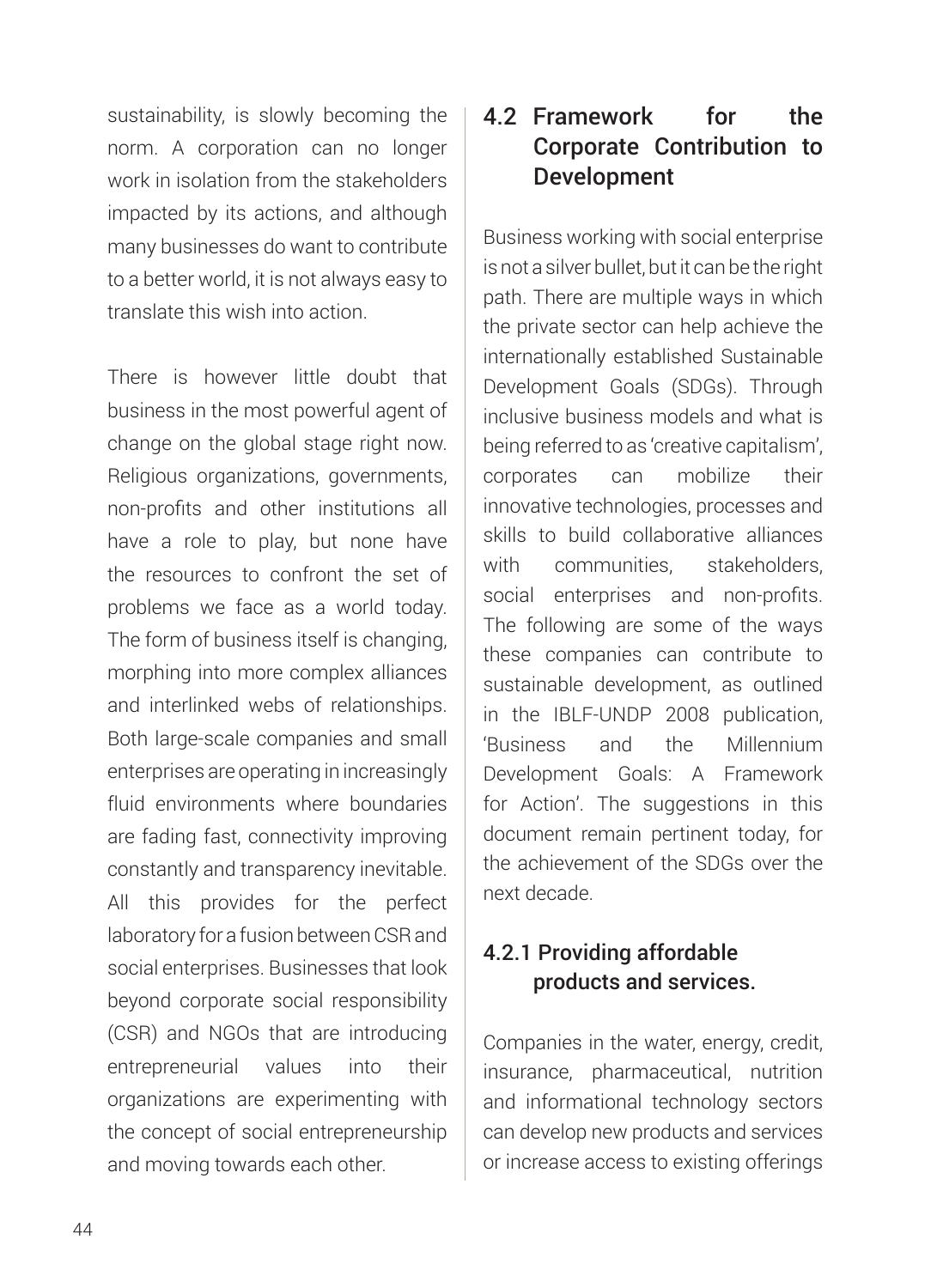for poor communities by expanding the distribution networks and outreach.

- Utilities companies can participate in public-private partnerships to increase access to clean water, energy and telecommunications. For instance, Endesa has been trying to increase access to electricity by allowing low-income customers to exchange their recyclable waste for credits on their electricity accounts.
- Energy companies can promote research and efforts to develop renewable energy sources, especially in rural communities.
- Construction companies can provide affordable housing in urban centers.
- Financial service companies can develop banking and insurance products and services, including micro-credit and micro-insurance.

### 4.2.2 Operating on a small-scale, entrepreneurial basis.

The majority of the business sector consists of small and medium sized enterprises, and they should not be excluded from participating in the contribution to development. In Ghana, for instance, 3K&A Industries took on a capacity-building project where they

improved the use of inputs, farming techniques, planning and commercial skills of 2800 small soybean farmers. The company managed to capture 9% of the local cooking oil market in less than two years. Another example is of Madagascar Bamboo, which hires labor from one of the poorest regions in the country to produce flooring and other furniture items for export. Sustainability is ensured because bamboo grows back rapidly, and the use of this material reduces scope for illegal logging in the tropical rainforests of Malagasy.

#### 4.2.3 Invest in social entrepreneurs

Being the main proposition of this publication, the potential of the private sector to help socents grow is vastly underexplored, and yet these kinds of alliances have worked in the past. For example, the Abdul Latif Jameel Group, one of Toyota's largest distributors, has collaborated with the Grameen Foundation to establish the Grameen-Jameel network to support microfinance intermediaries in the Middle East region. In another instance, SC Johnson has worked with social enterprise KickStart in Africa to source raw materials from small-scale farmers while distributing affordable irrigation technologies.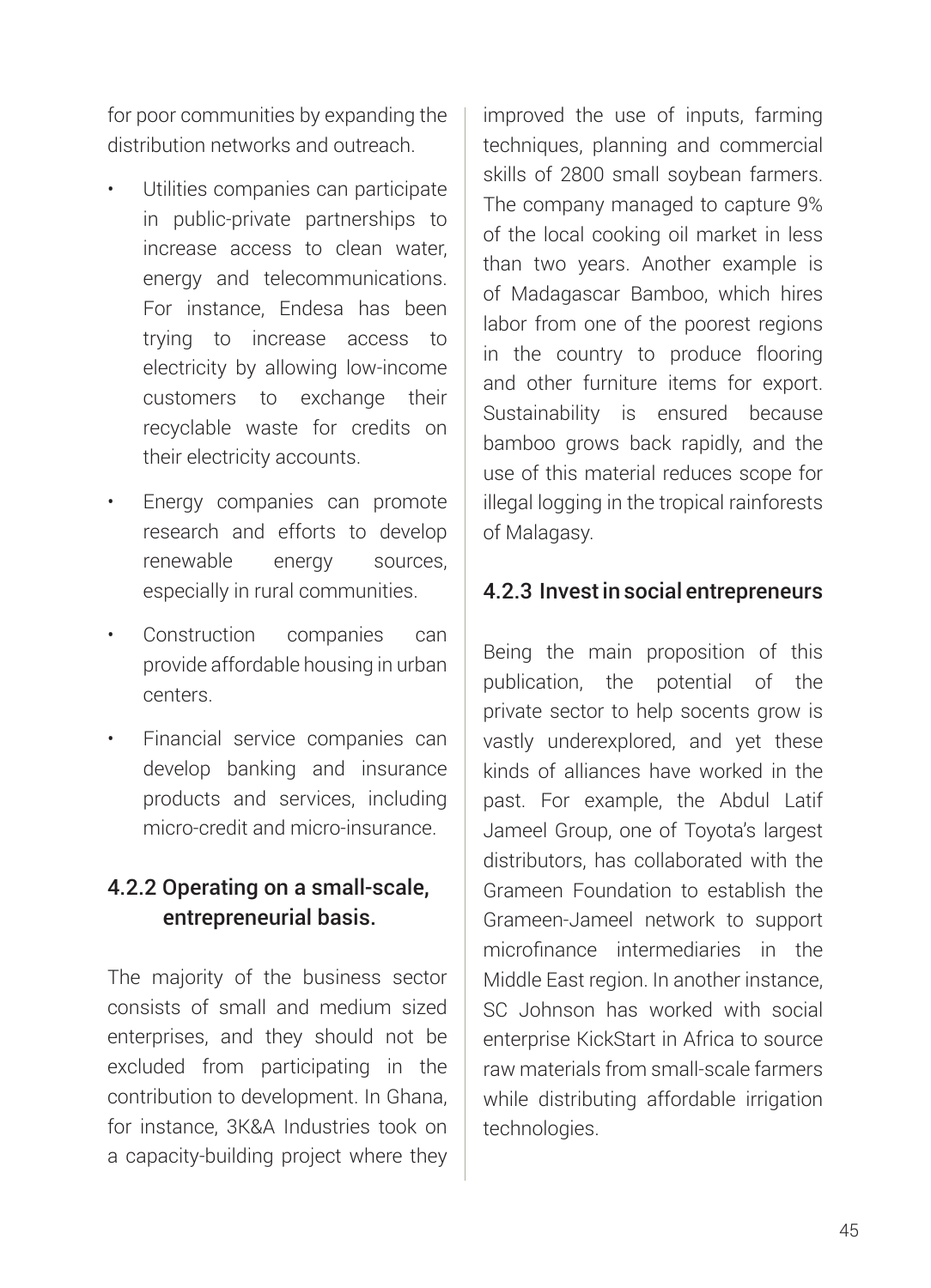## 4.2.4 Strengthening women's economic capacity as entrepreneurs, employees and producers.

One of BalaVikasa's 10 Development Rules states that 'Development is Women', identifying that women's active participation in the development process is vital for balanced and equitable progress. Through 'employing more women and supporting workplace diversity programs, or developing business linkages or credit programs with female entrepreneurs, companies can develop technical and marketing skills, strengthen negotiation and bargaining tactics, increase access to and influence over new technologies, build networks and business associations and identify new market opportunities.'

Some illustrations of private sector contributions in this context include the Consortium of Central American Women's Maya Nut Producers, which comprise six women's community businesses from four Central American countries. The Consortium processes and markets nutrition rainforest tree food, within the countries and for export. Project Shakti, sponsored by Hindustan Lever, works with 15,000 underprivileged women to reach their hygiene, personal care and nutritional products in small, affordable sachets to 70 million rural consumers.

### 4.2.5 SME Social Responsibility

With the introduction of the new Companies Act, 2013, several small and medium sized enterprises will be brought into the eligible bracket for CSR spending. Their challenge will be to implement impactful programs while keeping their operational costs low. The pooled resources of SMEs, who function in a geographical cluster, as they affect the same community, can create a sizeable CSR fund. Using already established associations and shared resources, they can come together to design programs where they support local small-scale entrepreneurs in the areas they operate in.

By functioning as a single unit, their management and operational expenditures are kept to a minimum. A further benefit is that through this collaborative method, they can undertake long-term projects, because they would not have to rely on a fluctuating performance, which in turn results in unreliable annual BSR budget allocations. Investing in social entrepreneurs at the micro-level would be a good long-term initiative, which lead to better community relations and fewer instances of community unrest.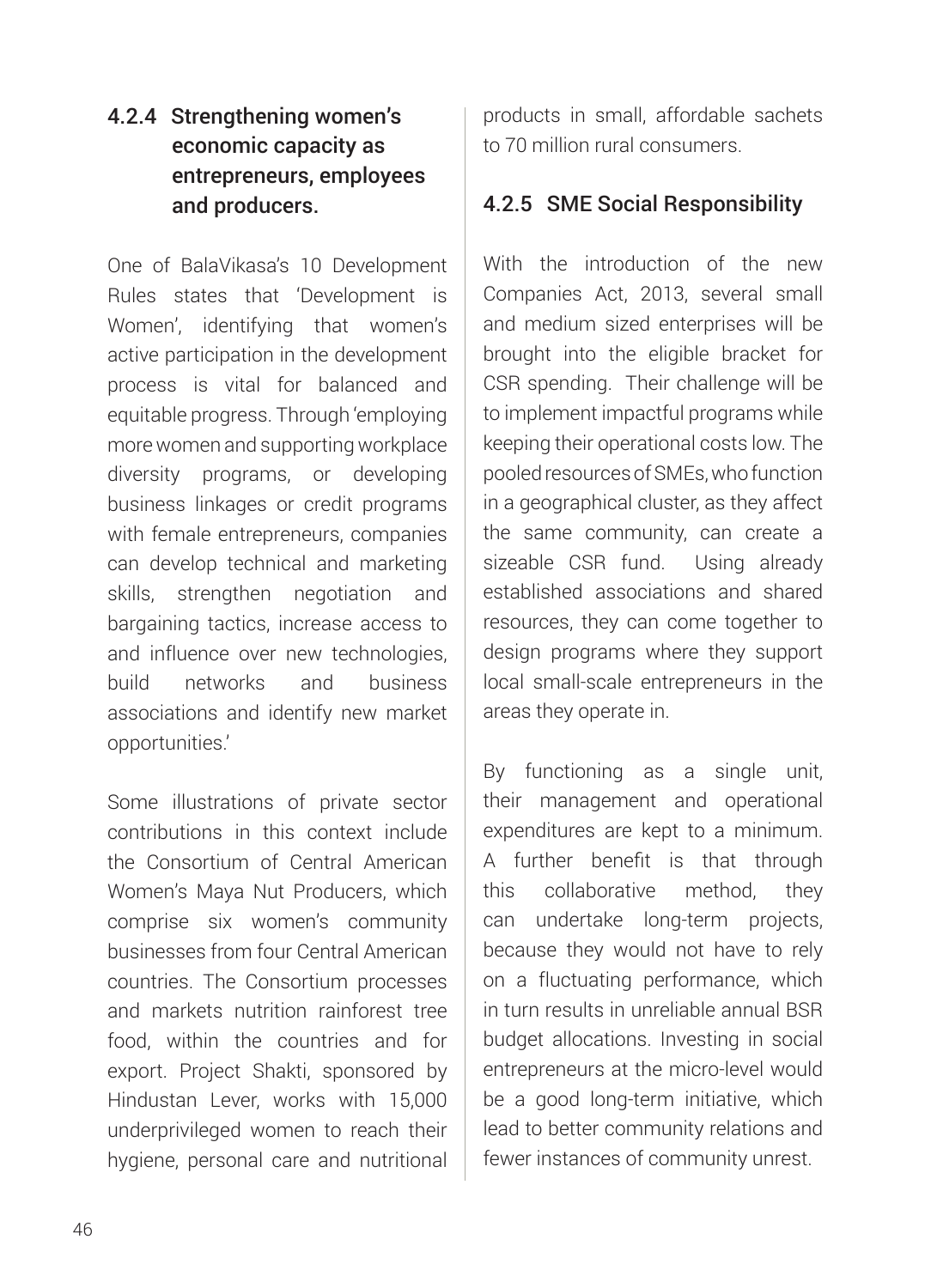## 4.3 New Models - BSR Promoting Social **Enterprises**

#### 4.3.1 CSR-SE Alliances in India

Corporates in India are increasingly interested in tapping into the BoP markets to sell their products as services, a profit-oriented goal that comes with the possibility of social impact. They are also beginning to work with social enterprises and non-profits in not just charity-based initiatives, but activities geared at actually creating sustainable change.

#### Cyient Foundation

Cyient Foundation is supporting an Innovation Center at LV Prasad Eye Institute, with the vision to provide infrastructure to support research, develop new practices, tools and capabilities in the field of ophthalmology, To this end it has committed Rs.250,000,00 over a period of five years. It also leverages engineering capabilities to support in developing new products for diagnosing eye diseases.

| <b>Theme/ Partnership</b><br>between | <b>Large Organization</b> | Social enterprises/small<br>organizations    |
|--------------------------------------|---------------------------|----------------------------------------------|
|                                      | Aditya Birla Group        | Crux Power - Canyon Consulting               |
| <b>CSR to fund projects</b>          | ACC, UltraTech Cement     | Envirofit                                    |
|                                      | Fullerton India           | E-Hands Energy                               |
|                                      | PSUs                      | <b>TERI</b>                                  |
|                                      | Total                     | <b>Greenlight Planet</b>                     |
| <b>Marketing &amp; distribution</b>  | Fullerton India           | E-Hands Energy                               |
|                                      | Sahaj e-village           | d.light                                      |
| <b>Technology &amp; product</b>      | <b>Bosch Solar Energy</b> | Gram Oorja, Husk Power                       |
| portfolio                            | Fullerton India           | E-Hands Energy                               |
| <b>End-user financing</b>            | Fullerton India           | Greenlight Planet, Envirofit, E-Hands Energy |
|                                      | <b>ESAF</b>               | <b>Barefoot Power</b>                        |
| <b>Enterprise development</b>        | Shell Foundation          | Envirofit, Intellegrow                       |

#### Table 4.1 Examples of CSR driven SE in India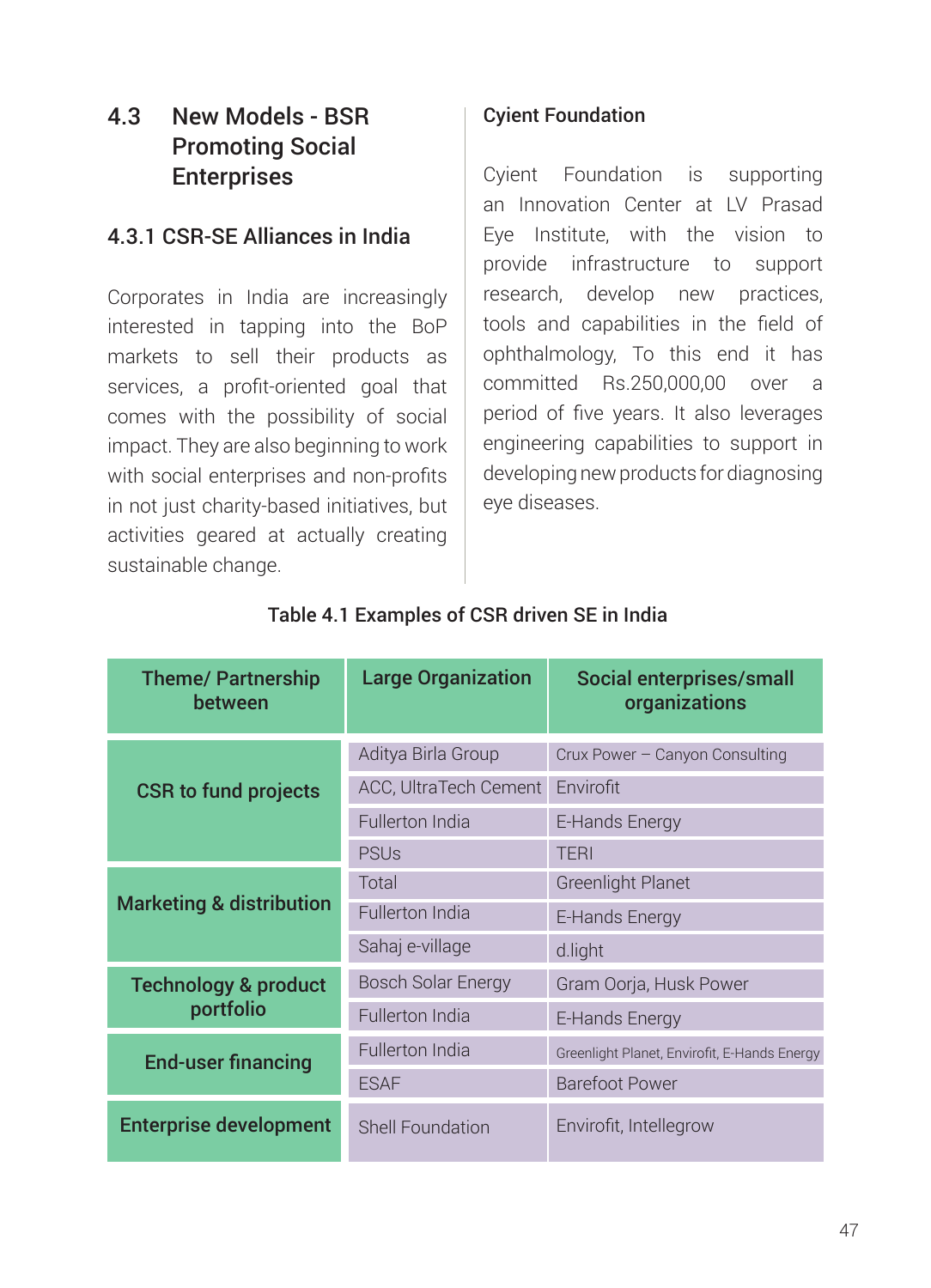#### Intel Corporation

Empowering Girls and Women: Intel launched a pilot project to create livelihoods linked to Information Technology for women in insurgencyaffected "Red Corridor"districts of India. They are also working to create sustainable market linked enterprises for disadvantaged women affected by the devastating floods in Uttarakhand.

#### Mindtree

"I Got Garbage"with an aim of enabling dignified livelihood for rag pickers and reducing the number of landfills. It is a first-of-its-kind initiative in the country where around50 engineers are developing real-life customized technology solutions, enabling each rag picker to get access to professional tools and operate in a robust marketplace.

## 4.3.2 NASSCOM Social Innovation Forum

The NASSCOM Social Innovation Forum attempts to enable and strengthen innovations that empower and impact lives at the bottom of the pyramid, through enhancing delivery of basic services like education and healthcare to rural populations and underserved

communities. The Forum empowers NGOs, social enterprises and citizens by helping them to refine their innovations through special thematic challenges, awards, seed grants and mentoring. Significant partners include Genpact India CSR and Mphasis. The Forum aims to impact 100,000 beneficiaries in 2015.

The Forum's strategic interventions include:

- 1. Identifying high potential innovations from across the country through national level searches and awards, and improving their visibility. They receive over 400 applications each year from which eight good projects are selected for the 'support to scale' program.
- 2. Provides online and offline interaction with development experts; helps selected social entrepreneurs cultivate a deeper understanding of the development landscape and social challenges. The 'support to scale' program hosts workshops and industry led mentoring to build capacities of individuals, social enterprises and NGOs to help them refine their processes, plans and products and provide testing grounds for pilot projects.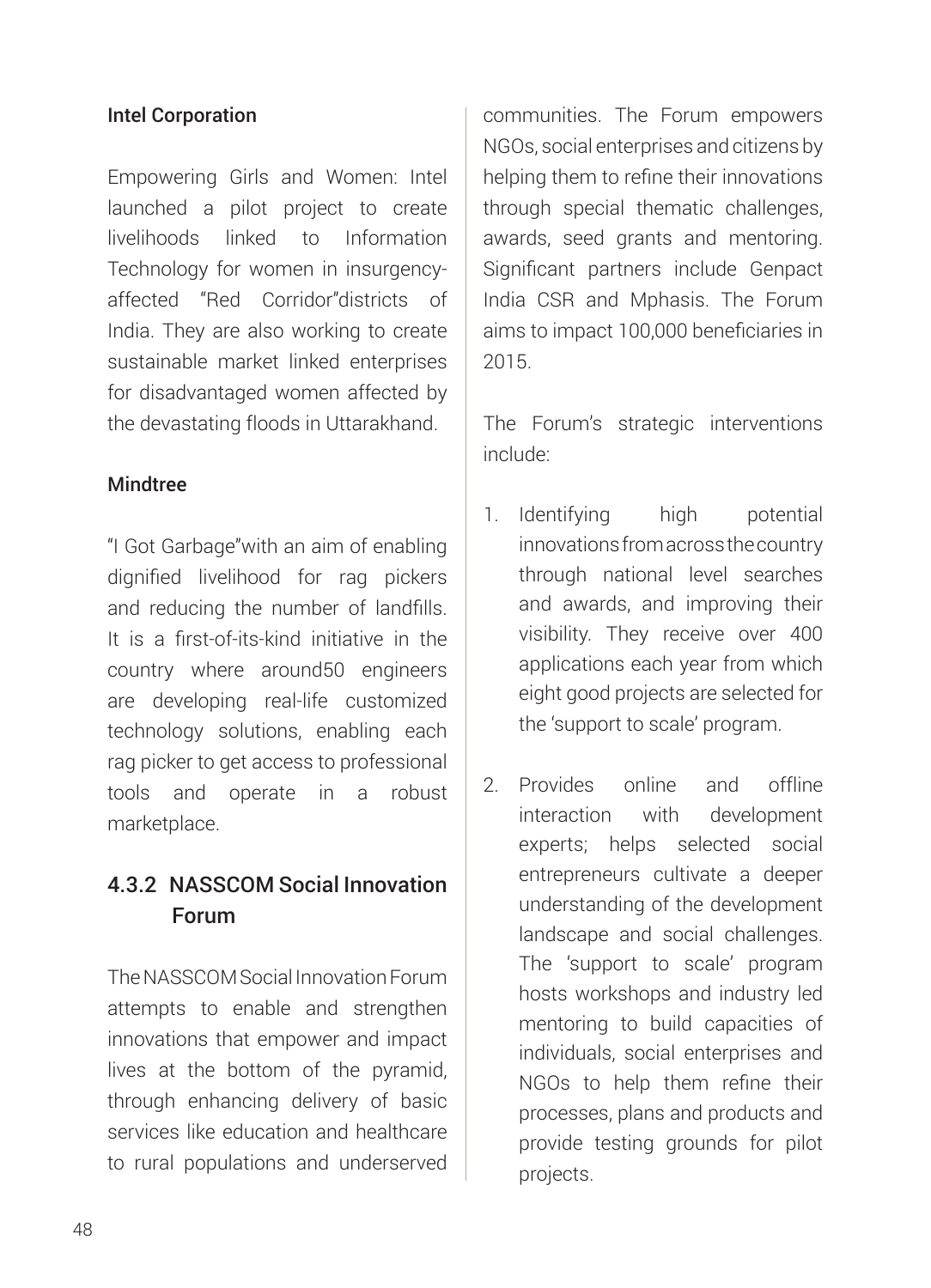3. Though carefully constructed impact metrics, the Forum monitors and guides innovative projects to increase reach and augment beneficiary impact.

#### 4.3.3 DBS Bank

The DBS Bank, which refers to its heritage as a 'development bank', supports and nurtures social enterprises across Asia as their core CSR operation, with the belief that commercially sustainable solutions as epitomized by social businesses have the power to change the Asian development landscape. DBS focuses on cross-sector collaboration, by investing in multiple programs that bring people and corporations on the same platform to discuss challenges faced by social enterprises, and offer support for their causes. DBS is unique and innovative in that they offer virtually free transactional banking services, business loans at reduced rates, grants and volunteer services by their staff for social enterprises.

The bank works in partnership with Tata Institute of Social Sciences (TISS) by supporting young, driven graduate social entrepreneurs by engaging in capacity building through knowledge creation and dissemination activities

to accelerate the innovation process in social problem-solving

## 4.4 Recommendations for a Vibrant Social Enterprise Eco-system

There are several ways in which India could build its social enterprise eco-system, to make partnerships, collaborations and alliances easier to forge between cross-sector actors/ enablers. One way is to leverage human capital from Indian companies, by connecting these skilled staff members with social enterprises. Volunteer programs, where employees can devote a certain period completely to consulting for a socent, are a relatively easy way of facilitating this valuable assistance. Incubators would then act as the intermediaries, ensuring that the expertise of the employee meets the requirements of the enterprise.

A second way to build the ecosystem is to actually organize the forging of partnerships, which are integral to the functioning of socents, because they depend on these for everything from distribution to consumer education. Helping to build these partnerships, through real world meetings or online forums, needs the creation of a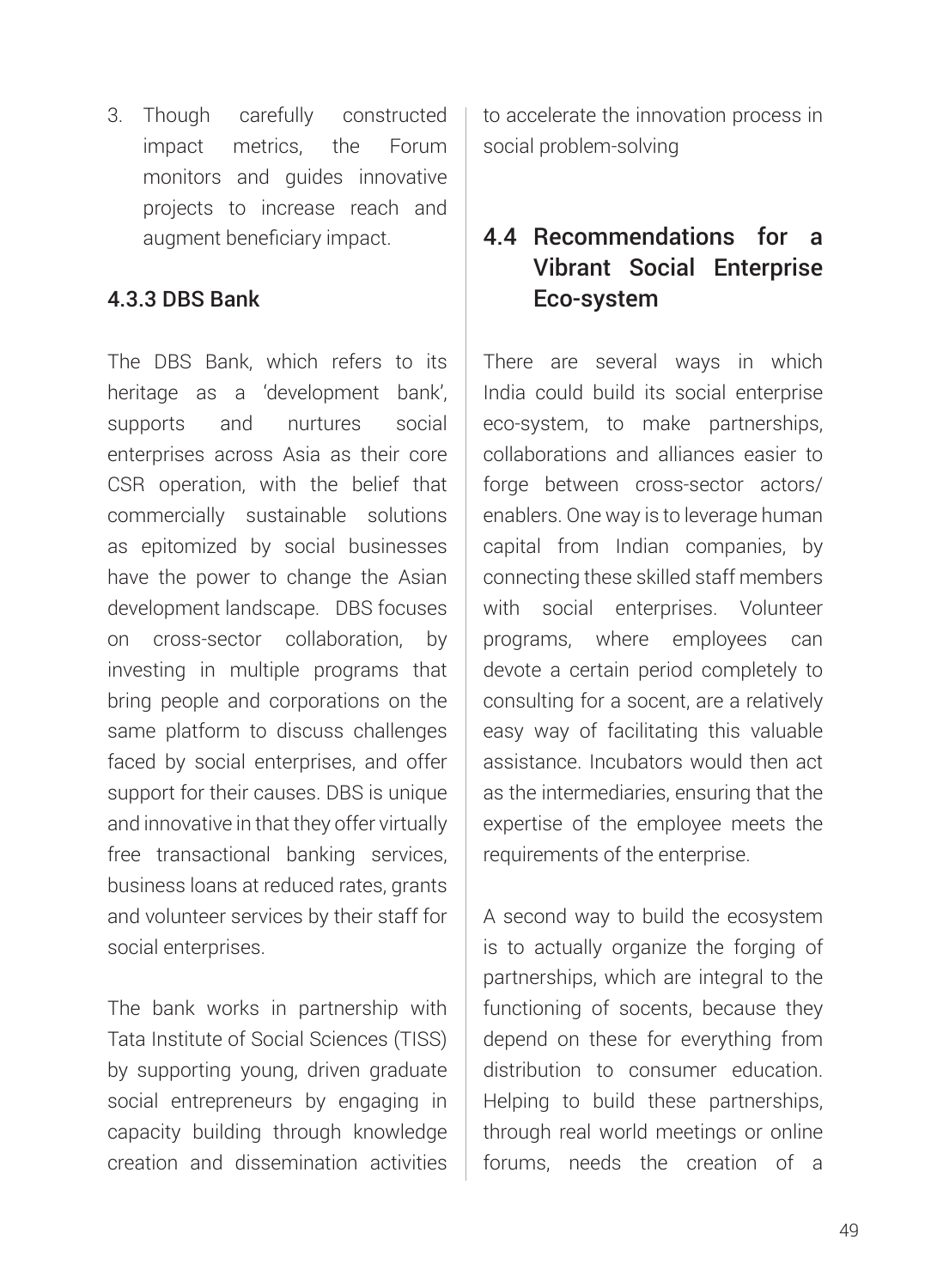comprehensive database first, linking CSR programs, NGOs, consultants and social enterprises. Strategies for identifying potential partners as well as distinguishing the need for partners could be two activities done through this initiative.

"Samhita is a philanthropic initiative of the Nadathur Trust, the philanthropic arm of Nadathur Group. Since 2009, Samhita has provided structured and professional services to enable companies, donors and NGOs to collaborate with each other. Through the "Samhita ecosystem", the organization provides a credible platform and thought leadership to enable NGOs, companies, donor agencies, individuals, philanthropists, foundations and researchers to achieve their specific goals and make informed decisions that translate into purposeful action and large-scale social impact." (http://www.samhita.org/about-us/ mission-model)

Thirdly, investment in physical infrastructure development, especially in rural areas, would exponentially improve the efficiency, reach and impact of social enterprises that would then lead to lower transportation costs, fewer power and water outages and better internet connectivity. This infrastructural deficit will need huge amounts of funds, and CSR programs can easily channel funds into publicprivate partnerships.

Finally, investors are struggling with how to structure the ROI for a social enterprise because of the dualistic nature of the business. Similarly, companies grapple with the legal validity of channeling designated CSR funds into a 'social business', which may be profitable. The issue of how the traditional investment paradigms need to change, in the context of legalities involving CSR expenditure, and sensitization of the corporate sector towards these newer paradigms, is mandatory to enable a vibrant social enterprise ecosystem.

## 4.5 Corporate Benefits from Getting Involved with Social Enterprises

## 4.5.1 Consumers more likely to buy from a social cause

It has been noted previously in this publication, that consumers are increasingly making purchasing decisions with motives that have to do with factors unrelated to the product itself. A recent study cited that 83%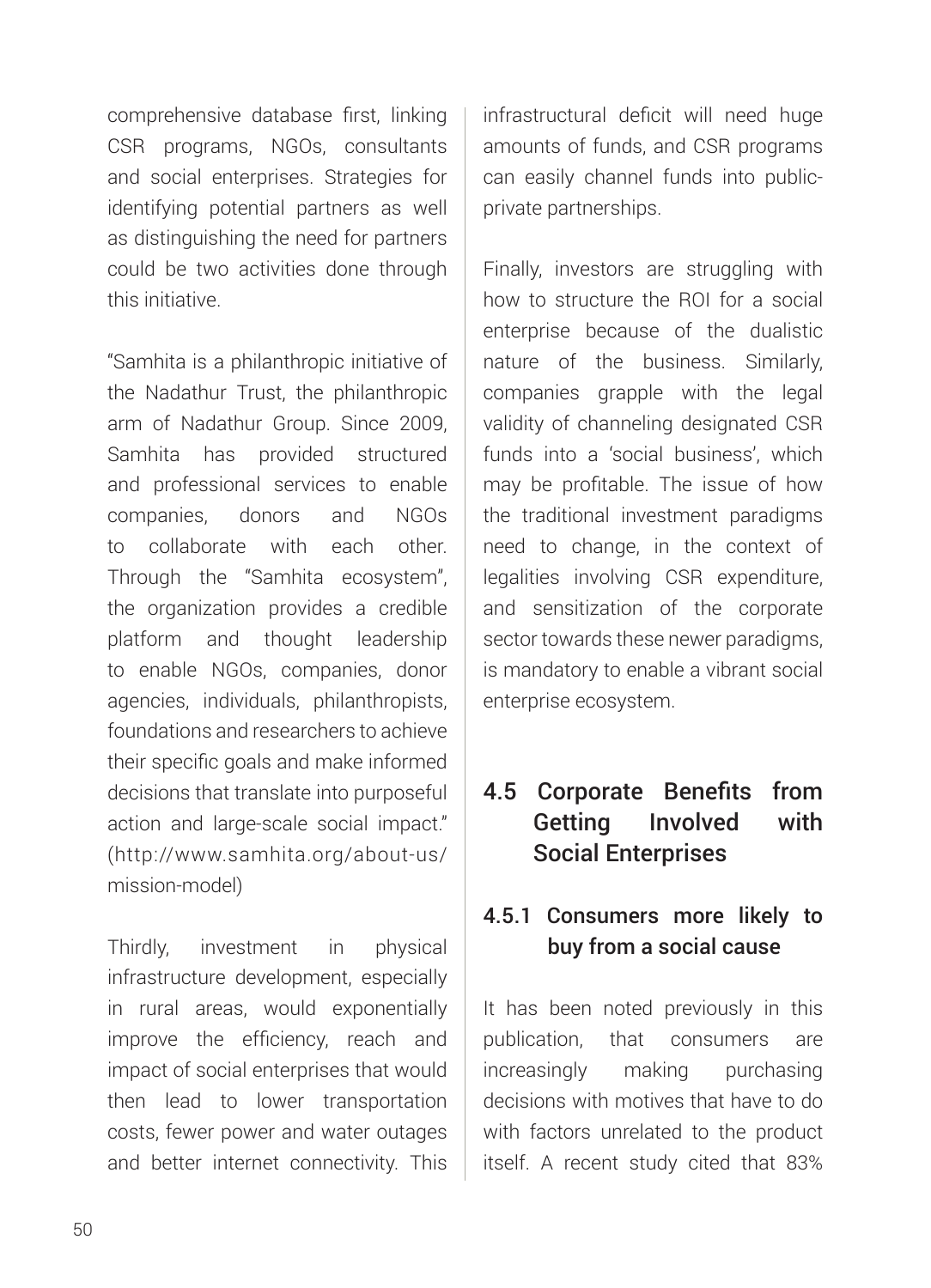of Americans wish brands would support causes, and 41% have bought a product because it was associated with a cause. That figure had doubled since 1993, according to the study. In addition, 94% said that given price and quality was the same, they were likely to switch brands to ones that represented a cause.

## 4.5.2 Making the most out of your CSR spend (Policy Watch: India's new Companies Act and Corporate Social Responsibility website).

CSR does not need to be seen as a burden for businesses, because CSR activities can indeed yield tangible business benefits such as cost savings (via recycling or resource efficiency), increased productivity, capacity building, and better working conditions for employees.

CSR can also enhance a company's brand value by being seen as a business, which incorporates a corporate social entrepreneurship philosophy, and promoting better social and environmental business practices. CSR networks and alliances not only enable cross sector relationships, but also provide knowledge, expertise, and build trust. Making customers and employees happier and proud to

be associated with the company can only be a boon for profit making, and ultimately satisfy the shareholders.

## 4.5.3 CSR: Global Perspective, Competitiveness, Social Entrepreneurship & Innovation

As outlined in Joshi's publication, the following are benefits of companies adopting a triple bottom line approach:

- 1. It would help to avoid the excessive exploitation of labor, bribery and corruption.
- 2. Companies would know what is expected of them, thereby promoting a level playing field.
- 3. Many aspects of CSR behavior are good for business (such as reputation, human resources, branding and making it easier to locate in new communities) and legislation could help to improve profitability, growth and sustainability.
- 4. Some areas, such as downsizing, could help to redress the balance between companies and their employees.
- 5. Rogue companies would find it more difficult to compete through lower standards. The wider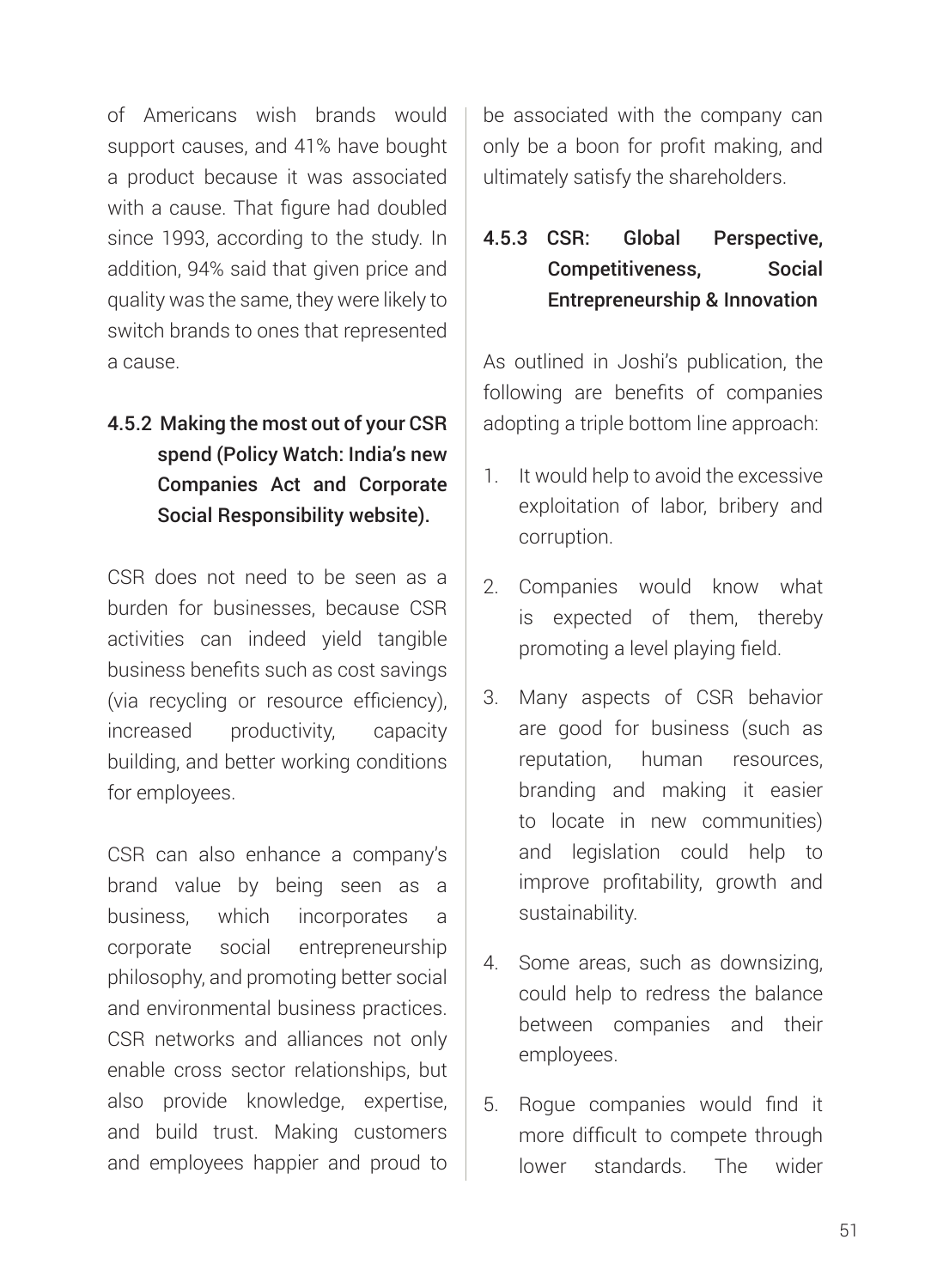community would benefit as companies reach out to the key issue of underdevelopment around the world.

However, the triple bottom line (TBL) concept does come with its own set of difficulties, including the fact that profitability cannot usually be placed on the same level of importance as social and environmental considerations, as a company cannot survive on losses. Furthermore, social and environmental

improvements tend to be long-term before influencing stakeholder value. "Therefore, let corporations focus on creating stakeholder value as measured by profits, but in a socially responsible manner. Let us not add on a "surplus fewer deficits" approach based on environmental or social considerations. A company that does poorly on one line, namely profits, but wonderfully on the environment or social component of TBL, is not going to last long in a competitive world."

Figure 4.1 The Triple Bottom Line Core Stream

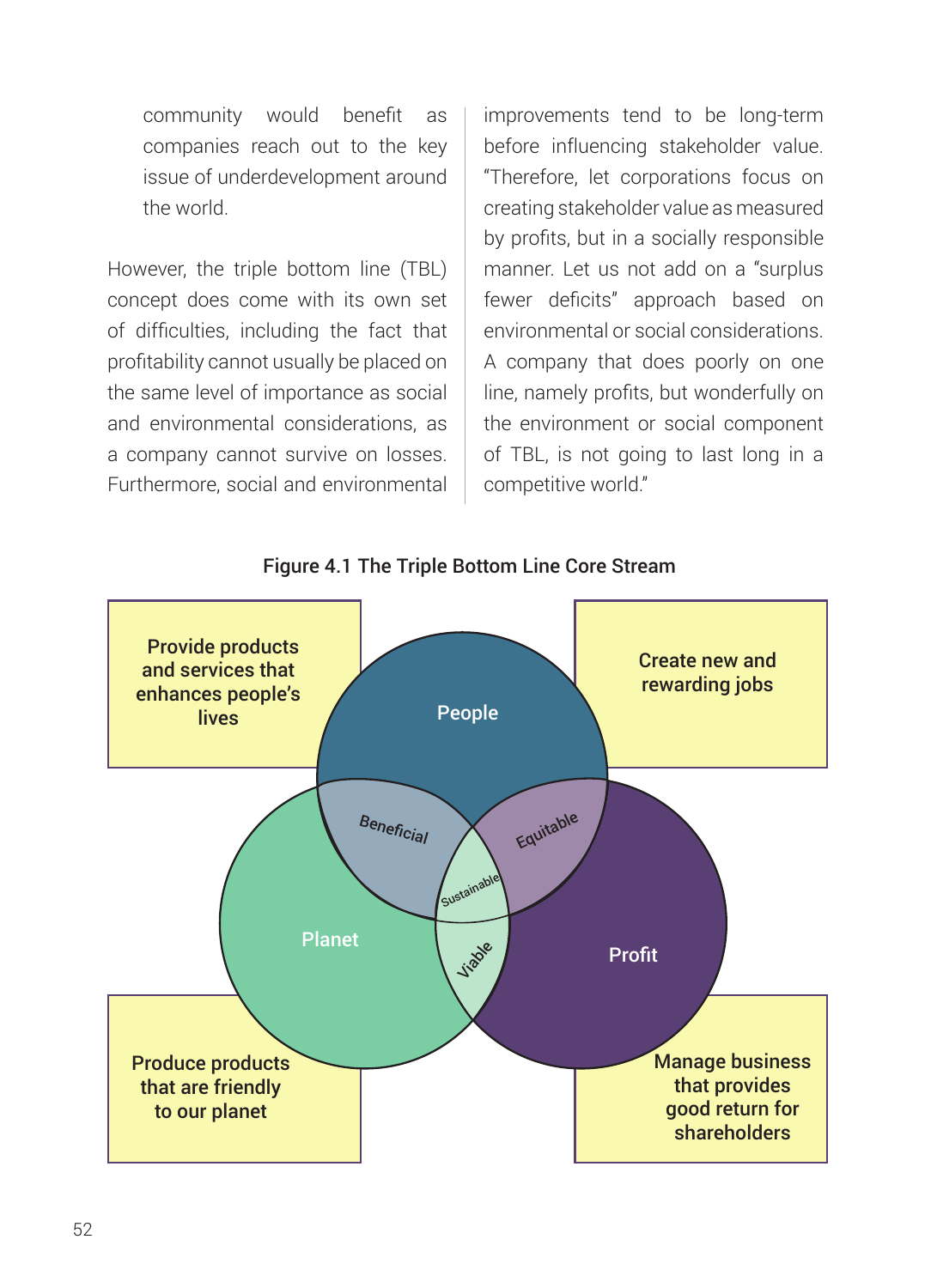## 4.6 Measuring Corporate Social Responsibility

A business's CSR initiative should be regarded as a standalone social enterprise, which deploys disruptive innovation and is customized to a specific community and geographic location. If the corporate sector begins to view CSR not just as a legal obligation, but as a way of contributing to sustainable growth which can only benefit them in the long term, this kind of perspective can be integrated into the entire spectrum of their operations. The impact of their CSR initiatives can be measured by gauging:

1. Whether the project actually drives sustained improvements in people's lives and livelihoods because individuals are making their own choices and taking responsibility for their lives rather than becoming dependent on external aid.

2. Whether the solutions provided by a CSR initiative promise to be self-sustaining and the up-front funding is true 'capital' rather than a philanthropic gesture.

The framework for measuring/ evaluating a community centered development approach of a CSR initiative ensures that a social initiative maximizes limited resources in pursuit for scaling up its operations to reach the masses. Earlier in this publication, social enterprises were defined as entities, which fulfilled three dimensions: sustainability, social impact, and the ability to scale. The success of CSR initiatives can be measured against the same standards.

#### Figure 4.2 Process of measuring CSR impact

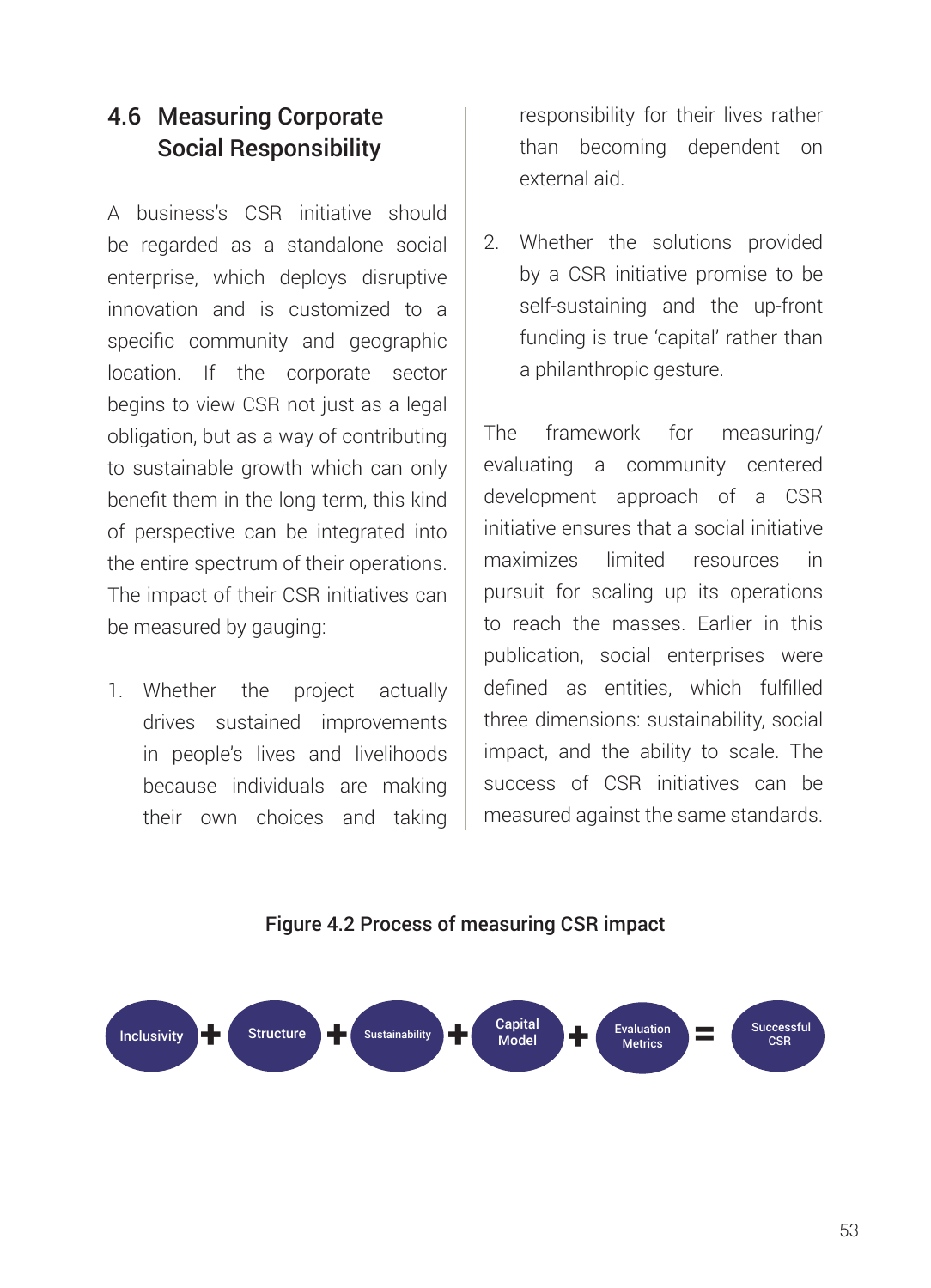## 4.7 Conclusion

The fusion between business and social enterprises is a timely endeavor, considering the increased scrutiny and interest of businesses to imbibe sustainability into their core operations, and to associate themselves with genuine social causes. There are several ways in which the private sector can collaborate with social enterprises, from using them in their supply chain to investing in them as venture capitalists. There will be a growing category of social enterprises that are geared to maximize social impact while also delivering a financial return. They will become increasingly 'professionalized' as the emphasis moves towards 'investment readiness', and impact reporting. This growing supply of investable social enterprises will lead to mainstream financial institutions offering social investment products, partly as a way to rebuild their reputation.

Further, investment will move from innovation towards replication of proven models; from short-term outputs to long-term impact. Before this phase could take place, we need to address the implications for corporates involved in solving social issues,

capabilities and models as to how can corporates position for maximizing profits and social impact. Bala Vikasa International Center plays a key role in the above context.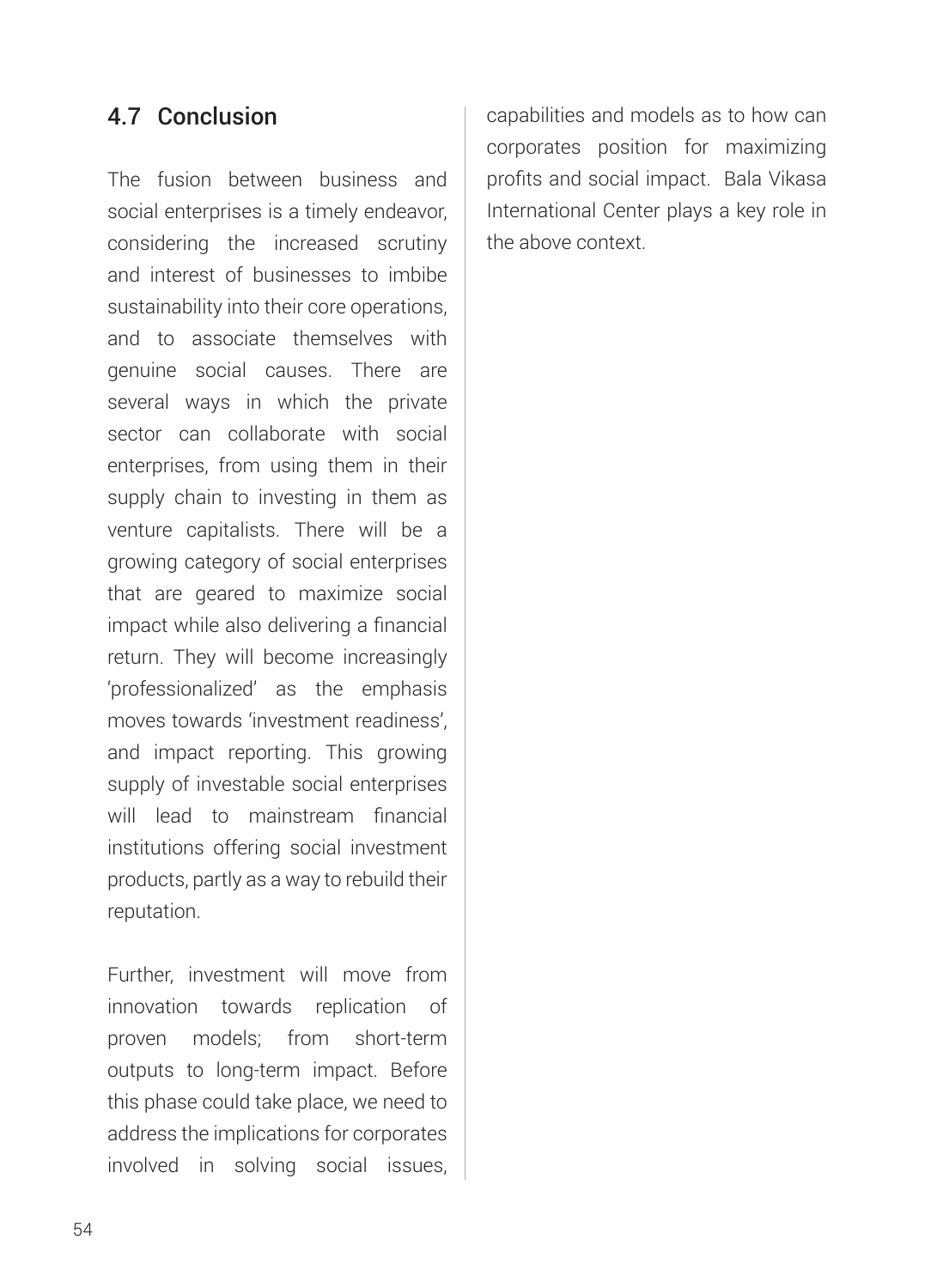## **CHAPTFR**

5

# CONCLUSIONS AND RECOMMENDATIONS

As illustrated in the preceding four chapters of this publication, the stage is set for a new and potentially transformative collaboration between business and social innovation solution providers. Multiple forces are converging to make this synergy a realistic and achievable one. Regulatory frameworks and growing pressure on business to be responsible and accountable to its citizens consists of one force. The increasingly vibrant social enterprise landscape in India is another force, which has exemplified the power of a business-centered development approach. The poor are beginning to be regarded as consumers, producers and actors in diverse value chains. Yet another force is embodied in consumer habits and attitudes that are converting the marketplace into a more socially conscious arena where products and services gain an added edge if they are associated with standout causes.

However, there is a lot yet to be done. This is still an unfamiliar territory, especially for businesses, who still do not consider the poor as a priority

sector when it comes to market opportunity. Many companies are in need of an orientation to social value creation and 'doing good' while meeting their own profit targets. They also need to be brought into a newer way of perceiving CSR, not merely as grants for short-term projects, but as a source of investment for social innovation and smart solutions to endemic issues in the communities they work in. Fundamentally, business needs to integrate development and sustainability concerns into its core strategy.

Social entrepreneurs, on the other hand, continue to grapple with sustainability, scale and impact while sourcing talent, streamlining their business models and accessing scarce capital. Socents are just reaching that stage in their journey to prove that they can remain profitable while fulfilling their core missions of social change. However, many, if not most, social enterprises cannot fund themselves entirely through sales or investment. They are not profitable enough to access traditional financial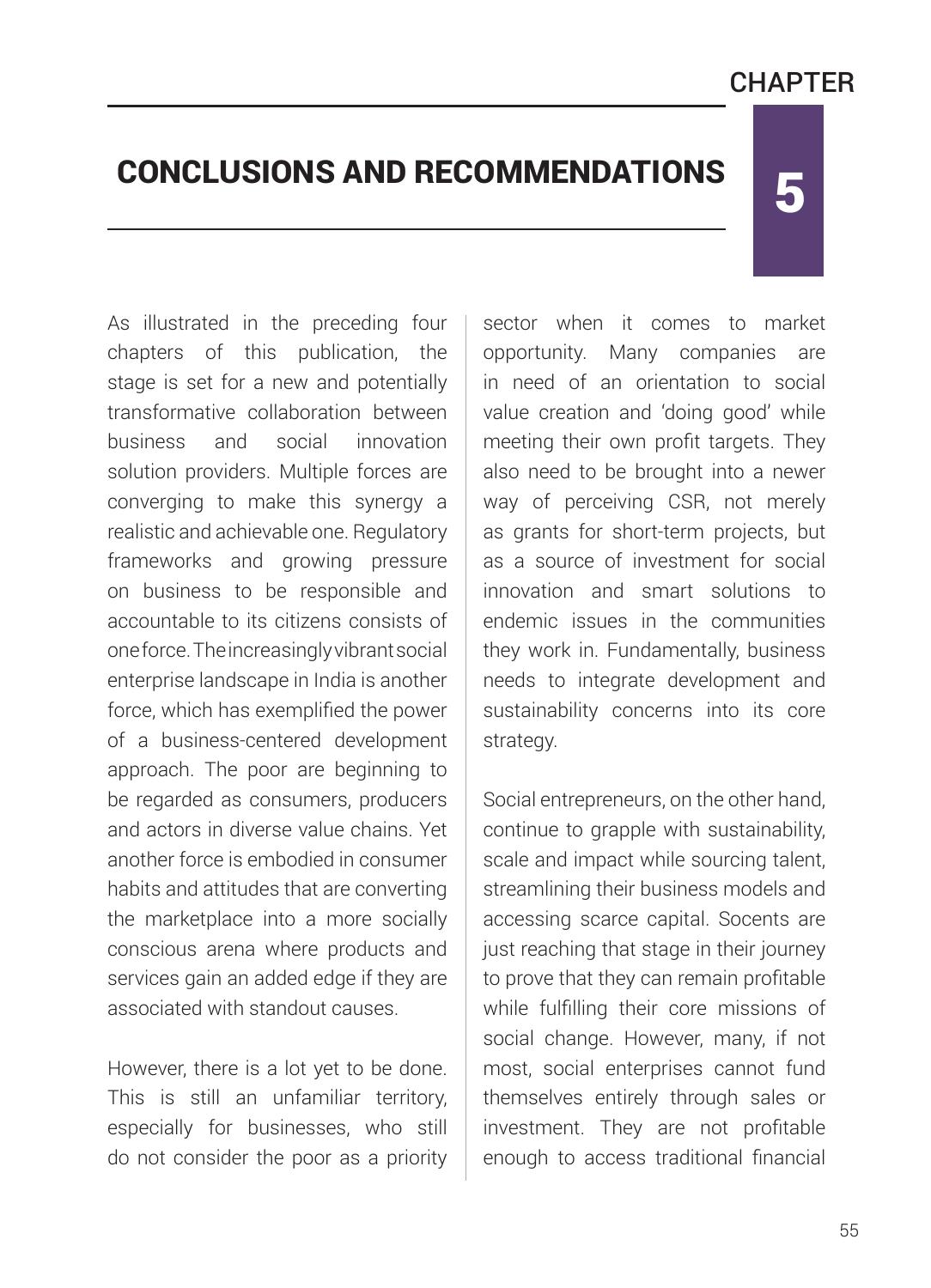markets, resulting in a financial-social return gap. The number of investmentworthy SEs is on the rise, but limited access to growth capital remains a key constraint. This growing supply of investable social enterprises will lead to mainstream financial institutions offering social investment products, partly as a way to rebuild their reputation. As the SE space in the country steadily expands, the ecosystem to support will need to grow as well. With a rise in the number of interested investors, SE-focused trading platforms are

all the more relevant, as are impact assessment metrics, measurement tools, and financial advisors to support such transactions.

Bala Vikasa International Center (BVIC) is positioning itself as a key player in the fusion of CSR and social entrepreneurship by initiating discussions on this topic at public conferences, industry association forums, and through curated research reports. Concurrently, BVIC is setting up an independent incubator that will provide the following services.



Figure 5.1 Bala Vikasa International Center's Incubator Services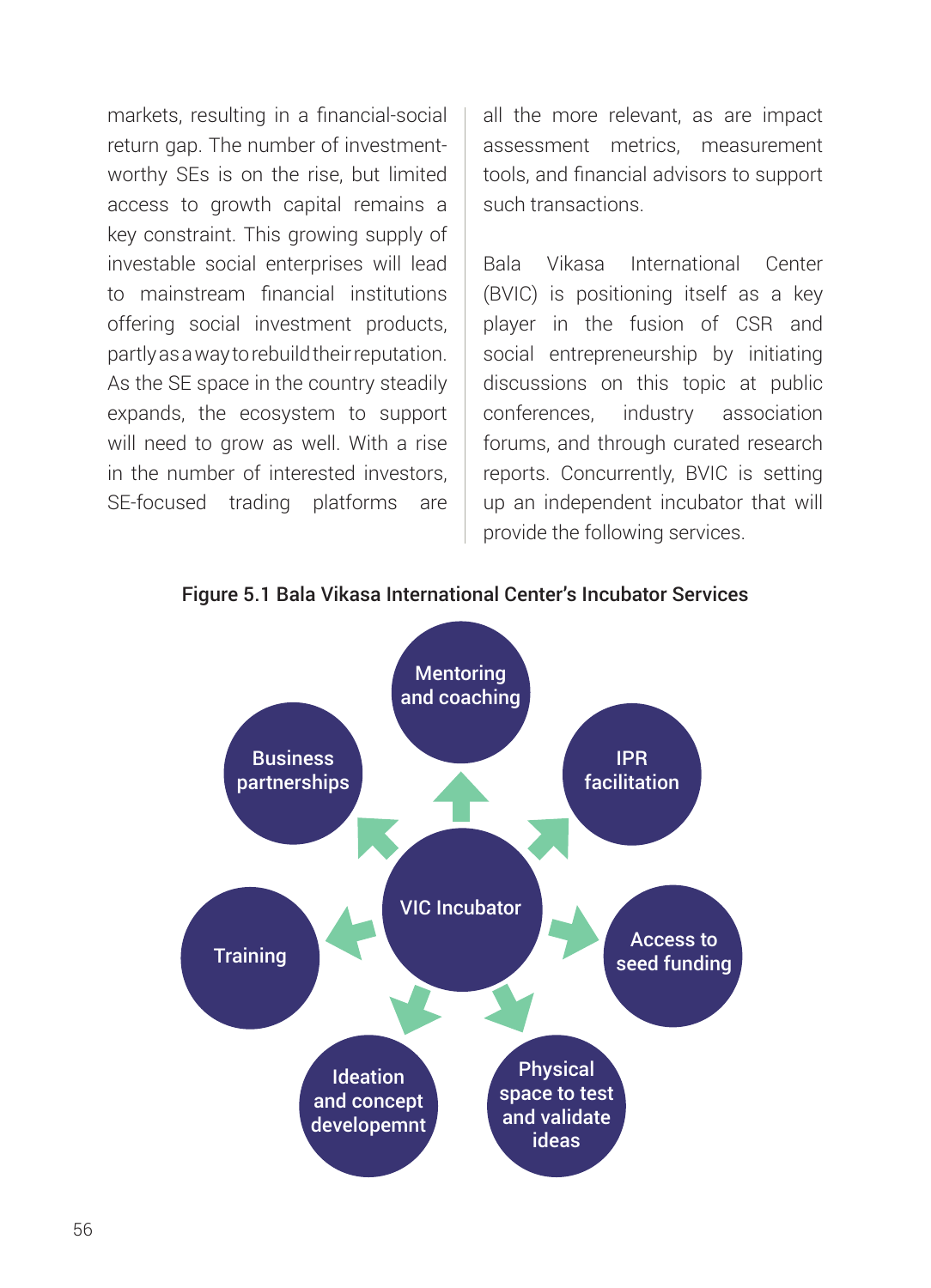The fusion between business and social enterprises, will lead to evolving Corporate Social Enterprises (CSE). This concept brings together the best of both worlds, and ideally, every business should be a corporate social enterprise, keeping social, economic and environmental concerns at the heart of their operations. Before this phase becomes a reality, we need to address the implications for corporates to be involved in solving social issues, by developing their capabilities in maximizing profits while creating measurable social impact.

Using social innovation and incubating community-led social businesses could

well be the future of CSR implementation. Bala Vikasa International Center envisions this taking place through appropriate channeling of earmarked CSR funds into social enterprises, especially those that are just launching and desperately require seed capital. Corporates can also contribute in other ways, for instance through mentorship, or the provision of human resources and physical infrastructure needed to set up a business venture. At a later stage, the CSR team should be capable of identifying and linking markets to goods and services produced by these businesses. This will enable socents to create a strong brand of their own.

#### Figure 5.2 Bala Vikasa International Center's approach to social enterprise



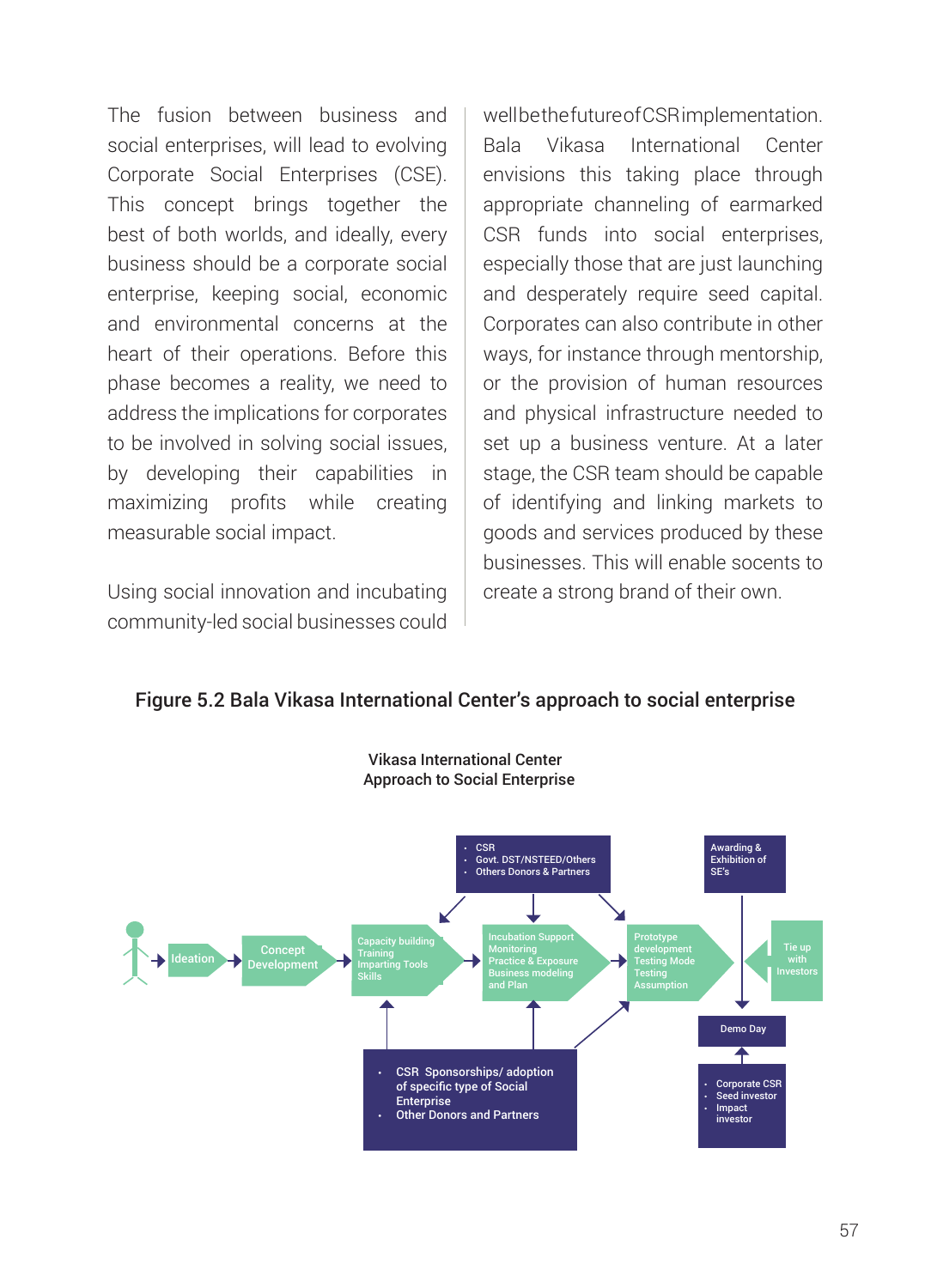Social businesses, if supported by the government and linked to markets, could bring significant change in the quality of life of communities. Further, the scalability and replication of social enterprise models through franchising mechanisms, is not only a method through which an individual social enterprise can grow and diversify, but this can also lend momentum to the social enterprise movement itself. CSR, then, could become an agent of change in the social landscape of India. Appropriate financial solutions developed under the gamut of business responsibility can adequately finance the eco-system for social enterprises.

Further, the profile of social enterprises in India and other developing countries, specifically in South Asia, vary greatly from those in the West. There are distinct needs faced by indigenous socents in terms of subsistence, sustainability and socio-economic challenges. The sector therefore requires customized and localized tools and processes to help promote social enterprise, without blindly borrowing practices from European models, but instead taking into account cultural and contextual aspirations. Bala Vikasa International Center aims to draw best practices from internationally successful models, and distil them into localized solutions.

The Venture Creation Approach (VCA) is one of the refined thought process in building effective entrepreneurship. VCA as "primary learning vessel" substantially holds body of knowledge, concepts and tools. It is a product of experience and considerable research in this field, rooted in realworld applications. The BVIC argues that the existing approaches, focusing on traditional lectures or simulating enterprising, are not sufficient for this matter. BVIC emphasis on a venture creation approach, adding reality as well as reflection-in-action to the education, is essential when having the objective of creating both entrepreneurs and social ventures.

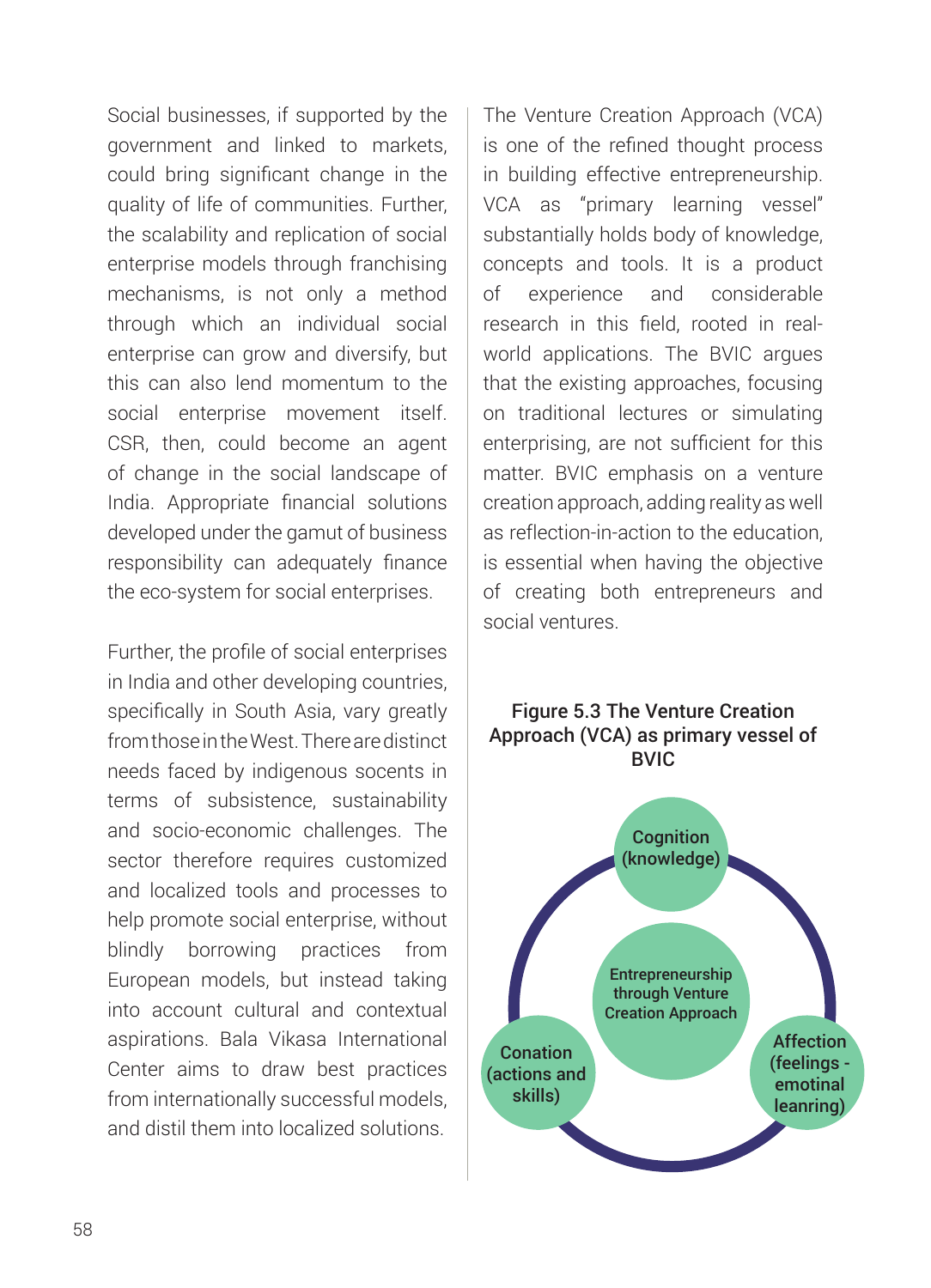The above action-based entrepreneurship education built upon a venture creation approach complemented by the three recognized constructs: cognition, affection and conation already in use almost as such (knowledge, skills, change of attitude).

- Focus on reflection-in-action
- Learning facilitated by integrated environment
- Multiple learning stimulators
- Participants seeking and cocreating knowledge
- Learning objectives emerging through reflection
- Combination of problem-oriented and solutions-focused

BVIC believes in integration of positive psychology, action learning, and learning by doing with behavior focused, and participatory centered methods in entrepreneurship development approach. The following figure depicts the core applications and its integration as BVIC WAY.



#### Figure 5.4 The BVIC WAY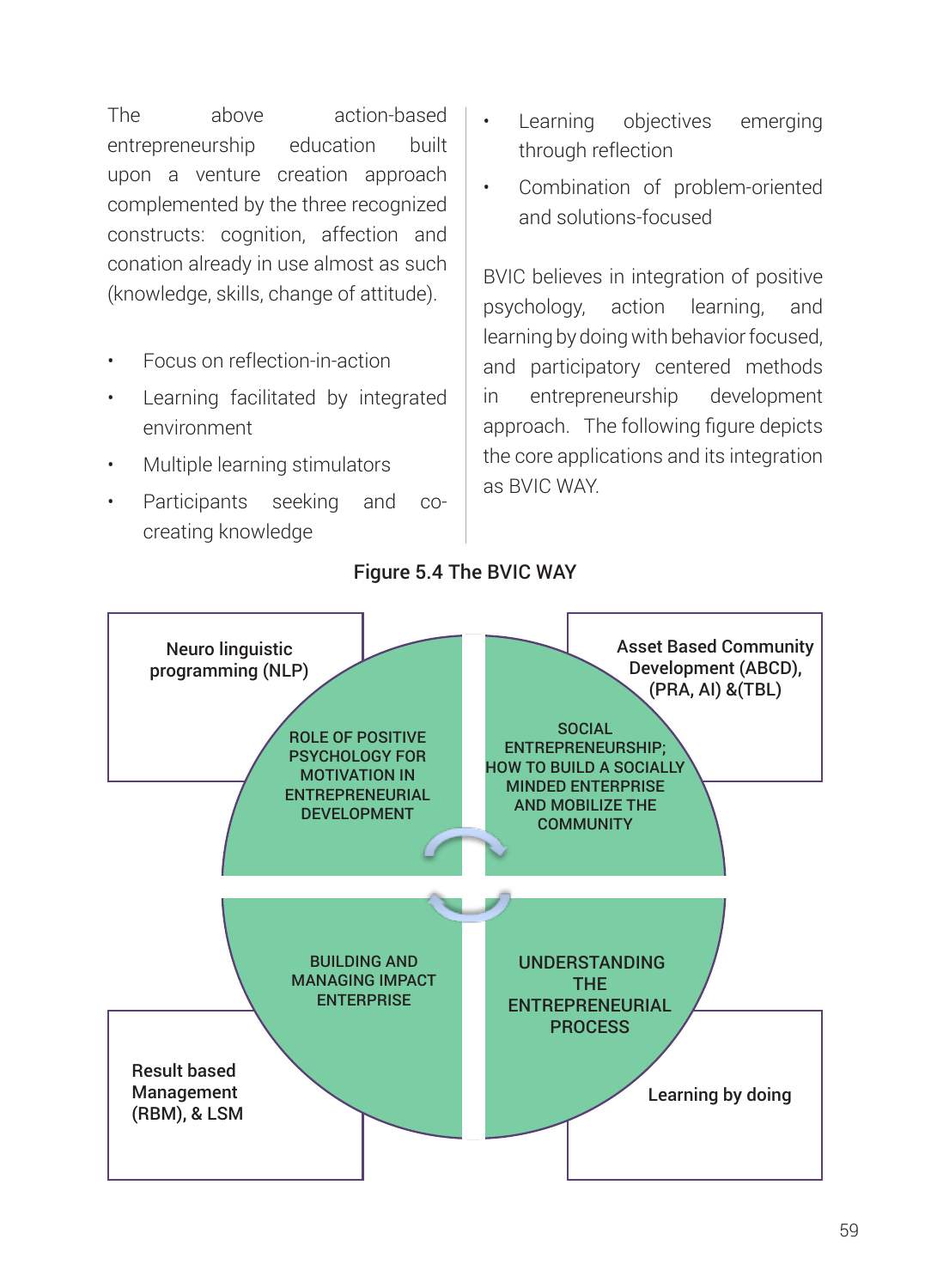The BVIC WAY differentiates us from rest of the conventional models and approaches in entrepreneurship promotion.

- VCA becomes the "anchor" concept at BVIC's Social Entrepreneurship Incubation process
- VCA approach complements BVIC "specificity" (social, ethical, positive psychology, etc.)
- Application of Lean Startup Methodology with integration of field based approaches
- Learning by doing

To this end, the Center offers training and capacity building programs to support and facilitate social innovation focused on rural and tribal social innovation. Additionally, BVIC prioritizes further research to better reflect social enterprise in national statistics collection to increase general understanding and visibility of the sector. Heightened visibility will address the contribution of socents to creating social value, and they will therefore be included as stakeholders in the development dialogue.

The World Summit on Sustainable Development positioned the corporate sector as a vehicle for delivering national and international poverty reduction targets in the developing world. BVIC takes this one-step further, with the hypothesis that if the corporate sector begins to conceptualize strategic CSR as a way to create societal value through investing in social enterprises, spurring a culture of innovation, collaboration and inclusive growth, change will be exponential. On the other hand, strategic CSR will help to bring valuable business perspectives into the social sector, and accelerate its professionalization and effectiveness. In conclusion, if this synergy is to be recognized, realized and formalized, millions of citizens could be transformed into economic agents, allowing India to become the powerhouse it has the potential to be.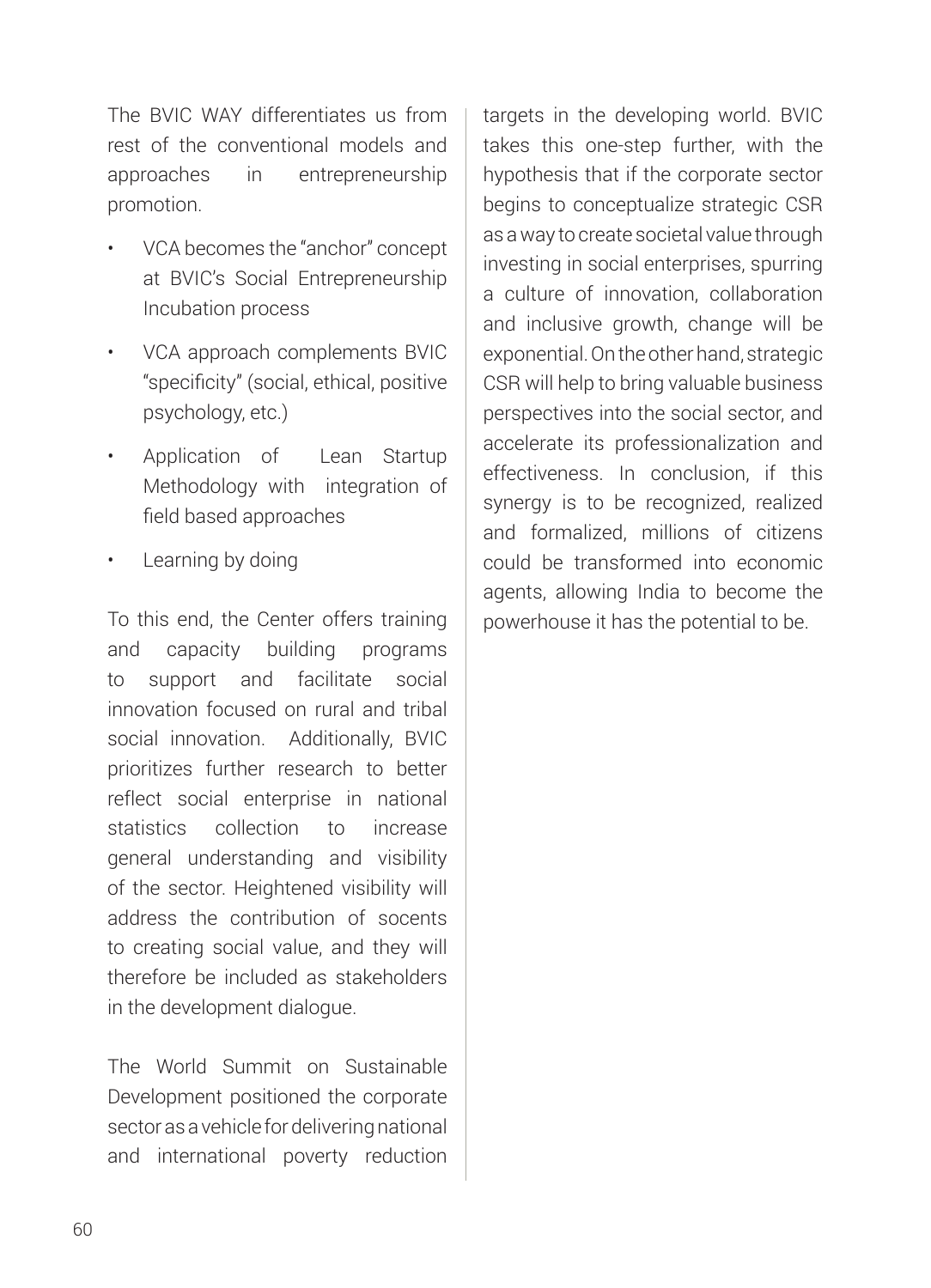# ANNEXURE

1

# CASE STUDY

# Urban Housing Project

#### Scenario

Although India has robust residential construction and housing finance industries, developers and financial institutions overwhelmingly prefer to focus on the higher-income urban markets. The vast majority of urban low-income families live in poor quality rentals, typically single rooms of 100- 250sq.ft, often badly ventilated and lit, with shared toilets and bath, in bad neighborhoods. They face constantly rising rentals, unreasonable demands from property owner and pressure to move every 2-3 years.

#### Solution

In this context, TaralBakeri, a respected Ahmedabad developer, collaborated with Aashayen, a development advocacy NGO, to build 800 apartments in two well-designed floor plans – a 210-sq.ft one-room efficiency and 300 sq.ft single –bedroom units all with indoor plumbing – for purchase in a nearby suburb. The neighborhood is vibrant and well serviced by public transportation and the least expensive house is sold for Rs. 2,50,000.

The NGO, Ashayen, worked with Bakeri to line up both customers and financing even before the building plans were been approved. Bakeri built mock-up model apartments that wowed the financiers and buyers alike. Aashayen approached the prospective buyer's formal employers, who were happy to provide the residential faculties for the employees by deducting monthly mortgage payments from employee paychecks and to transfer those directly to the financing bank.

Note: Telco adopted a similar model in association with HDFC bank for providing low cost housing facility for its employees. Government of Gujarat has also recently started a program for slum resettlement under similar lines. Large Corporation, particularly those that have sprawling plants in underdeveloped regions, can look into this arrangement as their CSR initiative.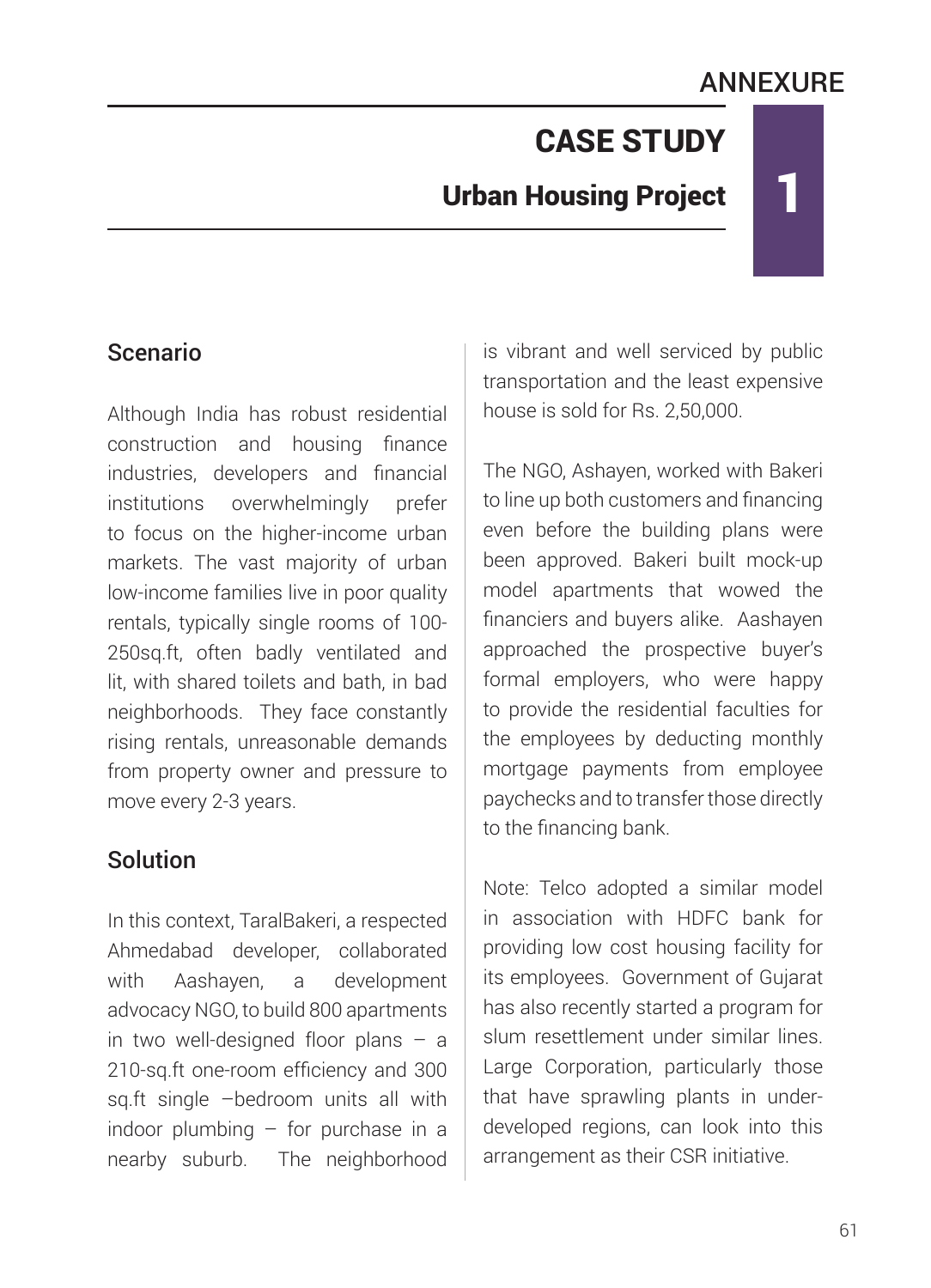## Analysis

The assured-demand model answers the toughest question easily: it is eminently scalable because it is profitable to all parties:

- 1. Customers: low-income group got good quality permanent houses.
- 2. Suppliers: Bakeri, the builder in this case, got a profitable business proposition with less risk (he had pre-financed customer pool and signed contracts before even breaking ground, which nullified the risk of long sales cycle and cash flow issues).
- 3. The financer: Bank, in this case, got assured loan payments, effective collateral and potentially highly profitable business.
- 4. Employer: perceived benefit was in the form of reduced absenteeism due to employee or family illness.
- 5. Urban labor: many more construction workers found employment in this low-end market for decent houses.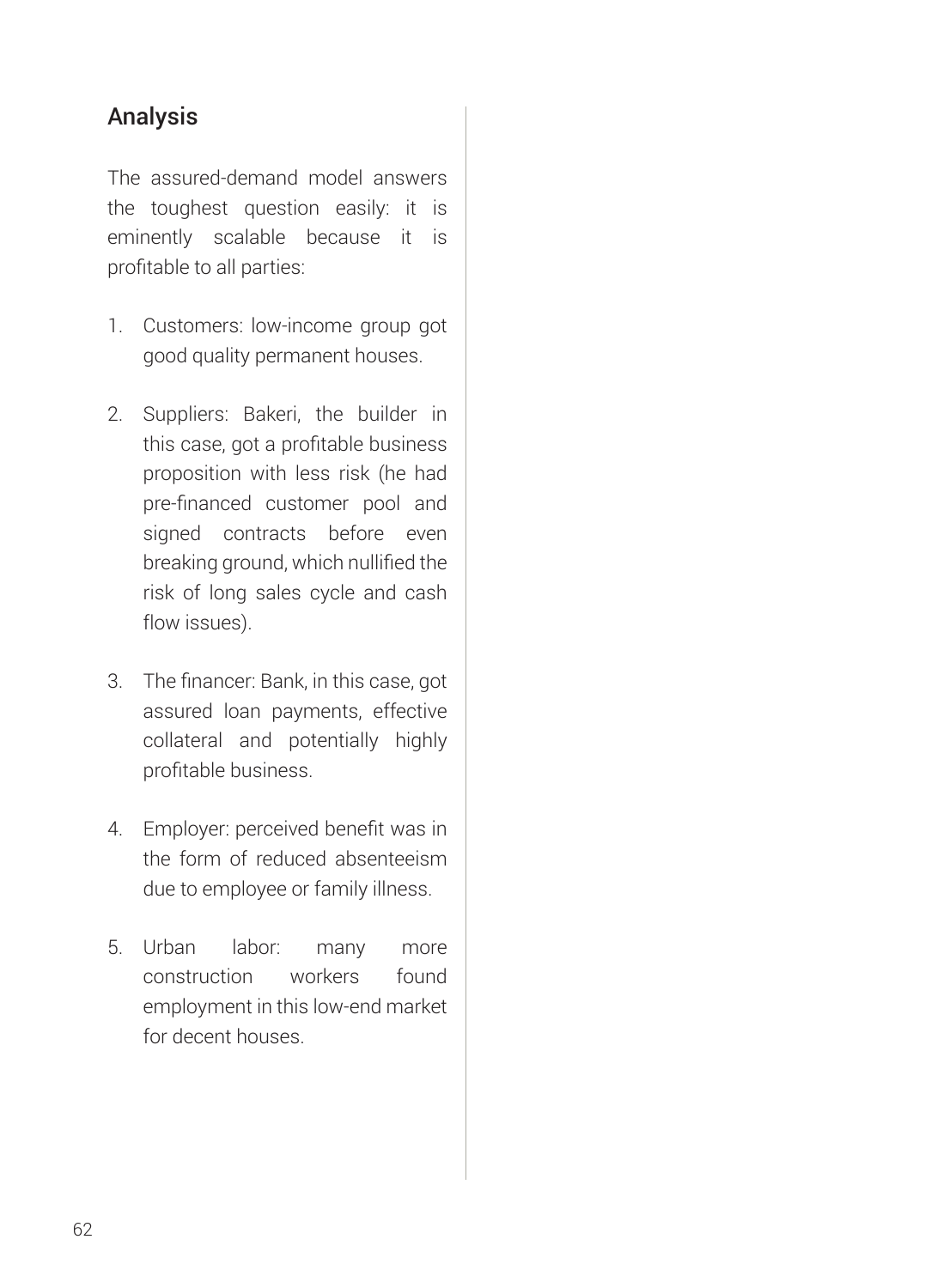# ANNEXURE

2

# CASE STUDY

## Synthesizing Technologies for Medical Emergency Management

### Scenario

Several ambulance companies operate in large cities and while they serve people well, they remain small and invest little in innovation. Given India's environment – physical, cultural and language barriers – a pan India service to deal with emergencies does not exist. Further, India does not have reliable GPS-based mapping, so the primary critical task is to pinpoint the emergency's location. Moreover, since the government owns most hospitals, the service provider needs to tackle policy makers and bureaucrats to prevent them from interfering in the offered service.

#### **Solution**

GVK's Emergency Management and Research Institute (EMRI) in 2004, for the first time in India, has woven together the latest in telecommunication, computing, medical and transportation technologies to provide affordable (almost free) emergency service in tribal, rural and urban areas.

#### Analysis

- 1. Serving the un-served: The goal was to help victim's survive the golden hour, the first 60 minutes, since 80% of deaths in hospitals take place in the first hour of admission. In addition to providing number to call, EMRI sought to teach Indians to recognize and react to emergencies (only 10% of Indians face emergences but either do not recognize them or have nowhere to call).
- 2. Reach: EMRI is offering its services to 366 million people in seven states across India, making it the world's largest emergencymanagement entity. It handles around 80,000 calls a day, attends 7000 emergencies per day, saves 110 lives a day and employs 11,000 people.
- 3. Fostering Innovation: One recent experiment consists of sending a team ahead on a two-wheeler,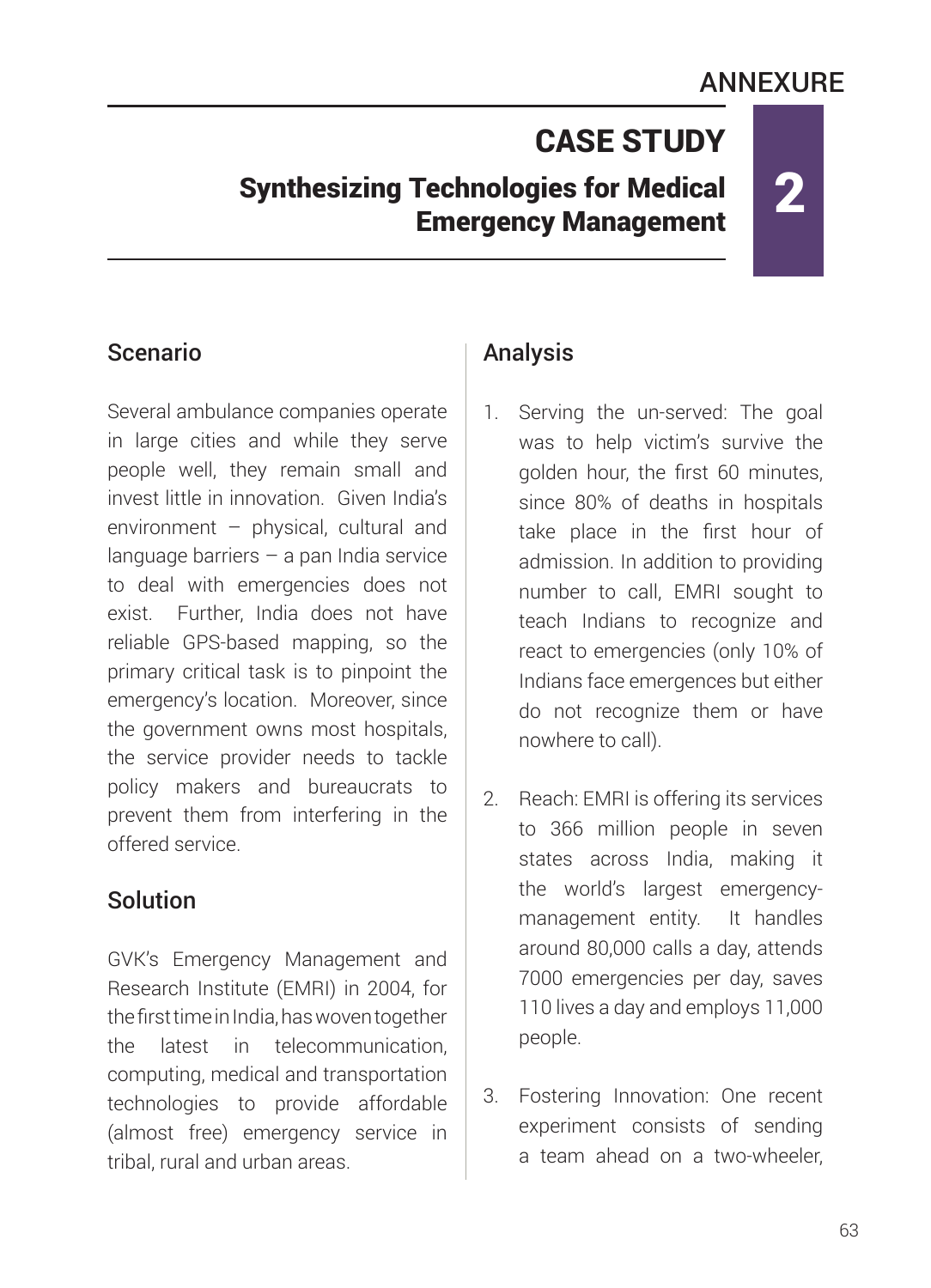which slides through traffic faster than an ambulance, enabling critical care to start sooner. In order to pinpoint the emergency locations, the Emergency Relief Operators route ambulances using dynamic optimization algorithms.

- 4. Collaborations: with organizations such as National Emergency Number Association, Carnegie Mellon & Stanford University, Germany's Geomed Research, Singapore Health Services, American Academy for Emergency Medicine in India. Realizing the importance of PPP, EMRI is closely working with states, fire and police departments.
- 5. Ownership: Although EMRI is a private foundation in legal terms, 95% of its funding comes from state governments. In this way, the entity ensures government support in its initiatives and use government channels in educating people.
- 6. Costs: EMRI spends only 50 cents per person treated to build the infrastructure in India. Compared with \$100 in US. The expense per ambulance visit is less than \$15, versus \$600-800 in the west.
- 7. Measuring metrics: Along with focusing on margins, EMRI also measures its efficiency in providing the services. Dispatching the ambulance and patching the distraught caller with a medical technician takes 80-90 seconds, but the organization aims to reduce this waiting time to 60 seconds. Another metrics is a target of reaching patents in 30 minutes. Against this target, EMRI reports an average response time of 14 minutes for the cities, 31 minutes for the villagers and 28 minutes for the tribal areas.
- 8. Other impact on community: EMRI archives all the calls it gets and has analyzed the data to compile regional public health profile and for the first time in India, data on the seasonality timing and nature of medical emergency is available.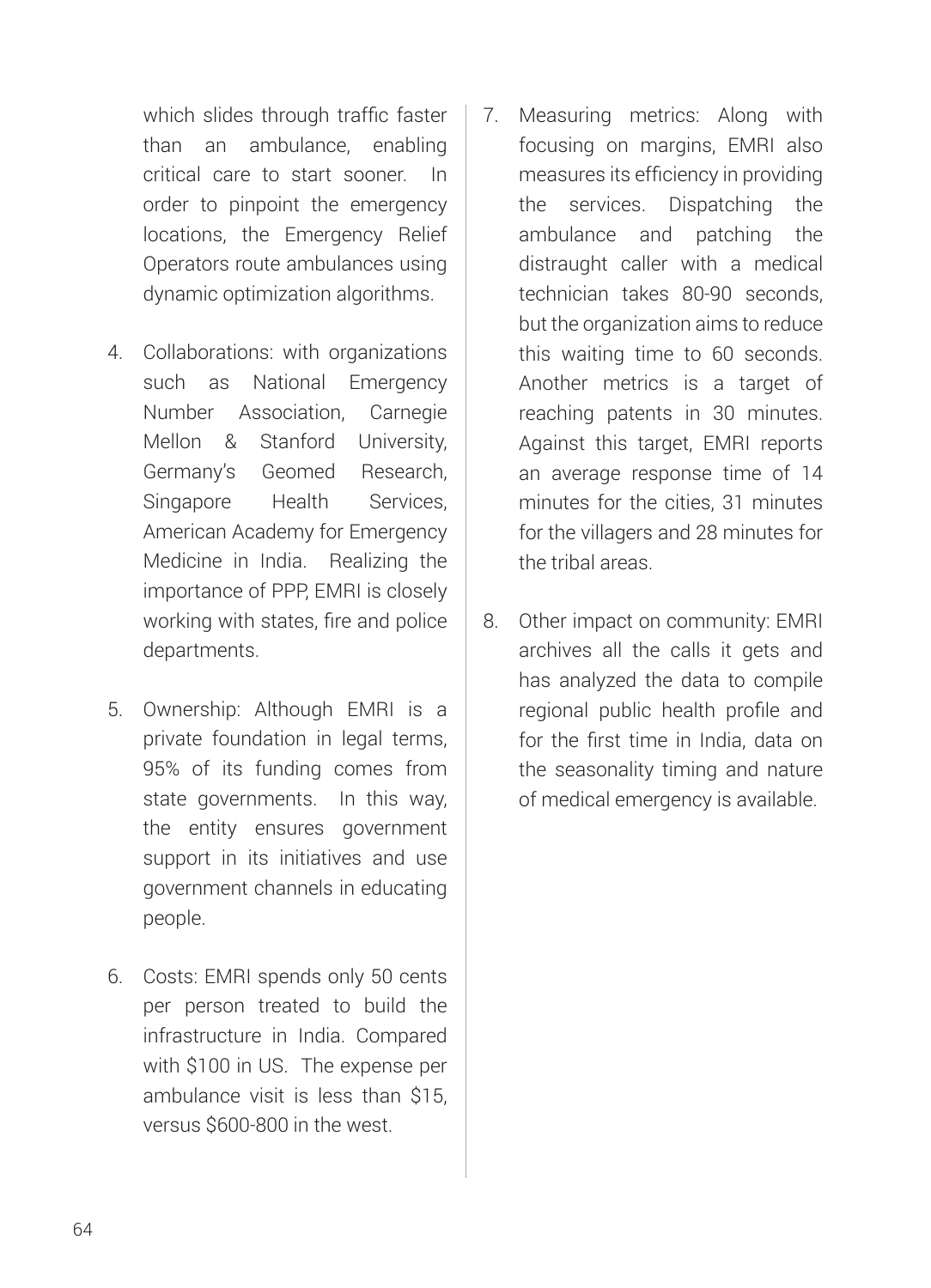# ANNEXURE

3

# CASE STUDY

# Health Care Model -Naya Jeevan, Pakistan

#### The problem

South Asian governments spend less than 3% of their annual GDP on public health programs. Access to high-quality health care is prohibitively expensive for the vast majority of South Asia's one billion low-income population and leaves them vulnerable to medical catastrophes and resulting financial indebtedness. Lack of proper health care has prevented millions from escaping poverty.

#### The Naya Jeevan model

Naya Jeevan partners with multinational corporations to cascade its health insurance plan up and down their supply chains targeting low-income workers making less than USD 6 per day. This target demographic includes drivers, nannies, cooks, waiters, security guards, and factory employees, who can be insured at USD 2.50 per month per adult with a yearly coverage limit of approximately USD 1,780. Naya Jeevan embeds the core health insurance plan in a package of high-touch value added services for clients, including annual medical checks, preventative care workshops, and 24-hour phone access to their "family physician" for medical consultation or claims assistance.

Naya Jeevan is expanding its efforts to engage the Pakistani diaspora to cross-subsidize the health care of their relatives in Pakistan. Naya Jeevan will target diaspora communities in the developed world (USA, UK, EU, and UAE) to enroll their designated beneficiaries (family, low-income domestic staff, etc.) in the Naya Jeevan Health Quest plan. Investment funds will be used to hire and train a sales and marketing team that will be deployed strategically in South Asian-dense neighborhoods in the USA and EU, while concurrently piloting the Naya Jeevan business model in a few major Indian cities.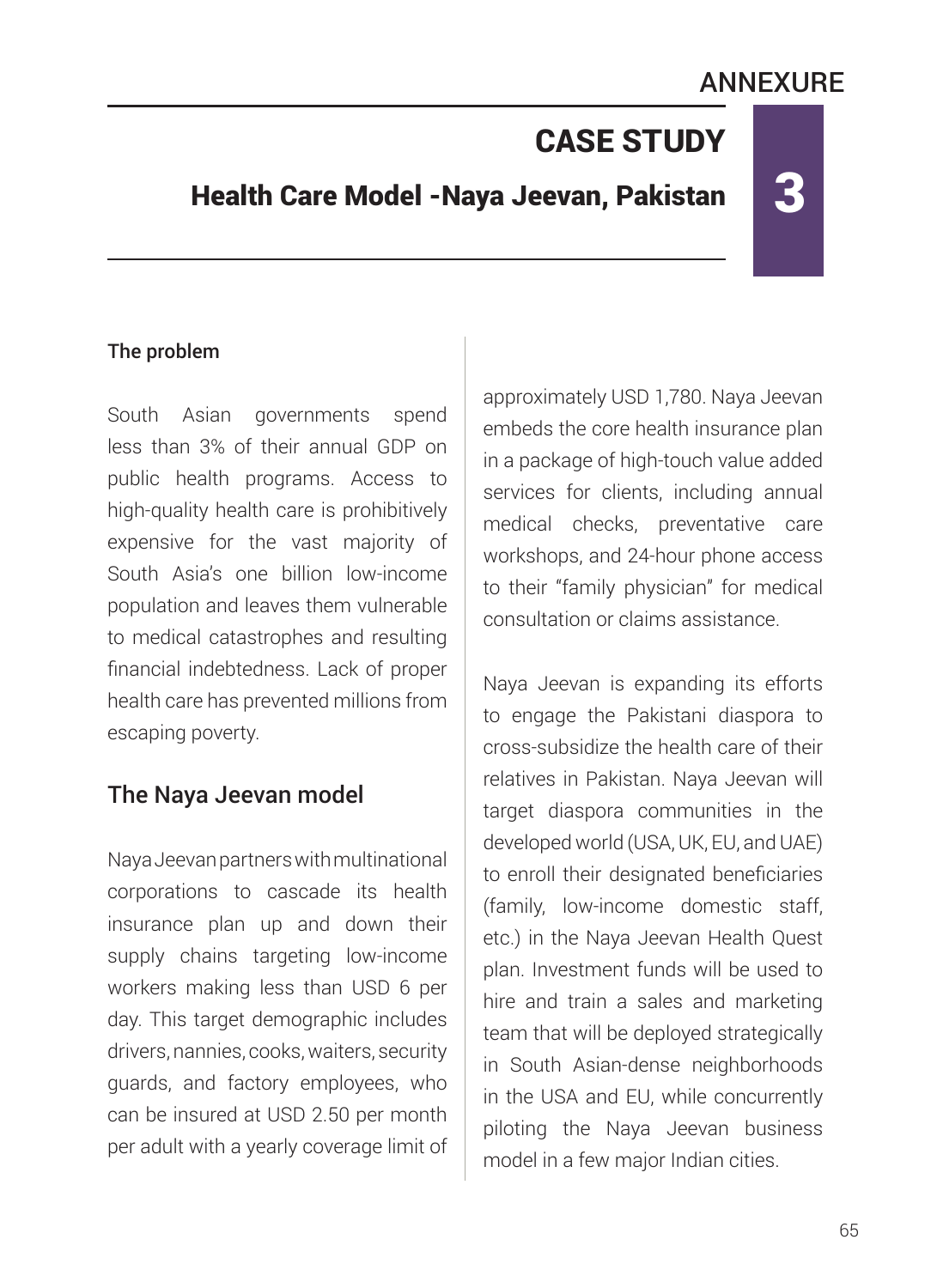## Cost of project

The expansion model requires USD 1.8 million in the form of equity or grants.

Impact and target region

Naya Jeevan estimates that 500,000 people in Pakistan and India will enroll in the health plan within three years and 5,000,000 will enroll within ten years.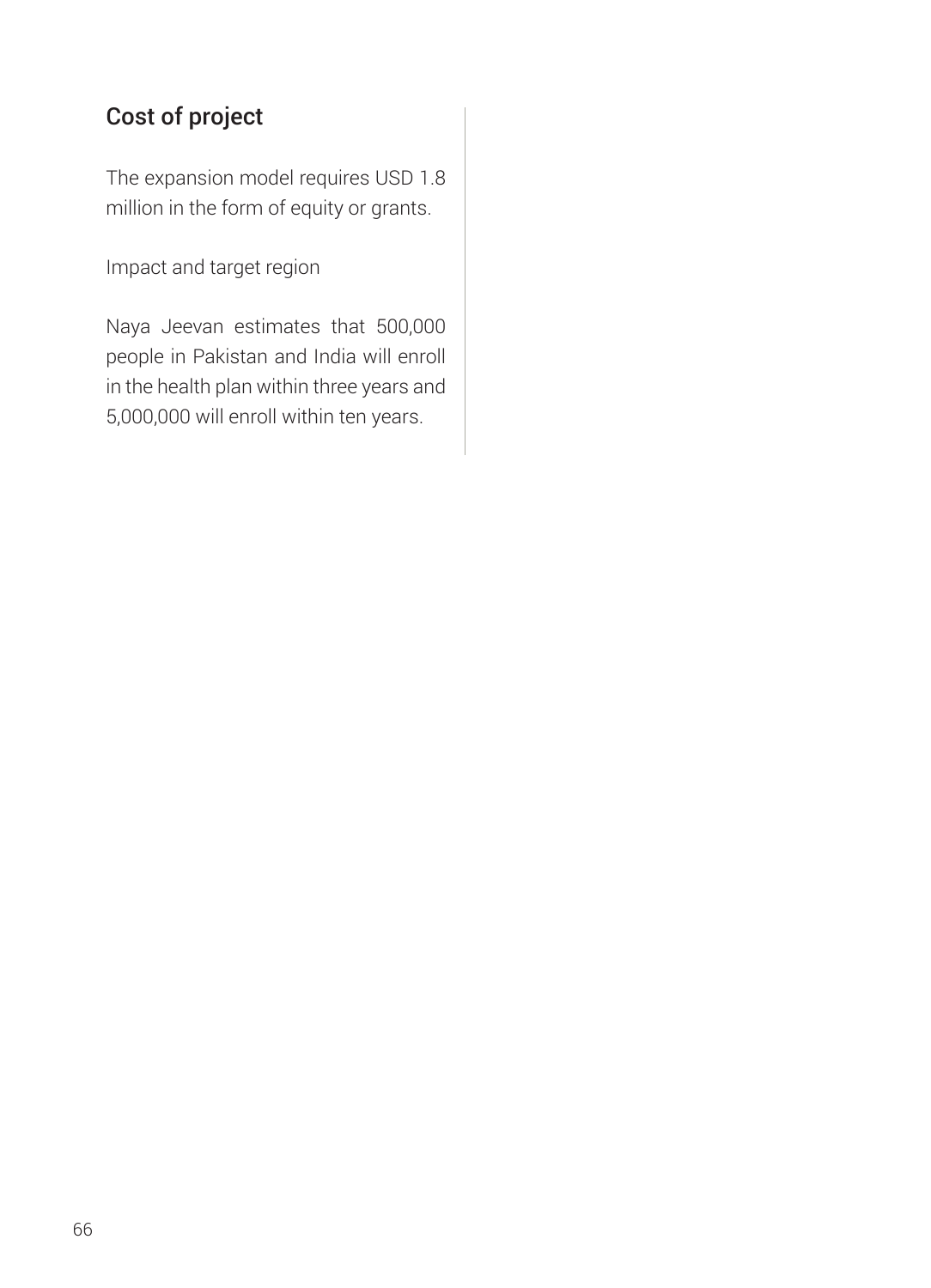- 1. Raman Agarwal 'How Should You Measure Corporate Social Responsibility', CRISIL, 2010, pp 10-13
- 2. India and the MDGs- Towards a Sustainable Future for All, United Nations, 2015
- 3. Aarti Srivastava, https://aartishrivastava.wordpress.com/tag/vnl/
- 4. Nelson Moses, Why India Needs Social Entrepreneurship to Succeed
- 5. Handbook on Corporate Social Responsibility in India, PWC
- 6. Organizing for Success on Corporate Responsibility: The Path to High Performance, Accenture-FICCI Report
- 7. Do it Right, The Economist, 2008
- 8. CSR & Sustainable Business, Amato et al, 2009
- 9. India Corporate Responsibility Reporting Survey, 2013, KPMG
- 10. Business Responsibility India Survey, 2013
- 11. What will Social Enterprise look like in Europe by 2020? , British Council
- 12. Springer, Chapter 2, CSE and New Business Models
- 13. Yunus, Muhammad, 2008, Social Business is the Solution
- 14. Springer, Pg 22, Corporate Social Entrepreneurship and New Business Models
- 15. L. Michelini, Social Innovation and New Business Models, Springer Briefs in Business, 2012
- 16. On the Path to Sustainability and Scale, Intellecap, 2012
- 17. Seelos, Mair, Social Ent, Creating New Business Models to Serve Poor
- 18. Novogratz, 2013
- 19. Fiorentini, 2006
- 20. Austin and Reficco, 2009
- 21. Health Care Reform Update: An Evolving Landscape, ADP
- 22. India Social Enterprise Landscape Report, ADB, 2012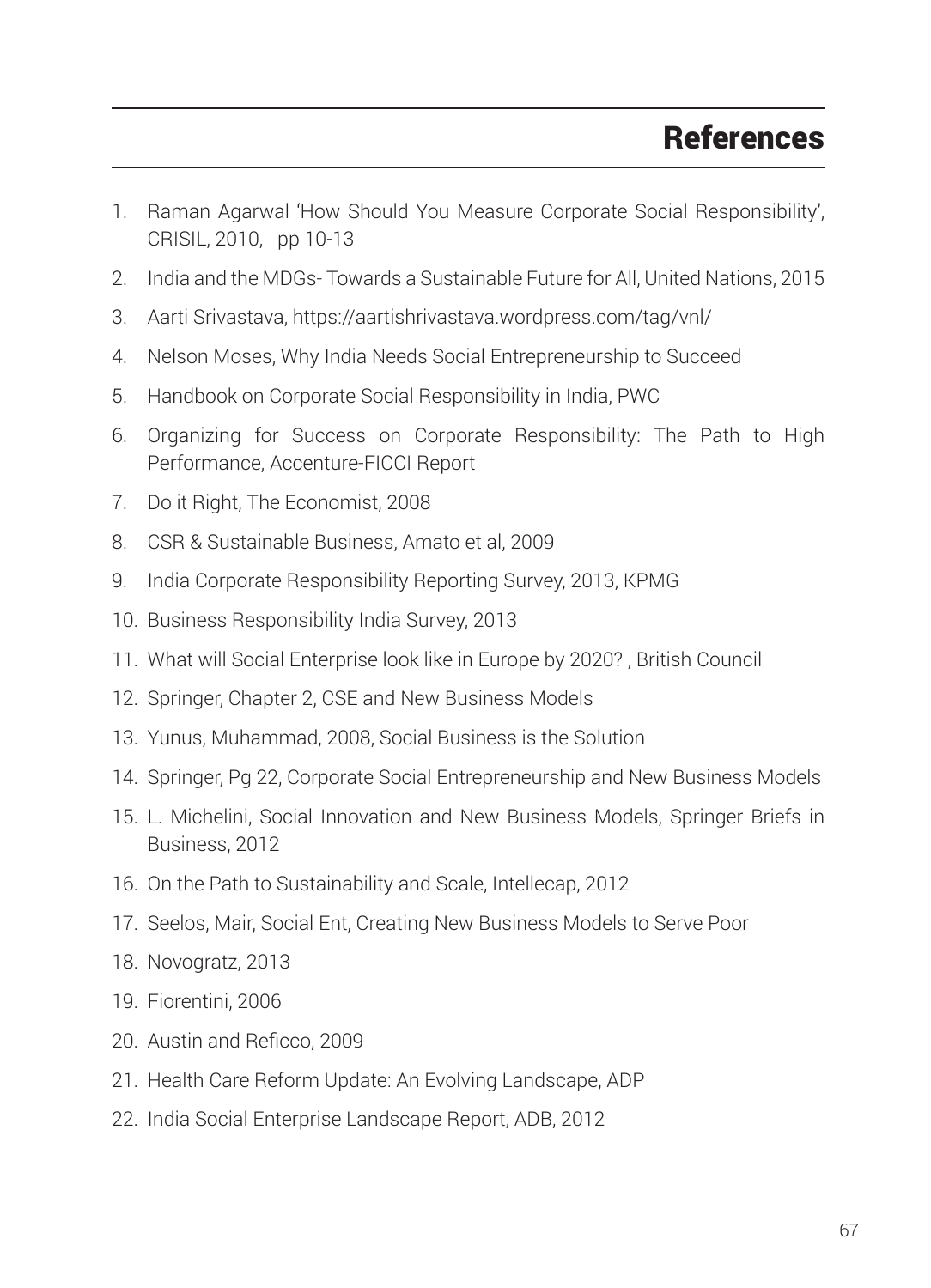- 23. Business for Sustainable Community Driven Development, SRS 1, Vikasa International Center
- 24. Business and MDGs, 2008
- 25. Catalysing Change through Corporate Social Responsibility, BCG, 2015
- 26. Tom's, Start something that Matters
- 27. Manoj Joshi, CSR: Global Perspective, Competitiveness, Social Entrepreneurship & Innovation
- 28. Agarwal, Raman, 2010, 'How Should You Measure Corporate Social Responsibility?'
- 29. Yunus M, (2008), 'A world without poverty: social business and the future of capitalism'. Public Affairs, New York
- 30. Laura Michellini, (pp22), 2012, 'Social Innovation and New Business Models: Creating Shared Value in Low Income Markets'
- 31. IICA (2013), "Corporate social responsibility: The new game changer
- 32. "Catalyzing Change Through Corporate Social Responsibility"–NASSCO Foundation Feb.2015
- 33. "The Emerging Fourth Sector" The Aspian Institute 2009
- 34. "Social Innovation and New Business Models Create Shared Value in low income markets" – Michelin, L 2012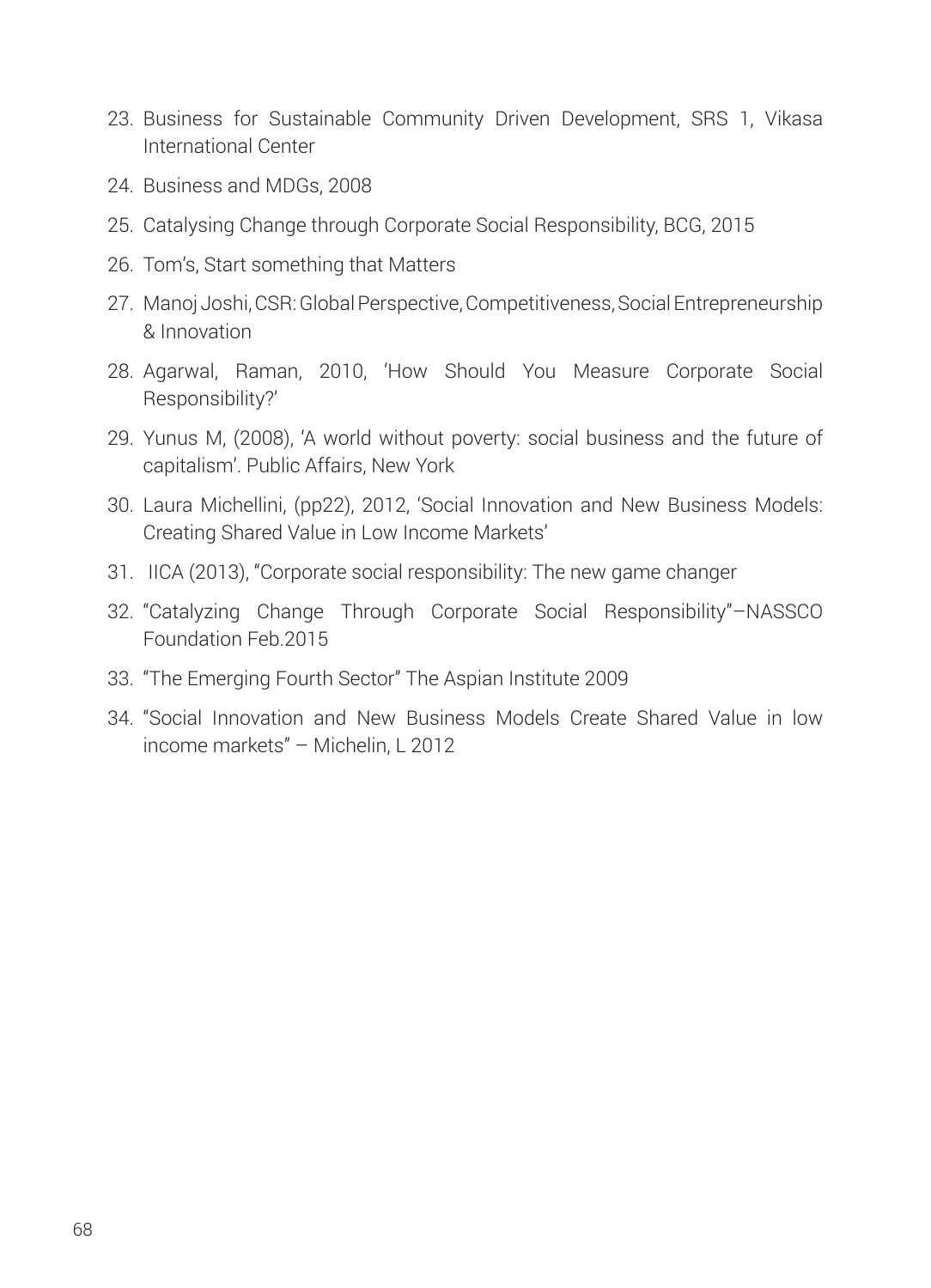- 1. http://www.nextbigwhat.com/india-social-entrepreneurship-to-succeed-297/
- 2. http://www.thehindu.com/news/national/undp-brackets-india-with-equatorialguinea-in-human-development-index/article4510390.ece
- 3. http://www.business-standard.com/article/companies/an-overview-of-csrrules-under-companies-act-2013-114031000385\_1.html
- 4. http://www.epw.in/web-exclusives/analysis-corporate-social-responsibilityexpenditure-india.html
- 5. http://www.economist.com/node/10491124
- 6. http://www.thebrokeronline.eu/Articles/The-emerging-social-enterprise
- 7. http://blog.up.co/2015/03/17/social-enterprise-matters/
- 8. http://www.oifc.in/social-entrepreneurship-india (case studies)
- 9. http://zeenews.india.com/news/nation/75-crore-indian-households-withoutaccess-to-electricity-report\_907188.html
- 10. https://hbr.org/2012/01/a-new-approach-to-funding-social-enterprises
- 11. http://hbswk.hbs.edu/item/5988.html
- 12. https://www.cvent.com/Pub/eMarketing/Pages/WebEmail. aspx?emstub=70bdbf7f-3fe5-46e3-8af5-a50b6b1b212d
- 13. http://www.business-standard.com/article/economy-policy/jobs-fail-to-catchup-with-india-s-growing-youth-population-114070300112\_1.html
- 14. http://www.thebrokeronline.eu/Articles/The-emerging-social-enterprise